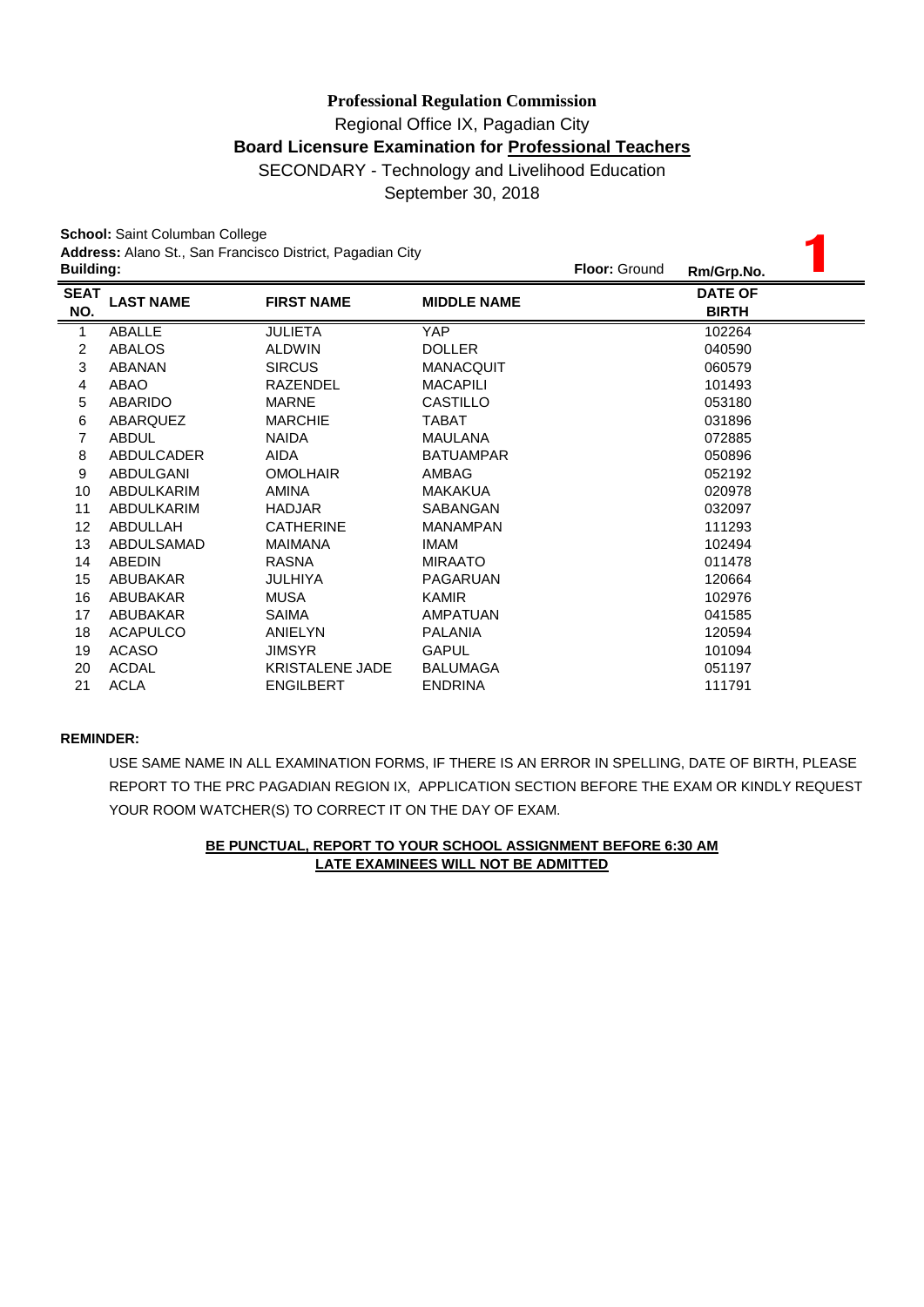September 30, 2018

**2**

**School:** Saint Columban College **Address:** Alano St., San Francisco District, Pagadian City

| <b>Building:</b>   |                  |                      |                    | Floor: Ground | $\overline{\phantom{0}}$<br>Rm/Grp.No. |
|--------------------|------------------|----------------------|--------------------|---------------|----------------------------------------|
| <b>SEAT</b><br>NO. | <b>LAST NAME</b> | <b>FIRST NAME</b>    | <b>MIDDLE NAME</b> |               | <b>DATE OF</b><br><b>BIRTH</b>         |
| 1                  | <b>ACOB</b>      | SARAH                | <b>SARAHENTO</b>   |               | 060479                                 |
| 2                  | <b>ACOJEDO</b>   | <b>GLORIFE</b>       | <b>BUSADRE</b>     |               | 110597                                 |
| 3                  | ADJARAYAH        | <b>ABDULMUNAP</b>    | <b>HADJI ABBAS</b> |               | 120968                                 |
| 4                  | <b>ADOR</b>      | JALAL                | <b>TAYO</b>        |               | 122896                                 |
| 5                  | <b>ADTOD</b>     | <b>ARGELINE</b>      | ABRASADO           |               | 041895                                 |
| 6                  | <b>AGOT</b>      | <b>ESTRELLA</b>      | <b>PUYOD</b>       |               | 121386                                 |
| 7                  | AGPASA           | <b>JENELYN</b>       | <b>CALIAO</b>      |               | 081587                                 |
| 8                  | <b>AGUILAR</b>   | YSMAEL               | <b>TORRES</b>      |               | 051571                                 |
| 9                  | <b>AGUIR</b>     | <b>HARVEY</b>        | <b>MINANGA</b>     |               | 021797                                 |
| 10                 | <b>ALAGENIO</b>  | <b>JOPEL</b>         | <b>SUMINGUID</b>   |               | 091692                                 |
| 11                 | <b>ALAPAN</b>    | <b>MARIEL</b>        | EGAM               |               | 080996                                 |
| 12                 | ALAWI            | <b>NAIRA</b>         | <b>SALISIP</b>     |               | 110990                                 |
| 13                 | <b>ALBISO</b>    | <b>JOIE</b>          | ANDAGAN            |               | 062596                                 |
| 14                 | <b>ALFONSO</b>   | <b>KAPIA</b>         | <b>MAKARTOL</b>    |               | 020380                                 |
| 15                 | <b>ALILAYA</b>   | <b>FATIMA</b>        | <b>DAGONAWAY</b>   |               | 073190                                 |
| 16                 | <b>ALINTON</b>   | <b>KURT DENZEL</b>   | <b>TELOS</b>       |               | 020298                                 |
| 17                 | <b>ALIPOLO</b>   | <b>JABEZ SCHYLUR</b> | VALENZUELA         |               | 070193                                 |
| 18                 | <b>ALJAS</b>     | <b>CHRISTIAN</b>     | <b>BABANTO</b>     |               | 091897                                 |
| 19                 | <b>ALONGAN</b>   | <b>FARHANA</b>       | <b>BENITO</b>      |               | 082197                                 |
| 20                 | AL-OS            | <b>MARVY</b>         | <b>TAGUBAR</b>     |               | 052483                                 |
| 21                 | <b>ALVERO</b>    | KIMBERLYN MAE        | <b>FORRO</b>       |               | 012187                                 |

#### **REMINDER:**

REPORT TO THE PRC PAGADIAN REGION IX, APPLICATION SECTION BEFORE THE EXAM OR KINDLY REQUEST YOUR ROOM WATCHER(S) TO CORRECT IT ON THE DAY OF EXAM. USE SAME NAME IN ALL EXAMINATION FORMS, IF THERE IS AN ERROR IN SPELLING, DATE OF BIRTH, PLEASE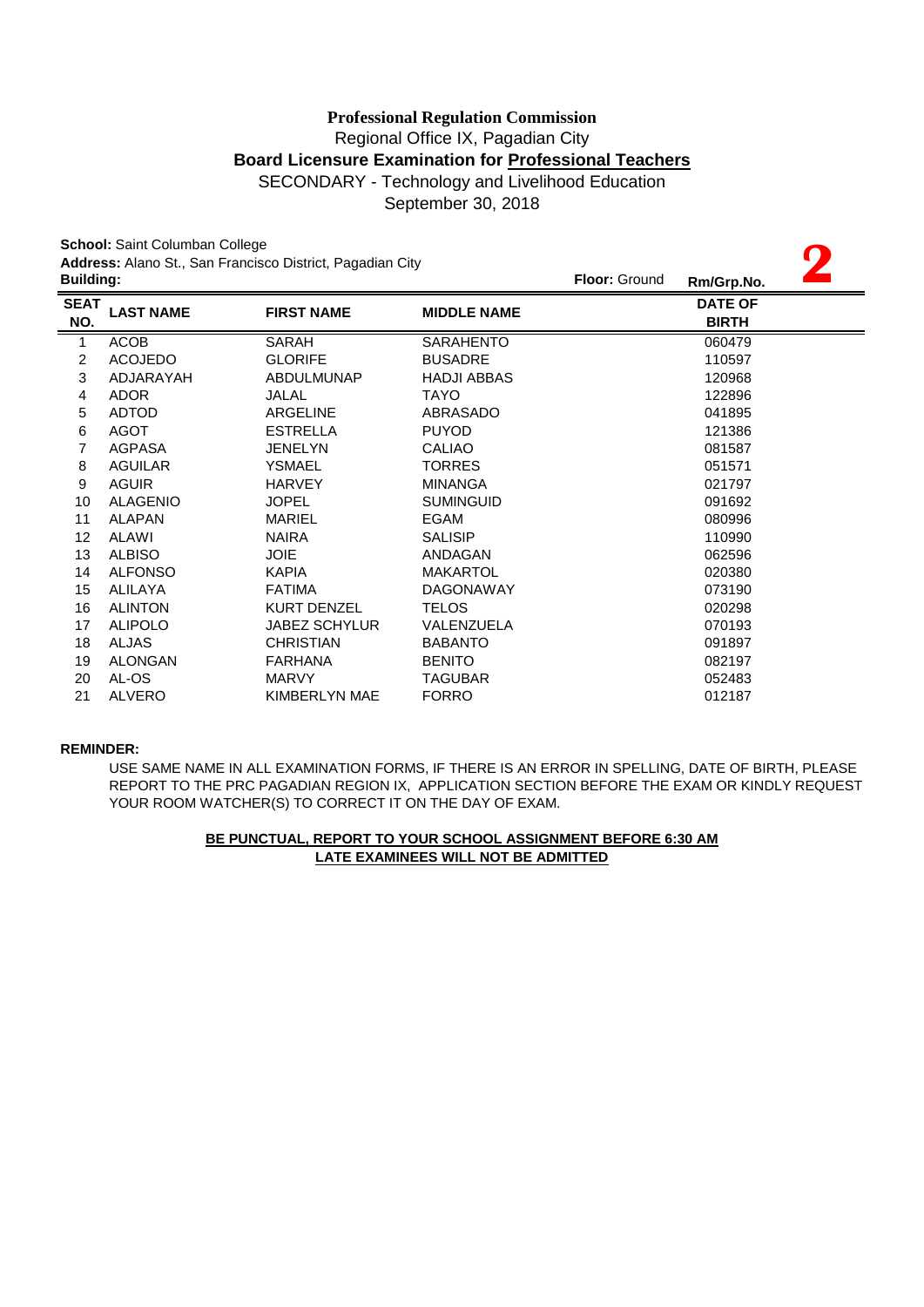September 30, 2018

**3**

**School:** Saint Columban College **Address:** Alano St., San Francisco District, Pagadian City

| <b>Building:</b>   |                   |                     |                    | <b>Floor: Ground</b> | Rm/Grp.No.                     | $\mathbf C$ |
|--------------------|-------------------|---------------------|--------------------|----------------------|--------------------------------|-------------|
| <b>SEAT</b><br>NO. | <b>LAST NAME</b>  | <b>FIRST NAME</b>   | <b>MIDDLE NAME</b> |                      | <b>DATE OF</b><br><b>BIRTH</b> |             |
| 1                  | <b>AMACNA</b>     | <b>VERLY</b>        | OSI-OS             |                      | 112695                         |             |
| 2                  | <b>AMANTE</b>     | <b>FLORIE MAE</b>   | <b>ERIGBUAGAS</b>  |                      | 052898                         |             |
| 3                  | <b>AMBAT</b>      | <b>ALMIRA</b>       | <b>DANWATA</b>     |                      | 071794                         |             |
| 4                  | <b>AMINOLA</b>    | <b>ISNEHARA</b>     | <b>ALONTO</b>      |                      | 121591                         |             |
| 5                  | <b>AMIT</b>       | <b>JEZEBEL</b>      | <b>TORRES</b>      |                      | 061378                         |             |
| 6                  | AMITH             | <b>CHRISTINE</b>    | <b>ACOPIADO</b>    |                      | 110797                         |             |
| 7                  | <b>AMORES</b>     | ANGEL JASMIN        | <b>RICAFORT</b>    |                      | 032493                         |             |
| 8                  | <b>AMORES</b>     | <b>JANET</b>        | JABIAN             |                      | 032986                         |             |
| 9                  | <b>AMPUAN</b>     | <b>ASNIAH</b>       | <b>MAMANTAR</b>    |                      | 102583                         |             |
| 10                 | <b>ANCHETA</b>    | <b>ROSEMARIE</b>    | <b>ARNAS</b>       |                      | 102086                         |             |
| 11                 | <b>ANCHEZ</b>     | <b>CRISTY JOY</b>   | <b>AGANOS</b>      |                      | 122597                         |             |
| 12                 | <b>ANGAR</b>      | <b>FARHANA</b>      | <b>MALACO</b>      |                      | 090497                         |             |
| 13                 | <b>ANGCOG</b>     | <b>KENNITH MARK</b> | <b>GALARIANA</b>   |                      | 060693                         |             |
| 14                 | <b>ANGELITO</b>   | <b>LYKA</b>         | <b>BANDONEL</b>    |                      | 092695                         |             |
| 15                 | <b>ANGHAG</b>     | <b>MARJORIE</b>     | <b>BONGCAWIL</b>   |                      | 012588                         |             |
| 16                 | ANIÑON            | <b>APPLE KATE</b>   | <b>MORENO</b>      |                      | 061997                         |             |
| 17                 | ANLAG             | <b>JONELYN</b>      | <b>TANOG</b>       |                      | 052295                         |             |
| 18                 | <b>ANSING</b>     | <b>NAMRAIDA</b>     | <b>PARA</b>        |                      | 011691                         |             |
| 19                 | <b>ANTIPUESTO</b> | <b>GENIE ROSE</b>   | <b>MONSANTO</b>    |                      | 011396                         |             |
| 20                 | <b>ANTOMAN</b>    | <b>JEASMIN</b>      | <b>BENTUAL</b>     |                      | 090593                         |             |
| 21                 | <b>ANTOPINA</b>   | <b>MARVIN</b>       | <b>CORBO</b>       |                      | 041396                         |             |
|                    |                   |                     |                    |                      |                                |             |

#### **REMINDER:**

YOUR ROOM WATCHER(S) TO CORRECT IT ON THE DAY OF EXAM. USE SAME NAME IN ALL EXAMINATION FORMS, IF THERE IS AN ERROR IN SPELLING, DATE OF BIRTH, PLEASE REPORT TO THE PRC PAGADIAN REGION IX, APPLICATION SECTION BEFORE THE EXAM OR KINDLY REQUEST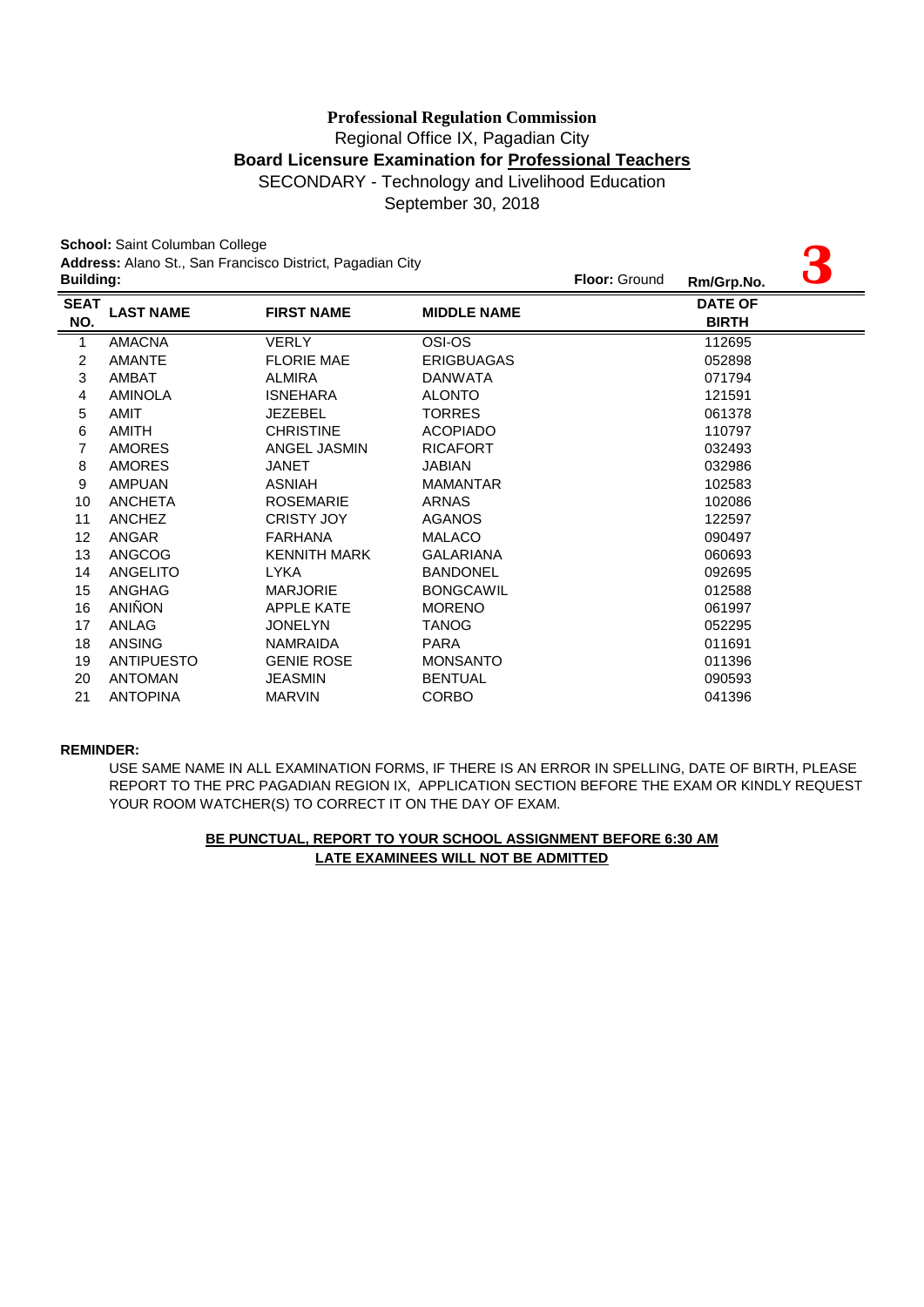**4**

September 30, 2018

**School:** Saint Columban College **Address:** Alano St., San Francisco District, Pagadian City

|                    | <b>Building:</b>  |                       |                    | <b>Floor: Ground</b> | Rm/Grp.No.                     |  |
|--------------------|-------------------|-----------------------|--------------------|----------------------|--------------------------------|--|
| <b>SEAT</b><br>NO. | <b>LAST NAME</b>  | <b>FIRST NAME</b>     | <b>MIDDLE NAME</b> |                      | <b>DATE OF</b><br><b>BIRTH</b> |  |
| $\mathbf{1}$       | <b>APATAN</b>     | <b>CHARIE JANE</b>    | <b>INGOD</b>       |                      | 072497                         |  |
| $\overline{c}$     | <b>APEPE</b>      | <b>CYRUS</b>          | LUMANTA            |                      | 041795                         |  |
| 3                  | ARANETA           | SAADA                 | <b>MOHAMMAD</b>    |                      | 041495                         |  |
| 4                  | ARANSADO          | RHALDEN JOHN          | <b>ARADO</b>       |                      | 030798                         |  |
| 5                  | ARASAIN           | ROWECCA LOVE          | <b>ANDO</b>        |                      | 080495                         |  |
| 6                  | <b>ARBIOL</b>     | <b>MARIA THERESA</b>  | <b>CULONG</b>      |                      | 080186                         |  |
| 7                  | ARBOLEDA          | <b>JOSE HENRY JR.</b> | <b>WONG</b>        |                      | 020295                         |  |
| 8                  | <b>ARCONILA</b>   | <b>JESSAME</b>        | <b>VERANO</b>      |                      | 020494                         |  |
| 9                  | <b>ARDINES</b>    | JOWENNA GRACE         | <b>ALAGON</b>      |                      | 012595                         |  |
| 10                 | ARITALLA          | <b>MARISOL</b>        | <b>HOMBRE</b>      |                      | 070397                         |  |
| 11                 | ARNOZA            | <b>MARJORIE</b>       | JUMAWAN            |                      | 111392                         |  |
| 12                 | ATAB MUTIA        | <b>NAIMAH</b>         | <b>DUMAGAY</b>     |                      | 010192                         |  |
| 13                 | <b>AUSTERO</b>    | <b>QUEENILYN</b>      | <b>PASCO</b>       |                      | 060397                         |  |
| 14                 | <b>BACALANGCO</b> | ERNA                  | <b>FUENTES</b>     |                      | 112795                         |  |
| 15                 | <b>BACALING</b>   | LOVELY JOY            | JAPON              |                      | 020597                         |  |
| 16                 | <b>BACANI</b>     | <b>WARES</b>          | <b>SINSUAT</b>     |                      | 060990                         |  |
| 17                 | <b>BACAY</b>      | <b>HAVAOL</b>         | <b>BAYLON</b>      |                      | 062484                         |  |
| 18                 | <b>BACLIG</b>     | FE.                   | <b>BOLANDO</b>     |                      | 071083                         |  |
| 19                 | <b>BACUS</b>      | <b>MARIECHEL</b>      | CANAGAN            |                      | 030681                         |  |
| 20                 | <b>BAGOOD</b>     | <b>BERNARDITA</b>     | <b>PAJAREN</b>     |                      | 062873                         |  |
| 21                 | <b>BAHASUAN</b>   | RAIMA                 | <b>PANGOLIMA</b>   |                      | 040795                         |  |
|                    |                   |                       |                    |                      |                                |  |

#### **REMINDER:**

USE SAME NAME IN ALL EXAMINATION FORMS, IF THERE IS AN ERROR IN SPELLING, DATE OF BIRTH, PLEASE REPORT TO THE PRC PAGADIAN REGION IX, APPLICATION SECTION BEFORE THE EXAM OR KINDLY REQUEST YOUR ROOM WATCHER(S) TO CORRECT IT ON THE DAY OF EXAM.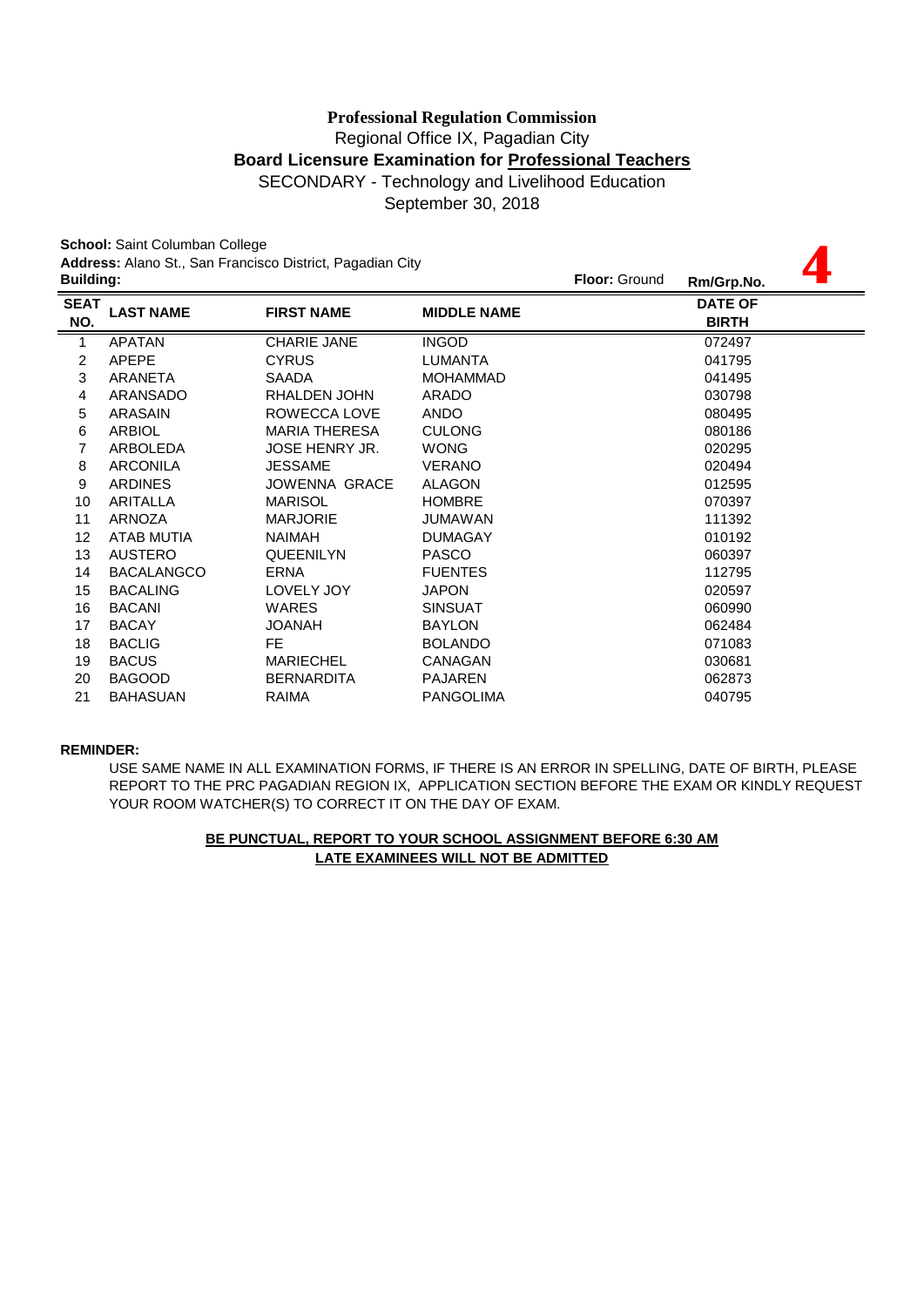September 30, 2018

|                    | School: Saint Columban College |                                                           |                      |            |                                |  |
|--------------------|--------------------------------|-----------------------------------------------------------|----------------------|------------|--------------------------------|--|
| <b>Building:</b>   |                                | Address: Alano St., San Francisco District, Pagadian City | <b>Floor: Ground</b> | Rm/Grp.No. |                                |  |
| <b>SEAT</b><br>NO. | <b>LAST NAME</b>               | <b>FIRST NAME</b>                                         | <b>MIDDLE NAME</b>   |            | <b>DATE OF</b><br><b>BIRTH</b> |  |
| 1                  | <b>BAING</b>                   | <b>JORIN</b>                                              | <b>BAGUIO</b>        |            | 081581                         |  |
| $\overline{c}$     | <b>BAING</b>                   | <b>RODEN</b>                                              | <b>AQUINO</b>        |            | 091798                         |  |
| 3                  | <b>BAJARDO</b>                 | <b>JOMALYN</b>                                            | <b>BAJAMUNDE</b>     |            | 022095                         |  |
| 4                  | <b>BALABAGAN</b>               | RAISAH                                                    | <b>PANONTONGAN</b>   |            | 101068                         |  |
| 5                  | <b>BALAIS</b>                  | ANGELIQUE                                                 | <b>DATOY</b>         |            | 101393                         |  |
| 6                  | <b>BALAOING</b>                | <b>MARJUN</b>                                             | <b>SILVA</b>         |            | 013090                         |  |
| 7                  | <b>BALATERO</b>                | <b>MARY JANE</b>                                          | <b>ALPANTA</b>       |            | 012586                         |  |
| 8                  | <b>BALBUENA</b>                | <b>JOYLAINE</b>                                           | <b>PONGGAN</b>       |            | 060994                         |  |
| 9                  | <b>BALDICANTOS</b>             | <b>HYACINTH MILES</b>                                     | <b>TUMALA</b>        |            | 103196                         |  |
| 10                 | <b>BALIQUID</b>                | <b>JOCELYN</b>                                            | <b>MORAS</b>         |            | 011077                         |  |
| 11                 | <b>BALLATAN</b>                | <b>JOVIE</b>                                              | <b>FEDERICO</b>      |            | 051882                         |  |
| 12                 | <b>BALORAN</b>                 | <b>JOSHUA</b>                                             | <b>BARTIANA</b>      |            | 042995                         |  |
| 13                 | BANA-AY                        | <b>HESCIL JEAN</b>                                        | CAWAJAL              |            | 120892                         |  |
| 14                 | <b>BANCIL</b>                  | ABUBAKAR                                                  | <b>KANAPI</b>        |            | 050784                         |  |
| 15                 | <b>BANGUD</b>                  | <b>WELMER</b>                                             | <b>BAGNOL</b>        |            | 032095                         |  |
| 16                 | <b>BANGUIS</b>                 | <b>JAMES</b>                                              | <b>DAUB</b>          |            | 090196                         |  |
| 17                 | <b>BANTILAN</b>                | <b>JENIELYN</b>                                           | <b>MANGINSAY</b>     |            | 101989                         |  |
| 18                 | <b>BAQUIRQUIR</b>              | <b>ANNELYN</b>                                            | <b>MUÑEZ</b>         |            | 110494                         |  |
| 19                 | BARA                           | <b>BAILYN</b>                                             | <b>MAMA</b>          |            | 050696                         |  |
| 20                 | <b>BARAZON</b>                 | <b>ANGELIE</b>                                            | <b>BATISLAONG</b>    |            | 082490                         |  |
| 21                 | <b>BARBER</b>                  | <b>SYLVESTER</b>                                          | <b>LAMPAUOG</b>      |            | 010187                         |  |

#### **REMINDER:**

USE SAME NAME IN ALL EXAMINATION FORMS, IF THERE IS AN ERROR IN SPELLING, DATE OF BIRTH, PLEASE REPORT TO THE PRC PAGADIAN REGION IX, APPLICATION SECTION BEFORE THE EXAM OR KINDLY REQUEST YOUR ROOM WATCHER(S) TO CORRECT IT ON THE DAY OF EXAM.

## **LATE EXAMINEES WILL NOT BE ADMITTED BE PUNCTUAL, REPORT TO YOUR SCHOOL ASSIGNMENT BEFORE 6:30 AM**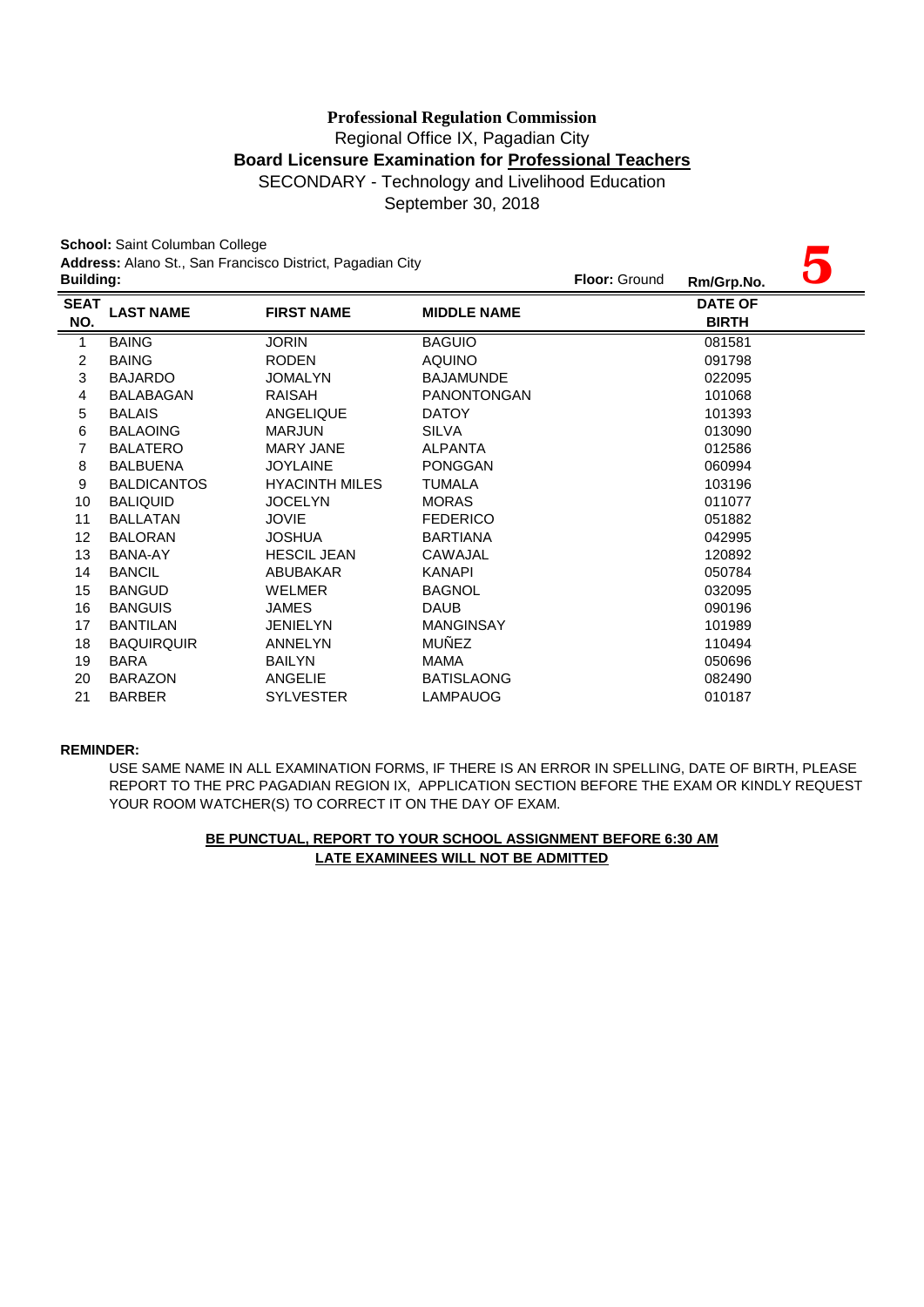September 30, 2018

**6**

**School:** Saint Columban College

**Address:** Alano St., San Francisco District, Pagadian City

| <b>Building:</b>   |                    |                    | <b>Floor: Ground</b>                                   | Rm/Grp.No.                     |  |
|--------------------|--------------------|--------------------|--------------------------------------------------------|--------------------------------|--|
| <b>LAST NAME</b>   | <b>FIRST NAME</b>  | <b>MIDDLE NAME</b> |                                                        | <b>DATE OF</b><br><b>BIRTH</b> |  |
| <b>BARI</b>        | <b>MYRNA</b>       | <b>DARIOS</b>      |                                                        | 032694                         |  |
| <b>BARIBAR</b>     | <b>KIZIAH LOVE</b> | <b>BEÑOSA</b>      |                                                        | 030796                         |  |
| <b>BATILARAN</b>   | <b>FRIM</b>        | <b>ABAREDES</b>    |                                                        | 040991                         |  |
| <b>BATOMALAQUE</b> | <b>GELY</b>        | <b>PURO</b>        |                                                        | 012782                         |  |
| <b>BATUSIN</b>     | <b>MARIALISA</b>   | AMBALIT            |                                                        | 033076                         |  |
| <b>BAUDI</b>       | RAIHANA            | <b>RUDIYOMAN</b>   |                                                        | 042197                         |  |
| <b>BAULO</b>       | <b>YASMIN</b>      | ALI                |                                                        | 040497                         |  |
| <b>BAYHONAN</b>    | <b>APRIL MAE</b>   | APAO               |                                                        | 042188                         |  |
| <b>BAYONA</b>      | <b>MARRYDIEM</b>   | <b>ROMERO</b>      |                                                        | 051489                         |  |
| <b>BAZAR</b>       | LENIE              | <b>PINONGGAN</b>   |                                                        | 091185                         |  |
| <b>BEDU</b>        | <b>JASHIMA</b>     | ABDULLAH           |                                                        | 101494                         |  |
| <b>BELANDO</b>     | <b>CHRISTOPHER</b> | <b>PILARCA</b>     |                                                        | 052179                         |  |
| <b>BELGIRA</b>     | <b>ROSELIE</b>     | <b>PINAR</b>       |                                                        | 120789                         |  |
| <b>BELLINGAN</b>   | <b>LYNNIE</b>      | <b>CUENCA</b>      |                                                        | 061492                         |  |
| <b>BELLO</b>       | <b>CHARLYN</b>     | <b>RELLIN</b>      |                                                        | 040896                         |  |
| <b>BELZA</b>       | <b>DINAH</b>       | <b>LABAJOSA</b>    |                                                        | 072175                         |  |
| <b>BELZA</b>       | PETER KISCH        | VILLANUEVA         |                                                        | 071997                         |  |
| <b>BENASING</b>    | ABDULHAMID         | <b>SARIP</b>       |                                                        | 052787                         |  |
| <b>BENAVENTE</b>   | <b>NILFE</b>       | <b>FUERTES</b>     |                                                        | 021797                         |  |
| <b>BENDICIO</b>    | <b>MARYLOU</b>     | <b>PANTALEON</b>   |                                                        | 030674                         |  |
| <b>BENDICIO</b>    | <b>TURHAN</b>      | <b>BANICO</b>      |                                                        | 030767                         |  |
|                    |                    |                    | $-$ 0.1.1.1.0.1.0.0.0.0.1.1.0.1, 1.0.1.1.0.1.1.1.0.1.1 |                                |  |

#### **REMINDER:**

USE SAME NAME IN ALL EXAMINATION FORMS, IF THERE IS AN ERROR IN SPELLING, DATE OF BIRTH, PLEASE REPORT TO THE PRC PAGADIAN REGION IX, APPLICATION SECTION BEFORE THE EXAM OR KINDLY REQUEST YOUR ROOM WATCHER(S) TO CORRECT IT ON THE DAY OF EXAM.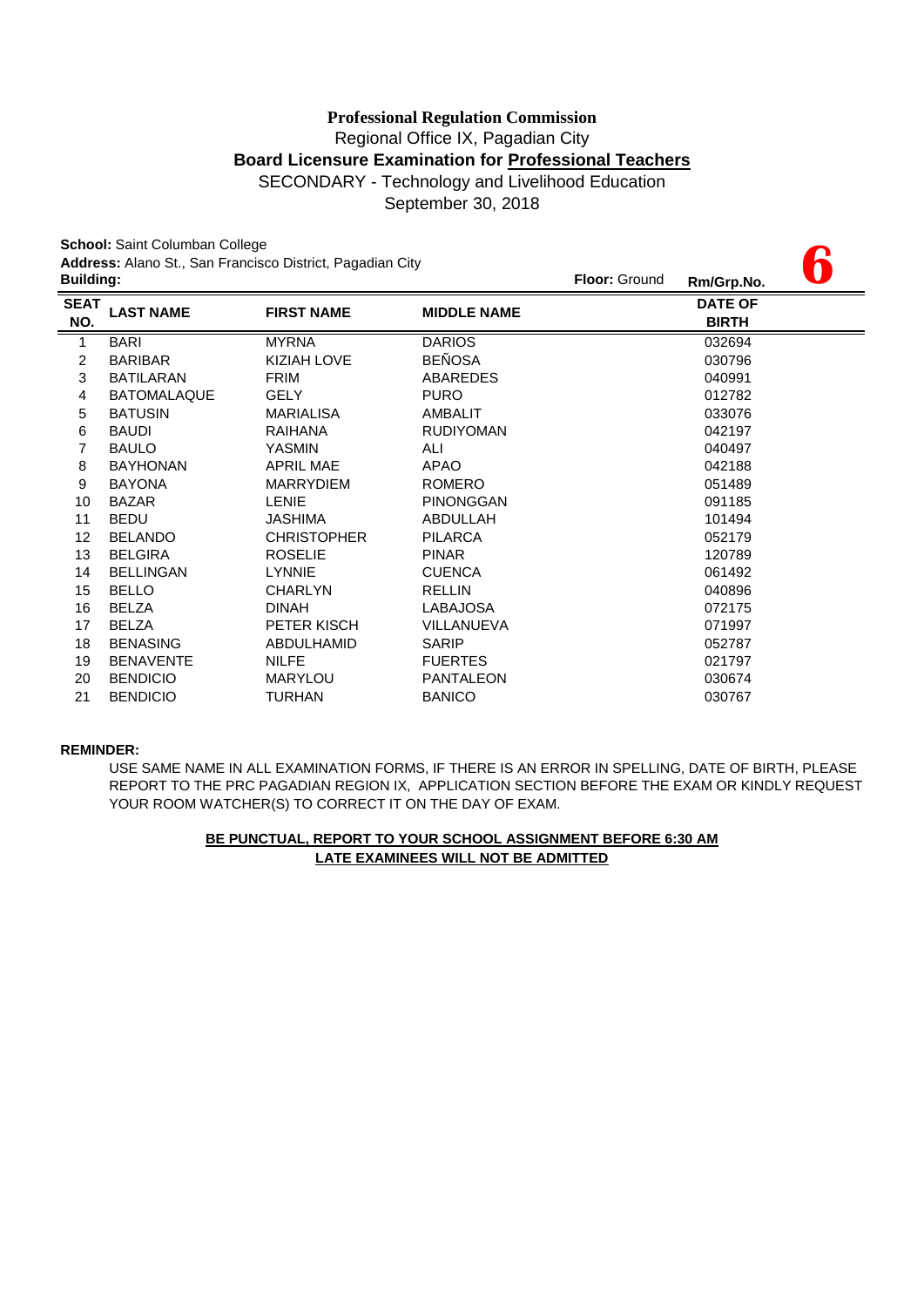September 30, 2018

|                    | School: Saint Columban College<br>Address: Alano St., San Francisco District, Pagadian City |                      |                    |                      |                                |  |  |  |
|--------------------|---------------------------------------------------------------------------------------------|----------------------|--------------------|----------------------|--------------------------------|--|--|--|
| <b>Building:</b>   |                                                                                             |                      |                    | <b>Floor: Ground</b> | Rm/Grp.No.                     |  |  |  |
| <b>SEAT</b><br>NO. | <b>LAST NAME</b>                                                                            | <b>FIRST NAME</b>    | <b>MIDDLE NAME</b> |                      | <b>DATE OF</b><br><b>BIRTH</b> |  |  |  |
| 1                  | <b>BENDOY</b>                                                                               | <b>RACEL</b>         | <b>DINGDING</b>    |                      | 080892                         |  |  |  |
| $\overline{c}$     | <b>BENIGLA</b>                                                                              | <b>BEVERLY</b>       | <b>ESTRERA</b>     |                      | 051078                         |  |  |  |
| 3                  | <b>BENLOT</b>                                                                               | <b>ALTHER</b>        | <b>RESADA</b>      |                      | 040276                         |  |  |  |
| $\overline{4}$     | <b>BERADOR</b>                                                                              | <b>ERLINDA</b>       | <b>LIBONPASIL</b>  |                      | 090370                         |  |  |  |
| 5                  | <b>BERAMO</b>                                                                               | <b>JUANILLO JR</b>   | <b>CAPE</b>        |                      | 111065                         |  |  |  |
| 6                  | <b>BERNARDO</b>                                                                             | <b>JENNIFER</b>      | <b>ARQUIZA</b>     |                      | 090580                         |  |  |  |
| 7                  | <b>BESAS</b>                                                                                | <b>JAMILA JOY</b>    | <b>LASMARIAS</b>   |                      | 012998                         |  |  |  |
| 8                  | <b>BETCHER</b>                                                                              | <b>MARICH</b>        | <b>TUMOBAG</b>     |                      | 020397                         |  |  |  |
| 9                  | <b>BETYO</b>                                                                                | <b>GENEVIEVE</b>     | <b>PENASO</b>      |                      | 071184                         |  |  |  |
| 10                 | <b>BINARAO</b>                                                                              | <b>IVY ROSE</b>      | <b>RONOLO</b>      |                      | 031888                         |  |  |  |
| 11                 | <b>BINASING</b>                                                                             | <b>NORMINA</b>       | <b>ABDUL</b>       |                      | 111792                         |  |  |  |
| 12                 | <b>BINAURO</b>                                                                              | <b>JAY CLAIRE</b>    | <b>PANANG</b>      |                      | 120897                         |  |  |  |
| 13                 | <b>BINAYOG</b>                                                                              | <b>KATHLYN</b>       | <b>FINDING</b>     |                      | 061296                         |  |  |  |
| 14                 | <b>BLASCO</b>                                                                               | <b>NEBEMELYN</b>     | <b>SUGANOB</b>     |                      | 120596                         |  |  |  |
| 15                 | <b>BOLADO</b>                                                                               | <b>CHRISTIAMAE</b>   | <b>ATSOY</b>       |                      | 101997                         |  |  |  |
| 16                 | <b>BONGHAWAN</b>                                                                            | <b>ROUAN GRACE</b>   | <b>GABATO</b>      |                      | 031298                         |  |  |  |
| 17                 | <b>BONGHAYAG</b>                                                                            | <b>EVA</b>           | <b>GORRECITA</b>   |                      | 122274                         |  |  |  |
| 18                 | <b>BORJA</b>                                                                                | <b>AUBREY</b>        | <b>SUERTE</b>      |                      | 020784                         |  |  |  |
| 19                 | <b>BUAGAS</b>                                                                               | <b>CRISTINE MAE</b>  | <b>CORONEL</b>     |                      | 031798                         |  |  |  |
| 20                 | <b>BUAGAS</b>                                                                               | <b>MECHELLE JANE</b> | <b>CORONEL</b>     |                      | 020997                         |  |  |  |
| 21                 | <b>BUALAN</b>                                                                               | <b>DONNALYN</b>      | <b>GALVEZ</b>      |                      | 021596                         |  |  |  |

#### **REMINDER:**

USE SAME NAME IN ALL EXAMINATION FORMS, IF THERE IS AN ERROR IN SPELLING, DATE OF BIRTH, PLEASE REPORT TO THE PRC PAGADIAN REGION IX, APPLICATION SECTION BEFORE THE EXAM OR KINDLY REQUEST YOUR ROOM WATCHER(S) TO CORRECT IT ON THE DAY OF EXAM.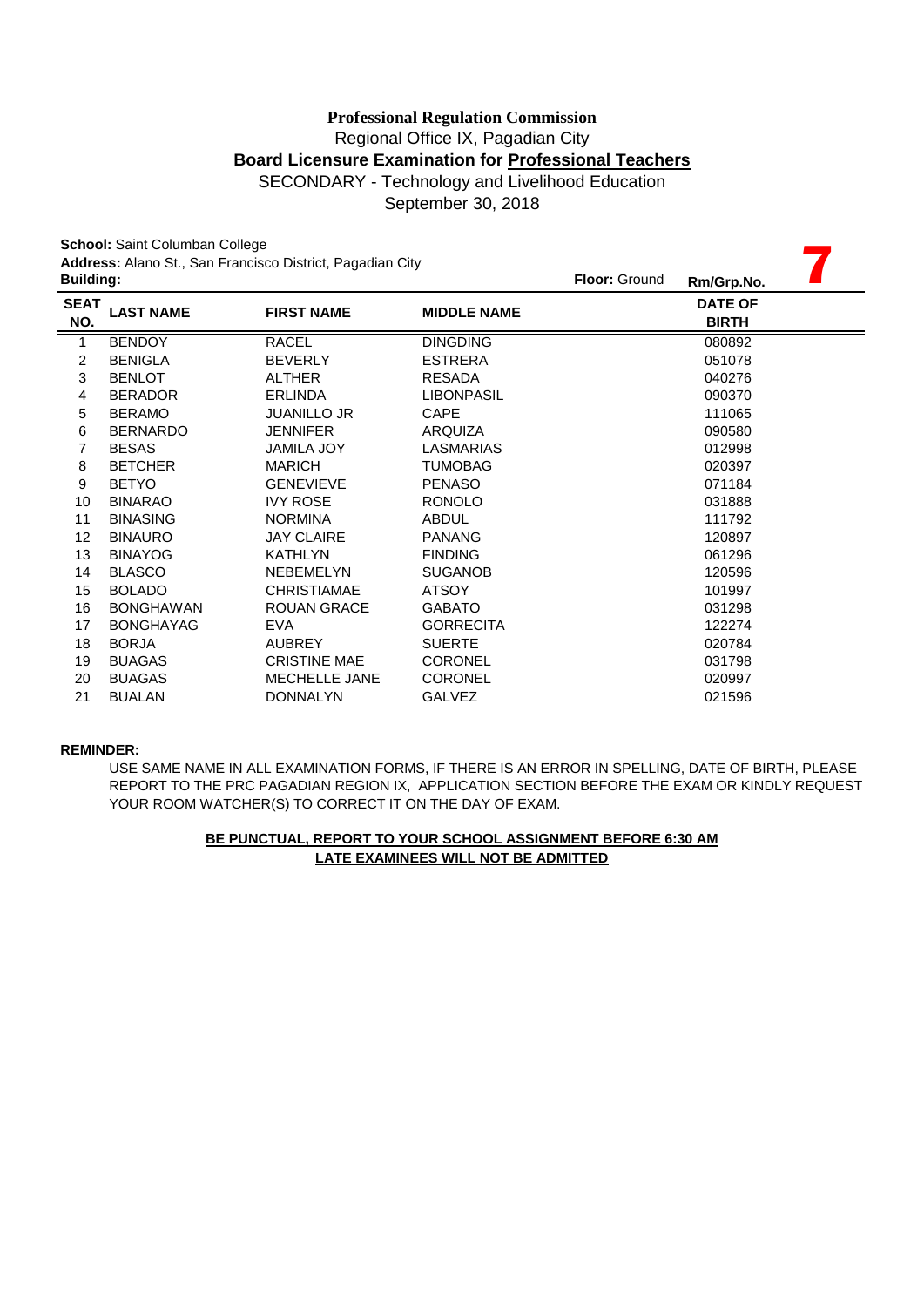# Regional Office IX, Pagadian City **Board Licensure Examination for Professional Teachers** SECONDARY - Technology and Livelihood Education **Professional Regulation Commission**

September 30, 2018

|                  | School: Saint Columban College | Address: Alano St., San Francisco District, Pagadian City |                    |                      |                |  |
|------------------|--------------------------------|-----------------------------------------------------------|--------------------|----------------------|----------------|--|
| <b>Building:</b> |                                |                                                           |                    | <b>Floor: Ground</b> | Rm/Grp.No.     |  |
| <b>SEAT</b>      | <b>LAST NAME</b>               | <b>FIRST NAME</b>                                         | <b>MIDDLE NAME</b> |                      | <b>DATE OF</b> |  |
| NO.              |                                |                                                           |                    |                      | <b>BIRTH</b>   |  |
| 1                | <b>BUDDIH</b>                  | JAY-AL                                                    | <b>BULALA</b>      |                      | 100481         |  |
| $\overline{c}$   | <b>BULADAS</b>                 | <b>BILLY JEAN</b>                                         | <b>OPPUS</b>       |                      | 111596         |  |
| 3                | <b>BULALA</b>                  | <b>JOYLYN</b>                                             | <b>ANDILAN</b>     |                      | 011190         |  |
| 4                | <b>BULAN</b>                   | <b>CARLOTA</b>                                            | <b>PADELA</b>      |                      | 102795         |  |
| 5                | <b>BULANDRES</b>               | <b>CHOIREN</b>                                            | <b>LOPEZ</b>       |                      | 101095         |  |
| 6                | <b>BULETIC</b>                 | <b>JUSTIN LEAH</b>                                        | <b>BUENDIA</b>     |                      | 032294         |  |
| $\overline{7}$   | <b>BULLECER</b>                | <b>JENELYN</b>                                            | <b>MIJARES</b>     |                      | 041589         |  |
| 8                | <b>BURDAGO</b>                 | <b>RIZEL JANE</b>                                         | <b>BOLANDO</b>     |                      | 123096         |  |
| 9                | <b>BURLAT</b>                  | <b>PERLIGYN</b>                                           | AMAMANGPANG        |                      | 070996         |  |
| 10               | <b>BUSRAN</b>                  | <b>NORJANA</b>                                            | TANGGO             |                      | 062094         |  |
| 11               | <b>BUYAO</b>                   | <b>RUBI</b>                                               | <b>RUELOS</b>      |                      | 092164         |  |
| 12               | <b>CABATAN</b>                 | <b>CHESTER MAY</b>                                        | <b>JABAGAT</b>     |                      | 123097         |  |
| 13               | CABEL                          | <b>DANNYVER</b>                                           | <b>CALUNOD</b>     |                      | 060692         |  |
| 14               | <b>CABIGAS</b>                 | <b>HOPE CACHIE</b>                                        | LARANJO            |                      | 092992         |  |
| 15               | <b>CAINCAY</b>                 | <b>FELVEN</b>                                             | <b>COMORPOSA</b>   |                      | 051082         |  |
| 16               | CAIS                           | <b>ANILYN</b>                                             | <b>BAATENG</b>     |                      | 092597         |  |
| 17               | <b>CAJES</b>                   | <b>LEONELEE</b>                                           | <b>ACOLBE</b>      |                      | 070295         |  |
| 18               | <b>CALAMBA</b>                 | <b>ELSIE</b>                                              | <b>BOCATOT</b>     |                      | 071895         |  |
| 19               | <b>CALAMBA</b>                 | <b>NASHIHA</b>                                            | <b>JUMRANI</b>     |                      | 040683         |  |
| 20               | <b>CALIMPONG</b>               | <b>JESSA</b>                                              | <b>DAGOHOY</b>     |                      | 083195         |  |
| 21               | <b>CALIMPONG</b>               | <b>MANUEL JR</b>                                          | <b>INFANTADO</b>   |                      | 121897         |  |

#### **REMINDER:**

USE SAME NAME IN ALL EXAMINATION FORMS, IF THERE IS AN ERROR IN SPELLING, DATE OF BIRTH, PLEASE REPORT TO THE PRC PAGADIAN REGION IX, APPLICATION SECTION BEFORE THE EXAM OR KINDLY REQUEST YOUR ROOM WATCHER(S) TO CORRECT IT ON THE DAY OF EXAM.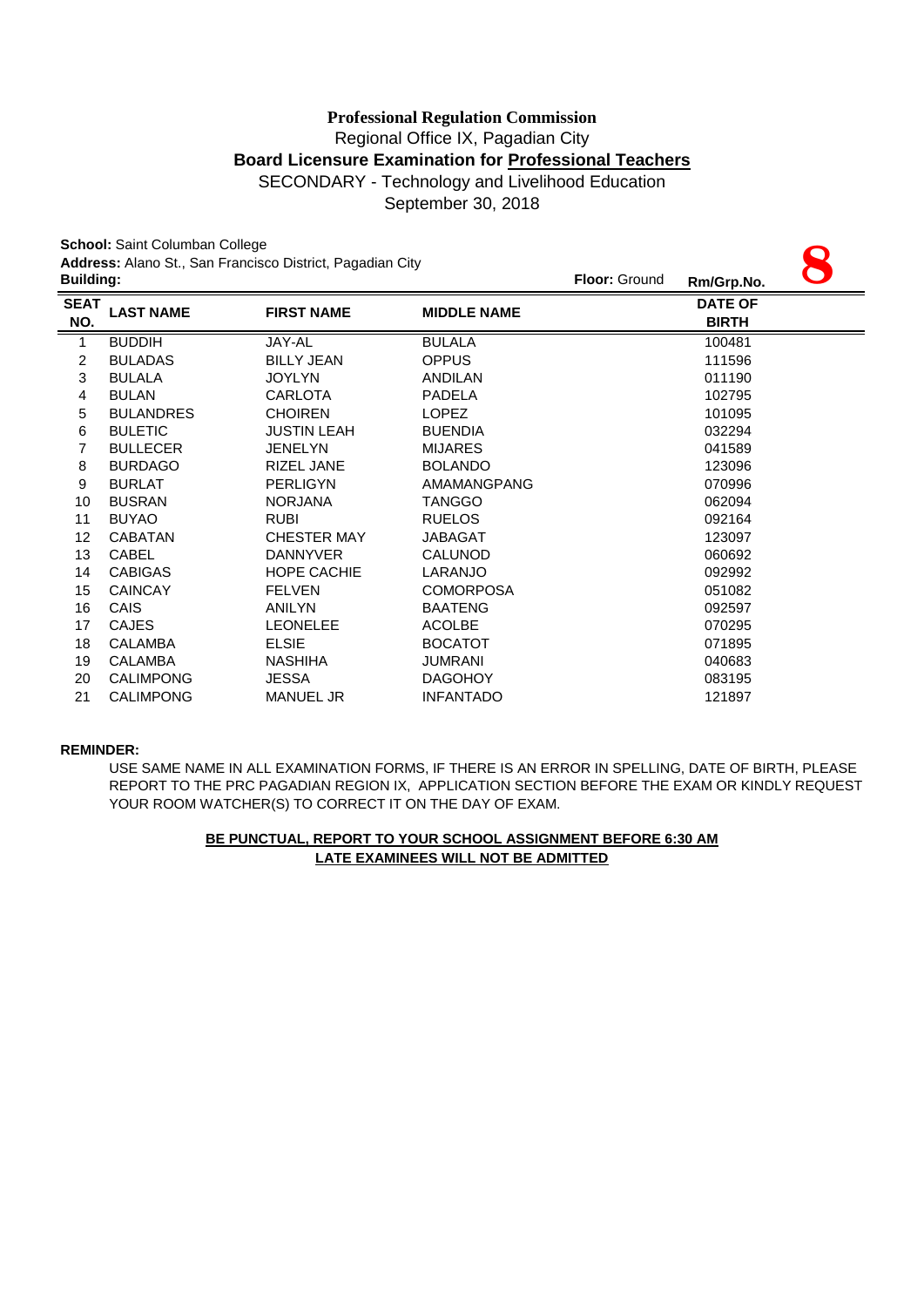# **Board Licensure Examination for Professional Teachers** SECONDARY - Technology and Livelihood Education **Professional Regulation Commission** Regional Office IX, Pagadian City

September 30, 2018

| School: Saint Columban College<br>Address: Alano St., San Francisco District, Pagadian City |                  |                     |                    |               |                                |  |
|---------------------------------------------------------------------------------------------|------------------|---------------------|--------------------|---------------|--------------------------------|--|
| <b>Building:</b>                                                                            |                  |                     |                    | Floor: Ground | Rm/Grp.No.                     |  |
| <b>SEAT</b><br>NO.                                                                          | <b>LAST NAME</b> | <b>FIRST NAME</b>   | <b>MIDDLE NAME</b> |               | <b>DATE OF</b><br><b>BIRTH</b> |  |
| 1                                                                                           | <b>CALISANG</b>  | <b>DONNA JOY</b>    | CALUNOD            |               | 052488                         |  |
| $\overline{c}$                                                                              | CALISO           | <b>MARIEL</b>       | <b>BONGHANOY</b>   |               | 021897                         |  |
| 3                                                                                           | <b>CALUBAG</b>   | <b>ARSENIA</b>      |                    |               | 080597                         |  |
| 4                                                                                           | <b>CALUBAG</b>   | <b>JUICY MIE</b>    | <b>MISPEROS</b>    |               | 061298                         |  |
| 5                                                                                           | <b>CAMILLO</b>   | <b>DANILITO</b>     | <b>GUMAPAC</b>     |               | 061988                         |  |
| 6                                                                                           | <b>CAMSAIN</b>   | ABDULWALI           | <b>SANGKULA</b>    |               | 030298                         |  |
| 7                                                                                           | <b>CANAG</b>     | <b>RICHELLEN</b>    | <b>MEJA</b>        |               | 010394                         |  |
| 8                                                                                           | <b>CAÑALES</b>   | <b>FAITH</b>        | <b>SARMIENTO</b>   |               | 040689                         |  |
| 9                                                                                           | CAÑEDO           | <b>BEA</b>          | <b>INOCENTES</b>   |               | 042797                         |  |
| 10                                                                                          | CAÑETE           | <b>EVELYN</b>       | <b>BAJA</b>        |               | 032580                         |  |
| 11                                                                                          | CAÑETE           | <b>JENELYN</b>      | SABANAL            |               | 063081                         |  |
| 12                                                                                          | <b>CAÑETE</b>    | <b>JOHN MHEL</b>    | <b>FRANCISCO</b>   |               | 012091                         |  |
| 13                                                                                          | CANILLO          | SHEILA MAE          | DANA               |               | 090785                         |  |
| 14                                                                                          | CANO             | SHERRY MAE          | FAMILARA           |               | 061587                         |  |
| 15                                                                                          | <b>CANONES</b>   | <b>BRENIEL</b>      | <b>PASTOLERO</b>   |               | 041290                         |  |
| 16                                                                                          | CAPADA           | <b>JUNALE</b>       | LAGALAGOT          |               | 081379                         |  |
| 17                                                                                          | <b>CAPALAR</b>   | <b>EVELYN</b>       | <b>BALASE</b>      |               | 101476                         |  |
| 18                                                                                          | CAPANGPANGAN     | <b>VIVIAN</b>       | TULABING           |               | 030368                         |  |
| 19                                                                                          | <b>CAPRICHO</b>  | <b>YVONNE</b>       | <b>GUERRA</b>      |               | 042697                         |  |
| 20                                                                                          | <b>CARAMBA</b>   | <b>MARJORIE ANN</b> | <b>OBAD</b>        |               | 072697                         |  |
| 21                                                                                          | <b>CARDENAS</b>  | ALONAH JANE         | <b>MICABALO</b>    |               | 011198                         |  |

#### **REMINDER:**

USE SAME NAME IN ALL EXAMINATION FORMS, IF THERE IS AN ERROR IN SPELLING, DATE OF BIRTH, PLEASE REPORT TO THE PRC PAGADIAN REGION IX, APPLICATION SECTION BEFORE THE EXAM OR KINDLY REQUEST YOUR ROOM WATCHER(S) TO CORRECT IT ON THE DAY OF EXAM.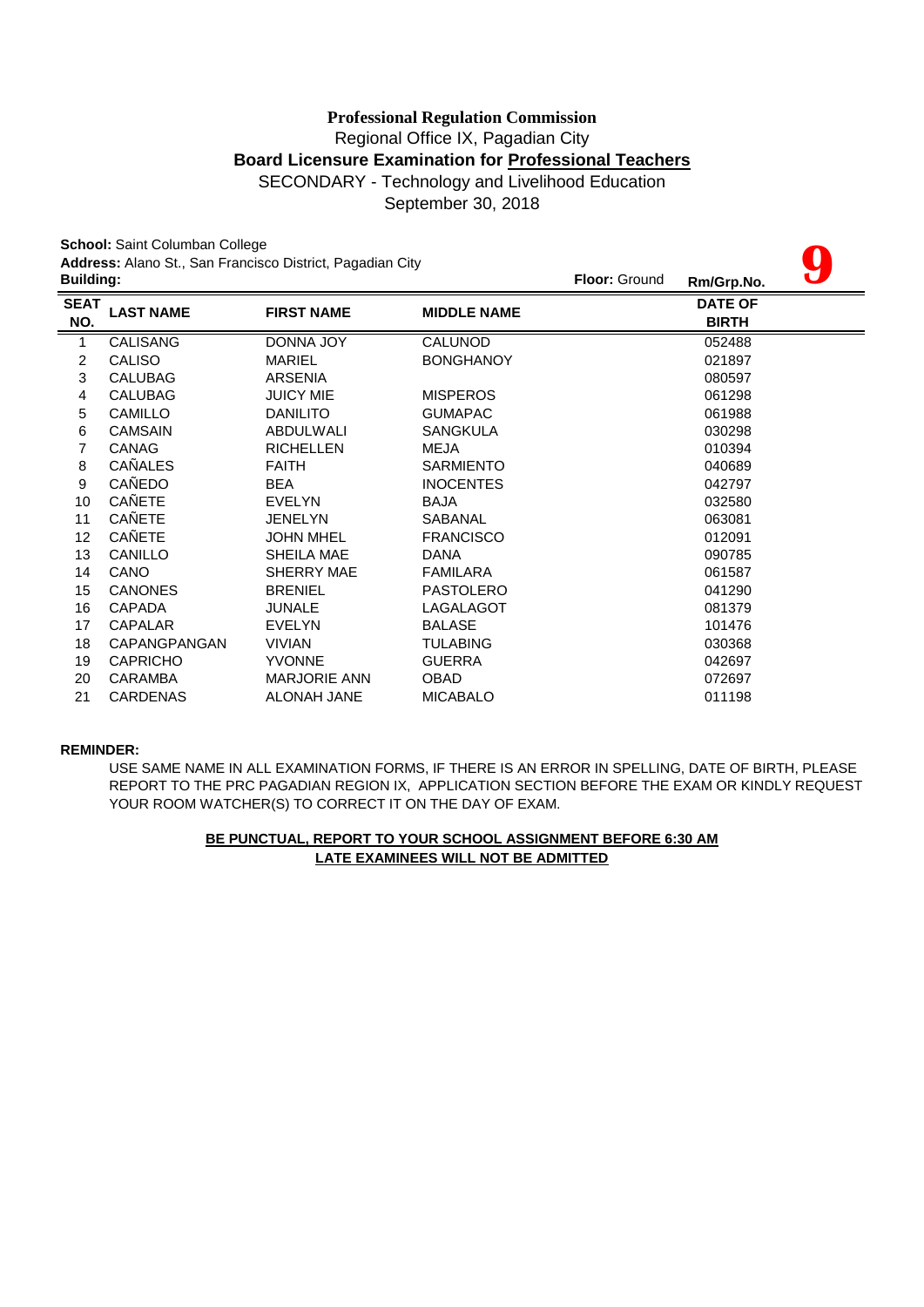# SECONDARY - Technology and Livelihood Education **Professional Regulation Commission** Regional Office IX, Pagadian City **Board Licensure Examination for Professional Teachers**

September 30, 2018

**10**

**School:** Saint Columban College **Address:** Alano St., San Francisco District, Pagadian City

| <b>Address:</b> Alano St., San Francisco District, Pagadian City |                   |                     |                     |                      |                                |  |
|------------------------------------------------------------------|-------------------|---------------------|---------------------|----------------------|--------------------------------|--|
| <b>Building:</b>                                                 |                   |                     |                     | <b>Floor: Ground</b> | Rm/Grp.No.                     |  |
| <b>SEAT</b><br>NO.                                               | <b>LAST NAME</b>  | <b>FIRST NAME</b>   | <b>MIDDLE NAME</b>  |                      | <b>DATE OF</b><br><b>BIRTH</b> |  |
| 1                                                                | <b>CARLOS</b>     | <b>ERNING</b>       | <b>ANJALON</b>      |                      | 050569                         |  |
| 2                                                                | <b>CARLOS</b>     | RIZZA               | <b>DEMOCRITO</b>    |                      | 122972                         |  |
| 3                                                                | <b>CARSIDO</b>    | <b>GIOVANNI</b>     | <b>MARTIZO</b>      |                      | 040598                         |  |
| 4                                                                | <b>CARVERO</b>    | <b>PRINCESS GAY</b> | `CALME              |                      | 120897                         |  |
| 5                                                                | <b>CASAS</b>      | RANDELL             | BAYAWA              |                      | 121490                         |  |
| 6                                                                | <b>CASIDAR</b>    | <b>FAISAH</b>       | <b>SALSAL</b>       |                      | 042378                         |  |
| 7                                                                | <b>CASIDO</b>     | <b>JONNALYN</b>     | <b>DIVINAGRACIA</b> |                      | 100297                         |  |
| 8                                                                | <b>CASTAÑOS</b>   | <b>BERNADETTE</b>   | <b>CUIZON</b>       |                      | 091680                         |  |
| 9                                                                | <b>CASTILIANO</b> | DG LAUREN JEAN      | <b>CALUNSAG</b>     |                      | 110393                         |  |
| 10                                                               | <b>CASTILLO</b>   | <b>ENECITA</b>      | ABAN                |                      | 061797                         |  |
| 11                                                               | <b>CATUBIG</b>    | <b>MARJON</b>       | <b>ANINO</b>        |                      | 101887                         |  |
| 12                                                               | CAYASAN           | <b>JOCELYN</b>      | BOBO                |                      | 051689                         |  |
| 13                                                               | CAYETANO          | ANALOU              | PALURAY             |                      | 080996                         |  |
| 14                                                               | <b>CEBALLOS</b>   | <b>JED ANTHONY</b>  | <b>ALCOMENDRAS</b>  |                      | 100895                         |  |
| 15                                                               | <b>CELDA</b>      | CARMELA             | <b>FELISARTA</b>    |                      | 111391                         |  |
| 16                                                               | <b>CESPON</b>     | <b>BLESSER MAE</b>  | MIRAL               |                      | 100996                         |  |
| 17                                                               | <b>CHAVEZ</b>     | <b>MARY GRACE</b>   | <b>FRANCISCO</b>    |                      | 110596                         |  |
| 18                                                               | <b>CHIONG</b>     | <b>AIRYN</b>        | <b>GONZALES</b>     |                      | 072181                         |  |
| 19                                                               | <b>CHIONG</b>     | <b>RIDZMA</b>       | MUSA                |                      | 040997                         |  |
| 20                                                               | <b>CIOCON</b>     | <b>MARGIE</b>       | ARINGA              |                      | 071873                         |  |
| 21                                                               | <b>CLIMACO</b>    | <b>CARL LAURA</b>   | ASO                 |                      | 052798                         |  |
|                                                                  |                   |                     |                     |                      |                                |  |

#### **REMINDER:**

USE SAME NAME IN ALL EXAMINATION FORMS, IF THERE IS AN ERROR IN SPELLING, DATE OF BIRTH, PLEASE REPORT TO THE PRC PAGADIAN REGION IX, APPLICATION SECTION BEFORE THE EXAM OR KINDLY REQUEST YOUR ROOM WATCHER(S) TO CORRECT IT ON THE DAY OF EXAM.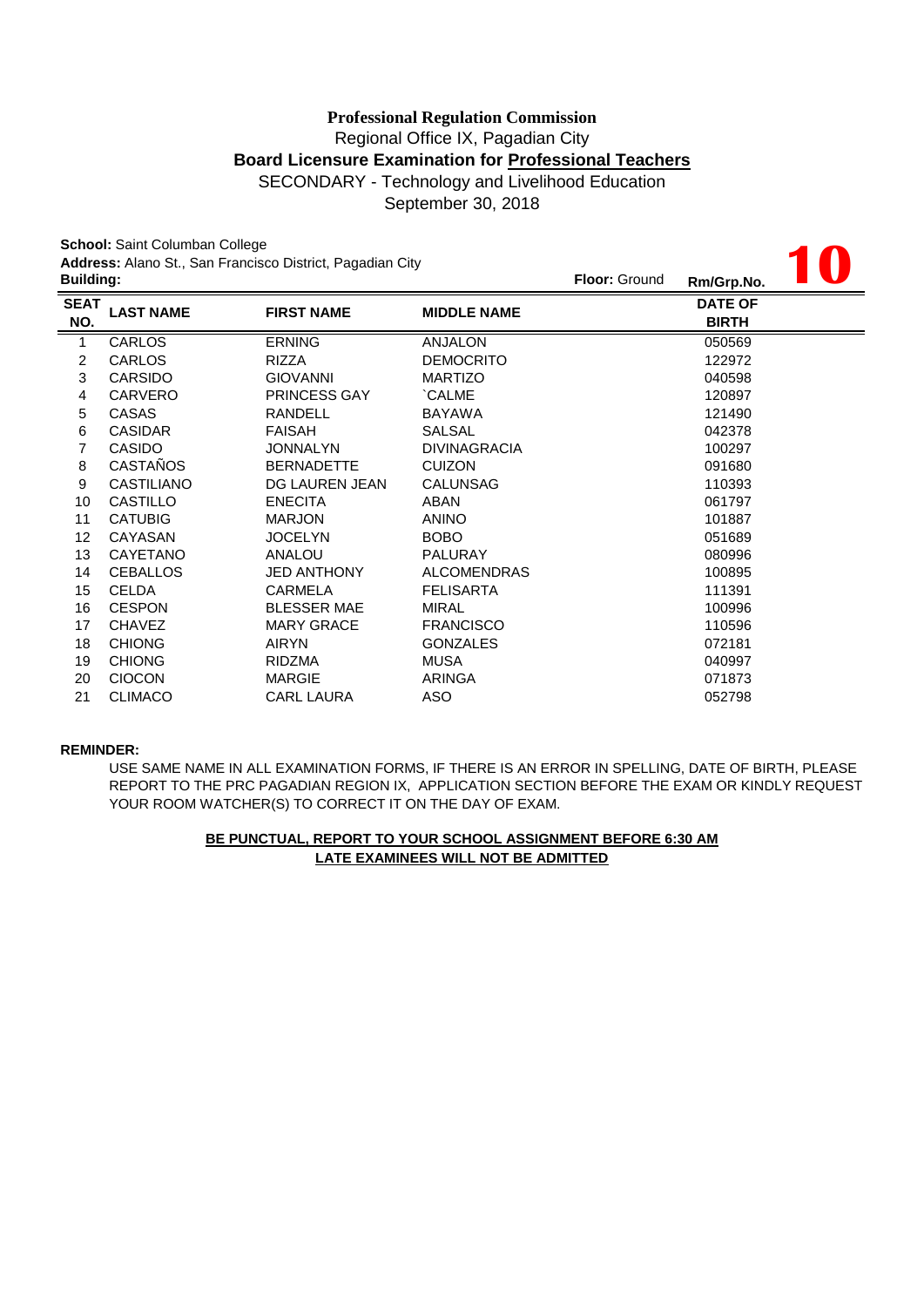September 30, 2018

| School: Saint Columban College<br>Address: Alano St., San Francisco District, Pagadian City |                   |                       |                    |               |                                |  |  |
|---------------------------------------------------------------------------------------------|-------------------|-----------------------|--------------------|---------------|--------------------------------|--|--|
| <b>Building:</b>                                                                            |                   |                       |                    | Floor: Ground | Rm/Grp.No.                     |  |  |
| <b>SEAT</b><br>NO.                                                                          | <b>LAST NAME</b>  | <b>FIRST NAME</b>     | <b>MIDDLE NAME</b> |               | <b>DATE OF</b><br><b>BIRTH</b> |  |  |
| $\mathbf 1$                                                                                 | <b>COBOL</b>      | <b>BENJIE</b>         | <b>MORTA</b>       |               | 100689                         |  |  |
| $\overline{c}$                                                                              | <b>CONCEPCION</b> | <b>MARENA</b>         | <b>CALUNOD</b>     |               | 081196                         |  |  |
| 3                                                                                           | <b>CONCON</b>     | <b>CHRISTYL</b>       | <b>ALQUIZAR</b>    |               | 090998                         |  |  |
| 4                                                                                           | <b>CORNEL</b>     | <b>NOEMI</b>          | CABALUNA           |               | 063074                         |  |  |
| 5                                                                                           | <b>COTONGAN</b>   | <b>JOCELYN</b>        | CANO               |               | 011578                         |  |  |
| 6                                                                                           | <b>COYME</b>      | <b>DHALIE</b>         | <b>GENERALAO</b>   |               | 100677                         |  |  |
| 7                                                                                           | <b>CUBA</b>       | <b>JOVELYN</b>        | <b>CALISANG</b>    |               | 072886                         |  |  |
| 8                                                                                           | <b>CUESTA</b>     | <b>JESSA FLORAMIE</b> | <b>GALLEGO</b>     |               | 050694                         |  |  |
| 9                                                                                           | <b>CUSTORA</b>    | <b>REYSANEI</b>       | <b>LUEGA</b>       |               | 112597                         |  |  |
| 10                                                                                          | <b>CUTAD</b>      | <b>DENNIS</b>         | RAMIL              |               | 120388                         |  |  |
| 11                                                                                          | <b>DACANAY</b>    | <b>MARY JANE</b>      | <b>AMOY</b>        |               | 060690                         |  |  |
| 12                                                                                          | <b>DAGPIN</b>     | <b>JANETH</b>         | <b>BENDAÑO</b>     |               | 062796                         |  |  |
| 13                                                                                          | <b>DALAYGON</b>   | <b>CHARITY</b>        | <b>MONTAÑEZ</b>    |               | 022297                         |  |  |
| 14                                                                                          | <b>DALIS</b>      | <b>DONNA HEART</b>    | <b>CAMBAL</b>      |               | 030694                         |  |  |
| 15                                                                                          | <b>DALOGDOG</b>   | DARYL REY             | <b>PONCE</b>       |               | 022797                         |  |  |
| 16                                                                                          | <b>DALUMPINES</b> | <b>TITCHE</b>         | <b>DAVIDO</b>      |               | 060396                         |  |  |
| 17                                                                                          | <b>DALURA</b>     | <b>DENISA</b>         | <b>PALAPAS</b>     |               | 102778                         |  |  |
| 18                                                                                          | <b>DALURA</b>     | <b>MARICEL</b>        | <b>MENDIG</b>      |               | 120190                         |  |  |
| 19                                                                                          | <b>DANDA</b>      | <b>CHERIELYN</b>      | <b>BRACA</b>       |               | 100897                         |  |  |
| 20                                                                                          | <b>DAPPIE</b>     | <b>MISBA</b>          | <b>BALADJI</b>     |               | 051079                         |  |  |
| 21                                                                                          | <b>DARO</b>       | <b>HADJAR</b>         | ARSAD              |               | 101990                         |  |  |

#### **REMINDER:**

USE SAME NAME IN ALL EXAMINATION FORMS, IF THERE IS AN ERROR IN SPELLING, DATE OF BIRTH, PLEASE REPORT TO THE PRC PAGADIAN REGION IX, APPLICATION SECTION BEFORE THE EXAM OR KINDLY REQUEST YOUR ROOM WATCHER(S) TO CORRECT IT ON THE DAY OF EXAM.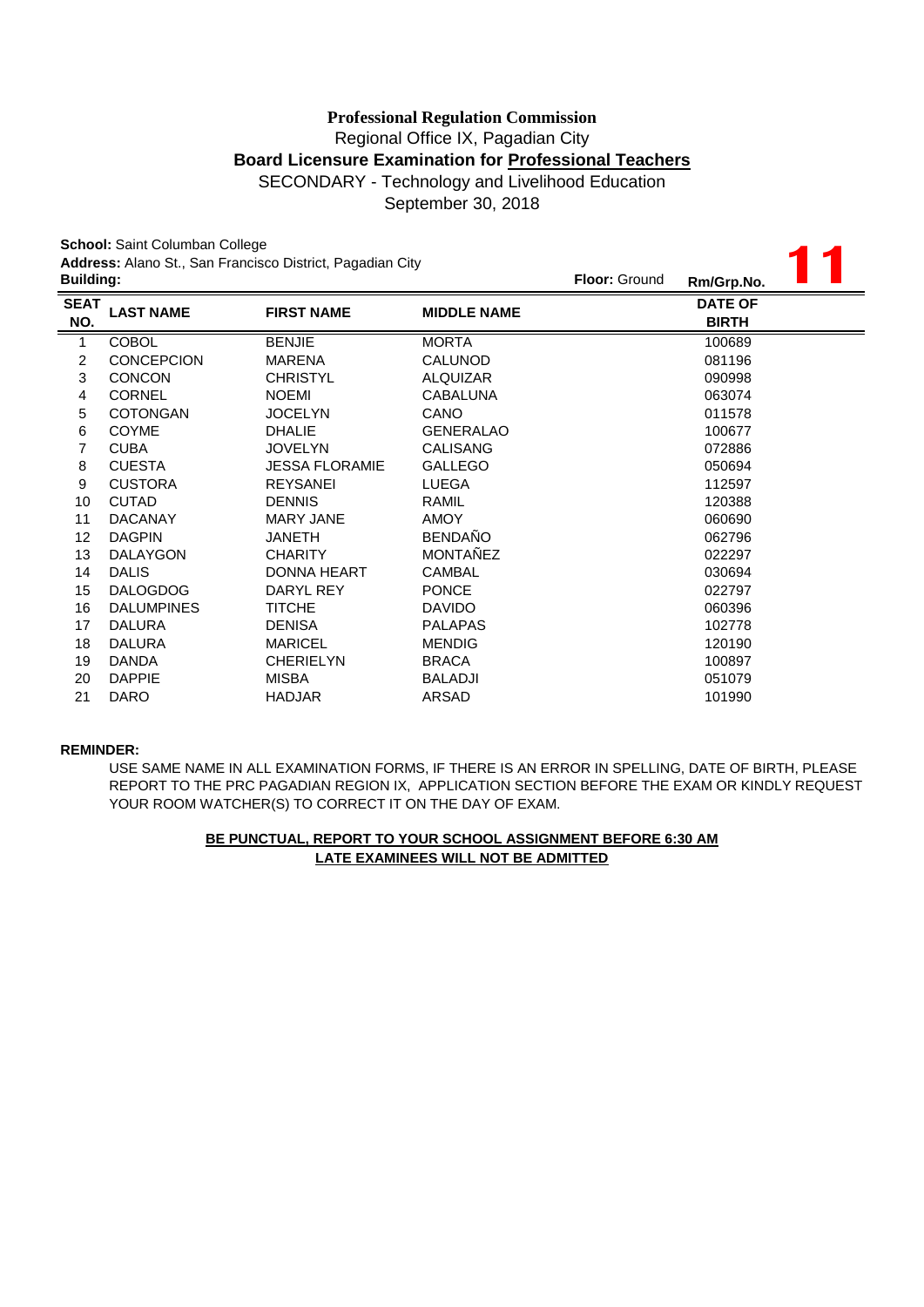September 30, 2018

**School:** Saint Columban College **Address:** Alano St., San Francisco District, Pagadian City

|                  | <b>JUNUOL</b> , JAIHI UUKKINJAN UUKUU |                                                           |                      |            |                |  |
|------------------|---------------------------------------|-----------------------------------------------------------|----------------------|------------|----------------|--|
| <b>Building:</b> |                                       | Address: Alano St., San Francisco District, Pagadian City | <b>Floor: Ground</b> | Rm/Grp.No. |                |  |
| <b>SEAT</b>      |                                       |                                                           |                      |            | <b>DATE OF</b> |  |
| NO.              | <b>LAST NAME</b>                      | <b>FIRST NAME</b>                                         | <b>MIDDLE NAME</b>   |            | <b>BIRTH</b>   |  |
| $\mathbf{1}$     | <b>DASINON</b>                        | <b>ELVIN JAY</b>                                          | <b>DIAZ</b>          |            | 050595         |  |
| $\overline{c}$   | <b>DASINON</b>                        | RIEL JOY                                                  | <b>BARAN</b>         |            | 122396         |  |
| 3                | DATANAGAN                             | <b>BONNIEBE</b>                                           | <b>TOPIA</b>         |            | 052286         |  |
| 4                | <b>DATANAGAN</b>                      | <b>PILETA</b>                                             | <b>BALONGCAS</b>     |            | 052580         |  |
| 5                | <b>DATUMANE</b>                       | <b>NORAIMA</b>                                            | <b>DIBANTUWAN</b>    |            | 051082         |  |
| 6                | <b>DAUD</b>                           | <b>RASMIA</b>                                             | <b>PADATE</b>        |            | 031774         |  |
| 7                | <b>DAYOC</b>                          | <b>SHAIRA MAE</b>                                         | LAGAT                |            | 062597         |  |
| 8                | DE ATA                                | SAMANTHA GRACE                                            | <b>HERNANE</b>       |            | 021696         |  |
| 9                | DE PEDRO                              | <b>FLORICEL</b>                                           | <b>RIZALLOSA</b>     |            | 100380         |  |
| 10               | <b>DECENA</b>                         | <b>CLARICE</b>                                            | <b>APIAG</b>         |            | 110797         |  |
| 11               | <b>DECLINES</b>                       | <b>JOHNNY</b>                                             | <b>PORRAS</b>        |            | 101676         |  |
| 12               | <b>DEIPARINE</b>                      | <b>JONALYN</b>                                            | <b>MACADAYA</b>      |            | 091097         |  |
| 13               | <b>DELA CERNA</b>                     | <b>MARIECON</b>                                           | <b>ORONCE</b>        |            | 120897         |  |
| 14               | <b>DELA CRUZ</b>                      | <b>JENESA</b>                                             | <b>GENERALE</b>      |            | 120795         |  |
| 15               | DELA PEÑA                             | <b>MARCITA</b>                                            | <b>PALIBON</b>       |            | 072279         |  |
| 16               | DELA PEÑA                             | <b>MICHELLE JEAN</b>                                      | <b>CABALOG</b>       |            | 092394         |  |
| 17               | <b>DELAGAN</b>                        | <b>NORAIMA</b>                                            | <b>UNTONG</b>        |            | 100194         |  |
| 18               | <b>DELFIN</b>                         | <b>JUSTICE MAE</b>                                        | <b>MOLINA</b>        |            | 070794         |  |
| 19               | <b>DELMONTE</b>                       | <b>EUGENE</b>                                             | <b>SERDONCILLO</b>   |            | 121378         |  |
| 20               | <b>DELOS REYES</b>                    | <b>BAMBIE</b>                                             | <b>QUINTIÑITA</b>    |            | 112687         |  |
| 21               | <b>DEMECILLO</b>                      | <b>FRANKLIN</b>                                           | <b>CALAMOHOY</b>     |            | 071190         |  |

#### **REMINDER:**

USE SAME NAME IN ALL EXAMINATION FORMS, IF THERE IS AN ERROR IN SPELLING, DATE OF BIRTH, PLEASE REPORT TO THE PRC PAGADIAN REGION IX, APPLICATION SECTION BEFORE THE EXAM OR KINDLY REQUEST YOUR ROOM WATCHER(S) TO CORRECT IT ON THE DAY OF EXAM.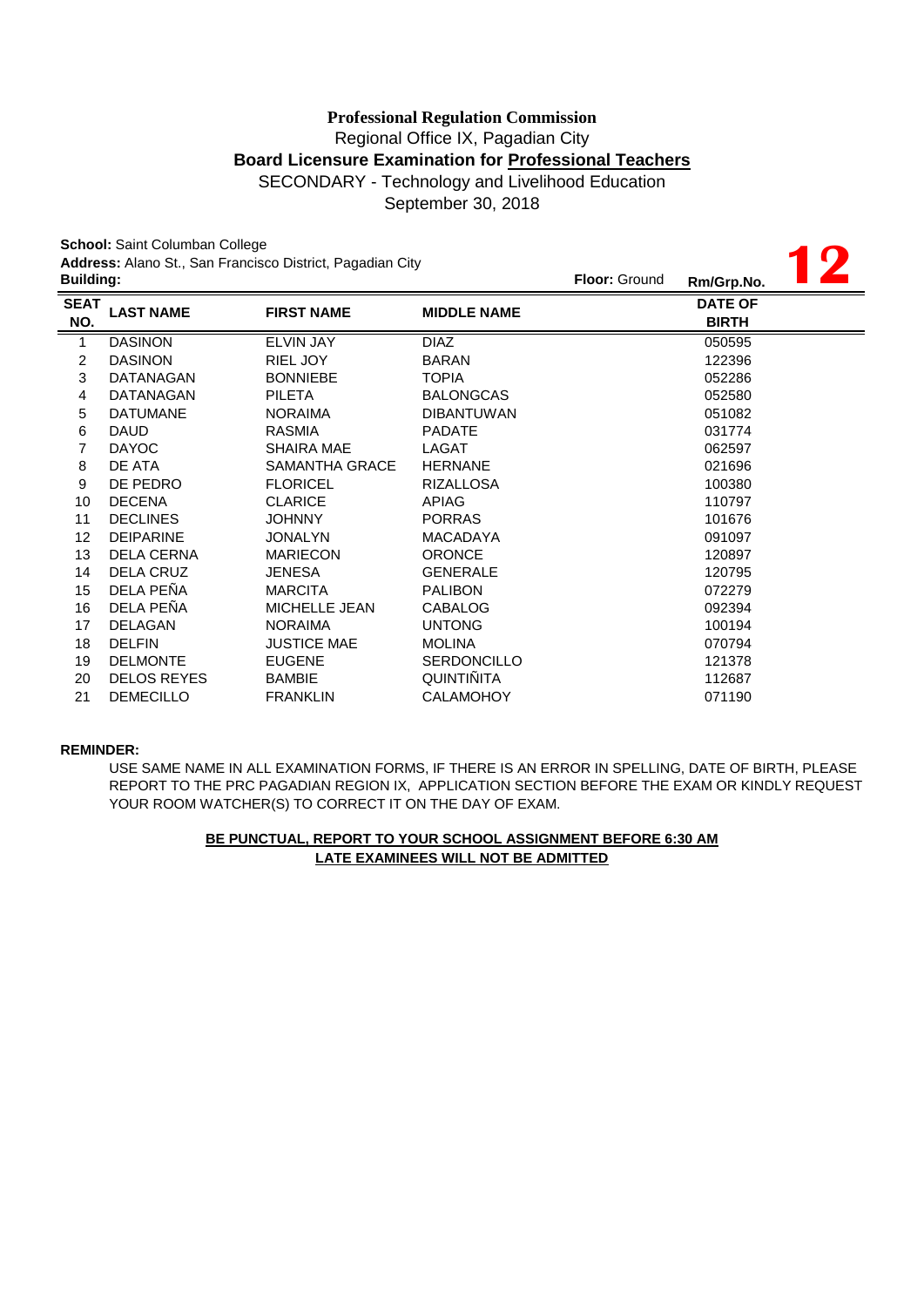September 30, 2018

**13**

**School:** Saint Columban College **Address:** Alano St., San Francisco District, Pagadian City

|                    | Address. Alaho St., San Francisco District, Fagaulan City<br><b>Building:</b> |                     |                    |  | Rm/Grp.No.                     | $\mathbf{C}$ |
|--------------------|-------------------------------------------------------------------------------|---------------------|--------------------|--|--------------------------------|--------------|
| <b>SEAT</b><br>NO. | <b>LAST NAME</b>                                                              | <b>FIRST NAME</b>   | <b>MIDDLE NAME</b> |  | <b>DATE OF</b><br><b>BIRTH</b> |              |
| 1                  | <b>DEQUITO</b>                                                                | <b>GRACE</b>        | <b>SUMANDAC</b>    |  | 010390                         |              |
| $\overline{c}$     | <b>DESO</b>                                                                   | ALIYA               | <b>AMPUAN</b>      |  | 110993                         |              |
| 3                  | <b>DETANGCO</b>                                                               | <b>JOHN RONNIE</b>  | <b>SALUBOD</b>     |  | 121096                         |              |
| 4                  | <b>DIALINO</b>                                                                | <b>JOAHNA PAULA</b> | <b>BACATAN</b>     |  | 010495                         |              |
| 5                  | <b>DICA</b>                                                                   | <b>SAIMA</b>        | <b>RAUP</b>        |  | 012892                         |              |
| 6                  | <b>DICALE</b>                                                                 | MA. ELRENE          | <b>MONG</b>        |  | 030198                         |              |
| 7                  | <b>DICAY</b>                                                                  | <b>NORJANAH</b>     | <b>MANDA</b>       |  | 031578                         |              |
| 8                  | <b>DICO</b>                                                                   | <b>BEVERLY</b>      | <b>HATAMOSA</b>    |  | 011998                         |              |
| 9                  | <b>DICO</b>                                                                   | JIEDY MAE           | <b>ISOTO</b>       |  | 010298                         |              |
| 10                 | <b>DIMAKUTA</b>                                                               | <b>IRINE</b>        | <b>BARICUATRO</b>  |  | 111289                         |              |
| 11                 | <b>DIMALEN</b>                                                                | AIDA                | <b>MANTAWIL</b>    |  | 051673                         |              |
| 12                 | <b>DINOROG</b>                                                                | <b>EMMYLOU</b>      |                    |  | 121297                         |              |
| 13                 | <b>DINOY</b>                                                                  | <b>ROSALIE</b>      | <b>VELASQUEZ</b>   |  | 070295                         |              |
| 14                 | <b>DIONSON</b>                                                                | KYNN AQUINAS        | <b>CADUNGOG</b>    |  | 102777                         |              |
| 15                 | <b>DIPANTAR</b>                                                               | <b>HANIRAH</b>      | <b>SULTAN</b>      |  | 021594                         |              |
| 16                 | <b>DIRIGE</b>                                                                 | <b>GLEN</b>         | LAGROSA            |  | 041075                         |              |
| 17                 | <b>DITCHON</b>                                                                | <b>EMIROSE</b>      | <b>MALINAO</b>     |  | 030597                         |              |
| 18                 | <b>DITUAL</b>                                                                 | <b>AQUIZA</b>       | <b>BINATAK</b>     |  | 121793                         |              |
| 19                 | <b>DITUAL</b>                                                                 | <b>ASLIAH</b>       | BAO                |  | 010183                         |              |
| 20                 | <b>DITUAL</b>                                                                 | <b>JOHAIRA</b>      | AMINAH             |  | 031585                         |              |
| 21                 | <b>DOMANDAY</b>                                                               | <b>NASIBAH</b>      | <b>LIMPAO</b>      |  | 042290                         |              |

#### **REMINDER:**

USE SAME NAME IN ALL EXAMINATION FORMS, IF THERE IS AN ERROR IN SPELLING, DATE OF BIRTH, PLEASE REPORT TO THE PRC PAGADIAN REGION IX, APPLICATION SECTION BEFORE THE EXAM OR KINDLY REQUEST YOUR ROOM WATCHER(S) TO CORRECT IT ON THE DAY OF EXAM.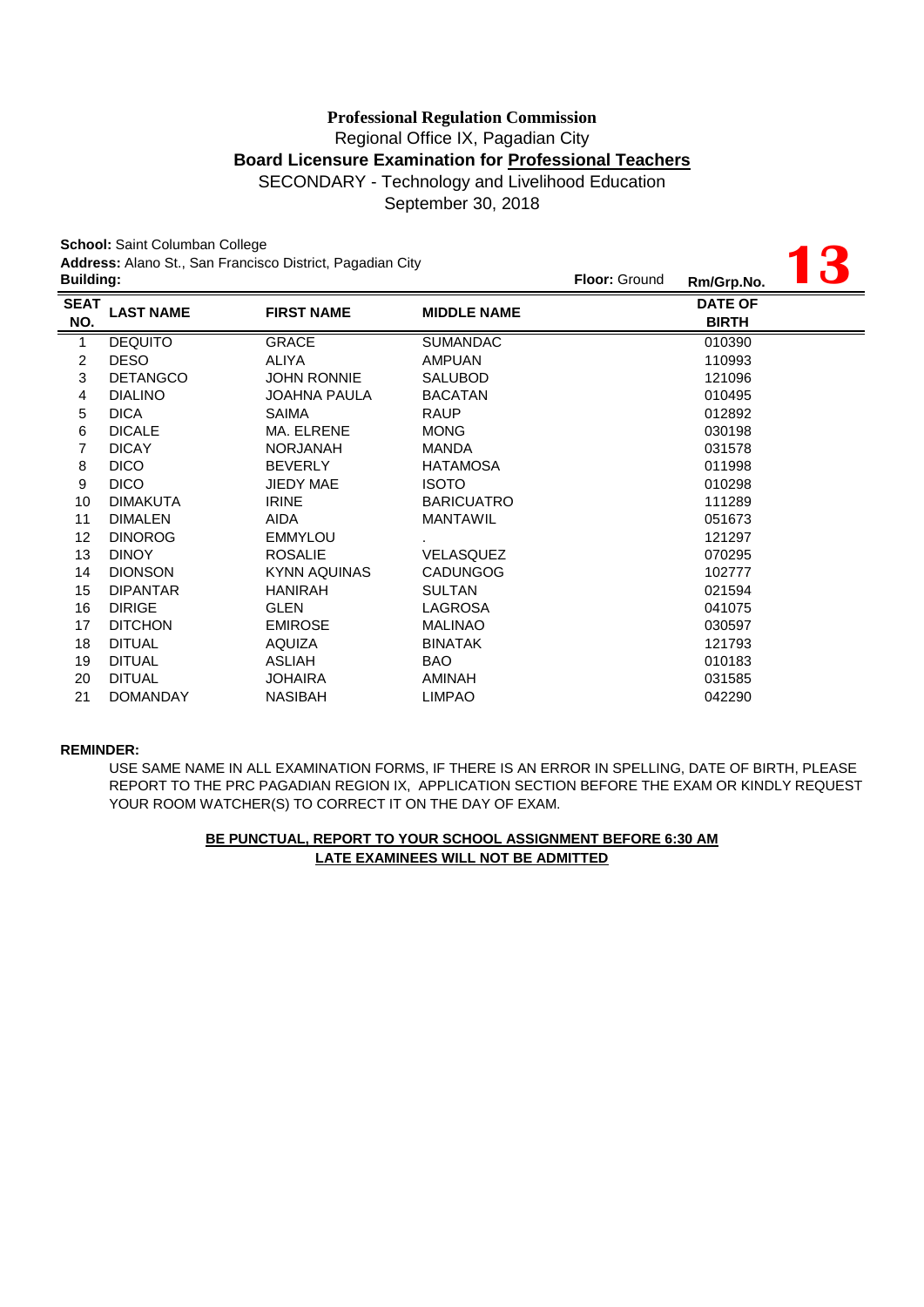September 30, 2018

**14**

**School:** Saint Columban College **Address:** Alano St., San Francisco District, Pagadian City

|                    | Address. Alaho St., San Francisco District, Fagaulan City<br><b>Building:</b> |                    |                    |  | Rm/Grp.No.                     | 4 |
|--------------------|-------------------------------------------------------------------------------|--------------------|--------------------|--|--------------------------------|---|
| <b>SEAT</b><br>NO. | <b>LAST NAME</b>                                                              | <b>FIRST NAME</b>  | <b>MIDDLE NAME</b> |  | <b>DATE OF</b><br><b>BIRTH</b> |   |
| 1                  | <b>DOMINGO</b>                                                                | <b>MARY ANN</b>    | <b>BAYLON</b>      |  | 072679                         |   |
| 2                  | <b>DOMINISE</b>                                                               | <b>MARK</b>        | <b>DIOLA</b>       |  | 061973                         |   |
| 3                  | <b>DULLIN</b>                                                                 | <b>CINDY</b>       | <b>SUMADER</b>     |  | 042497                         |   |
| 4                  | <b>DUMANGON</b>                                                               | <b>LYNDA</b>       | <b>ZARRIZ</b>      |  | 110292                         |   |
| 5                  | <b>DUMAOG</b>                                                                 | <b>JANE</b>        | <b>FRANCISCO</b>   |  | 060696                         |   |
| 6                  | <b>DUMAPIAS</b>                                                               | <b>LEAH ROSE</b>   | <b>LAMBACO</b>     |  | 071797                         |   |
| 7                  | <b>EBARAT</b>                                                                 | <b>GLIE REIGHN</b> | <b>BUGAS</b>       |  | 101695                         |   |
| 8                  | <b>EBORDA</b>                                                                 | JAY                | <b>PUGOY</b>       |  | 051785                         |   |
| 9                  | <b>EBUEZA</b>                                                                 | <b>ROWENA</b>      | <b>ANGGOY</b>      |  | 091183                         |   |
| 10                 | <b>EDAMA</b>                                                                  | REY-NK             | <b>SOTELA</b>      |  | 111596                         |   |
| 11                 | <b>EDCAY</b>                                                                  | <b>JOJIMAE</b>     | <b>BARACOL</b>     |  | 012079                         |   |
| 12                 | <b>EDIL</b>                                                                   | <b>RHEY</b>        | <b>BONTUYAN</b>    |  | 060990                         |   |
| 13                 | <b>EDRIS</b>                                                                  | <b>NORAIMA</b>     | TAO.               |  | 030976                         |   |
| 14                 | EGO-OGAN                                                                      | <b>CECILE</b>      | <b>OMBOY</b>       |  | 090680                         |   |
| 15                 | EGO-OGAN                                                                      | <b>ELENO</b>       | <b>LUMACTOD</b>    |  | 042375                         |   |
| 16                 | <b>EGUAL</b>                                                                  | <b>CHRISTY</b>     | <b>MOCOY</b>       |  | 080184                         |   |
| 17                 | <b>ELAG</b>                                                                   | <b>SHERYL</b>      | <b>ATAP</b>        |  | 121595                         |   |
| 18                 | <b>ELLO</b>                                                                   | <b>MARY CRIS</b>   | ABALLE             |  | 021590                         |   |
| 19                 | <b>EMBRA</b>                                                                  | <b>NORLY JEAN</b>  | <b>BOGA</b>        |  | 110297                         |   |
| 20                 | <b>EMPERIO</b>                                                                | <b>MAY ANN</b>     | <b>MAGUNTE</b>     |  | 051397                         |   |
| 21                 | <b>ENARIO</b>                                                                 | <b>MARIVIC</b>     | <b>ESCARPE</b>     |  | 011575                         |   |

#### **REMINDER:**

REPORT TO THE PRC PAGADIAN REGION IX, APPLICATION SECTION BEFORE THE EXAM OR KINDLY REQUEST YOUR ROOM WATCHER(S) TO CORRECT IT ON THE DAY OF EXAM. USE SAME NAME IN ALL EXAMINATION FORMS, IF THERE IS AN ERROR IN SPELLING, DATE OF BIRTH, PLEASE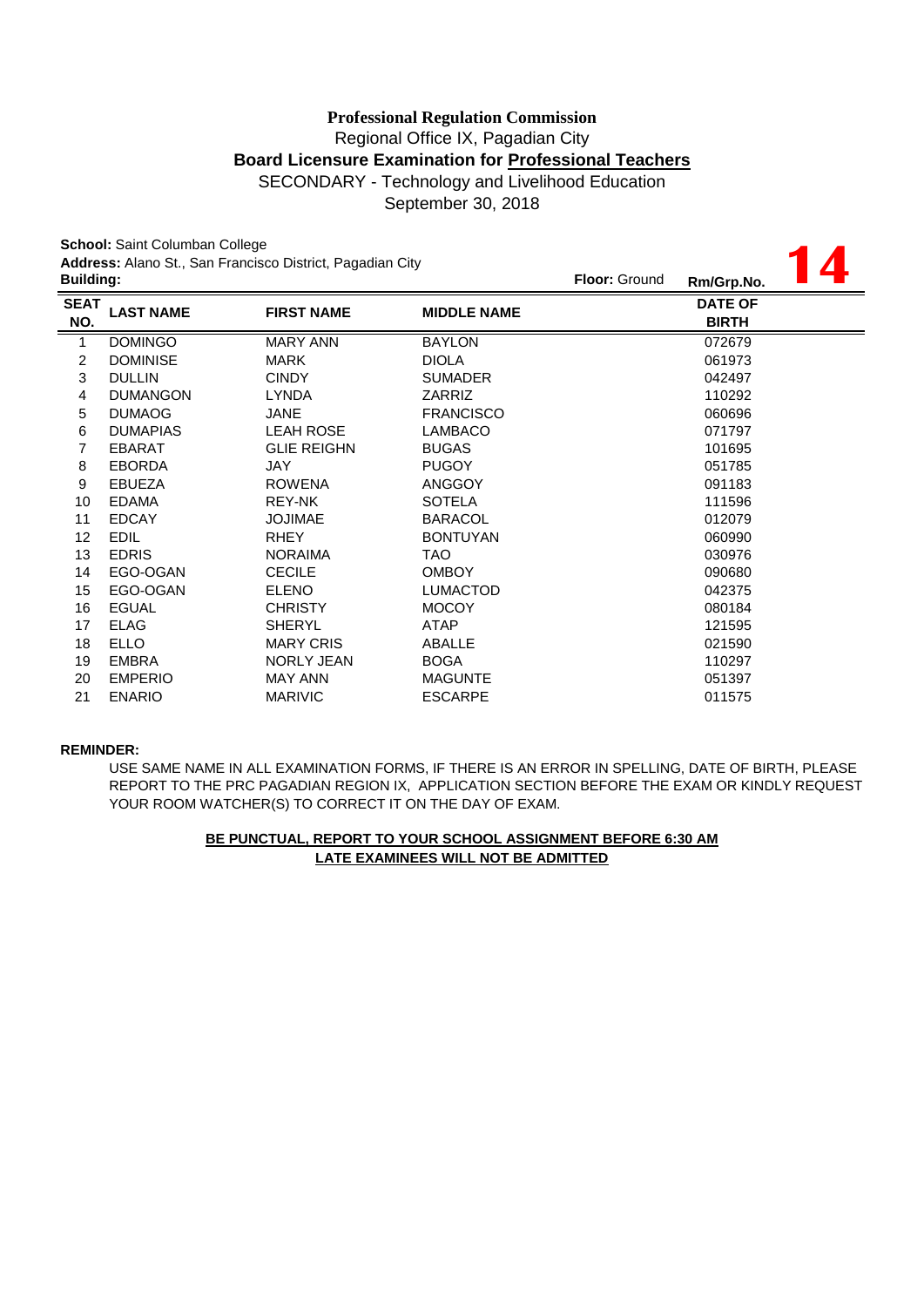September 30, 2018

**15**

**School:** Saint Columban College **Address:** Alano St., San Francisco District, Pagadian City

| <b>Building:</b>   |                   |                     |                    | <b>Floor: Ground</b> | Rm/Grp.No.                     | $\mathbf{U}$ |
|--------------------|-------------------|---------------------|--------------------|----------------------|--------------------------------|--------------|
| <b>SEAT</b><br>NO. | <b>LAST NAME</b>  | <b>FIRST NAME</b>   | <b>MIDDLE NAME</b> |                      | <b>DATE OF</b><br><b>BIRTH</b> |              |
| $\mathbf{1}$       | <b>ENGUITO</b>    | <b>GERLIE</b>       | <b>SEDENIO</b>     |                      | 101480                         |              |
| $\overline{c}$     | <b>ENGUITO</b>    | <b>MARY ANN</b>     | <b>PONDARA</b>     |                      | 050995                         |              |
| 3                  | <b>ENGUITO</b>    | <b>MARY GRACE</b>   | <b>PONDARA</b>     |                      | 081498                         |              |
| 4                  | <b>ESPULO</b>     | <b>MICHEL</b>       | <b>CAPUNO</b>      |                      | 111395                         |              |
| 5                  | <b>ESTOQUE</b>    | <b>JULIE</b>        | <b>PAGLINAWAN</b>  |                      | 122385                         |              |
| 6                  | <b>ESTREBOR</b>   | MARY JOY            | <b>FUENTES</b>     |                      | 092090                         |              |
| $\overline{7}$     | <b>ESTRIBOR</b>   | <b>MARIDEL</b>      | <b>DABALOS</b>     |                      | 061775                         |              |
| 8                  | <b>EVEDIENTES</b> | <b>IRESH MAE</b>    | LABADAN            |                      | 081697                         |              |
| 9                  | <b>FARIOLAN</b>   | ANA JEAN            | <b>BARTE</b>       |                      | 061893                         |              |
| 10                 | <b>FERNANDEZ</b>  | DOLRIECH JR         | <b>ALSREE</b>      |                      | 010895                         |              |
| 11                 | <b>FERNANDEZ</b>  | <b>ELLEN</b>        | <b>BARAZON</b>     |                      | 021081                         |              |
| 12                 | <b>FERNANDEZ</b>  | LYN.                | <b>CAPRICHO</b>    |                      | 062280                         |              |
| 13                 | <b>FIEL</b>       | <b>JAY AIREY</b>    | <b>QUINTERO</b>    |                      | 010892                         |              |
| 14                 | <b>FLORES</b>     | ABEGAIL             | <b>VARGAS</b>      |                      | 061786                         |              |
| 15                 | <b>FLORES</b>     | <b>CHANTEY JANE</b> | <b>FRANCISCO</b>   |                      | 062397                         |              |
| 16                 | <b>FLORIDA</b>    | <b>LORNA FE</b>     | <b>GUTANG</b>      |                      | 111277                         |              |
| 17                 | <b>FRANCISCO</b>  | <b>MARVIN</b>       | ABUNAWAS           |                      | 031289                         |              |
| 18                 | <b>FRANCO</b>     | <b>ANELYN</b>       | <b>BURGOS</b>      |                      | 122879                         |              |
| 19                 | <b>FRANCO</b>     | <b>VERGIE</b>       | <b>PATRIARCA</b>   |                      | 060870                         |              |
| 20                 | <b>FUENTES</b>    | <b>CHRISTEL MIE</b> | <b>CAGUMBAY</b>    |                      | 121497                         |              |
| 21                 | <b>GABAR</b>      | SAIDA               | <b>MAROHOM</b>     |                      | 030485                         |              |
|                    |                   |                     |                    |                      |                                |              |

#### **REMINDER:**

YOUR ROOM WATCHER(S) TO CORRECT IT ON THE DAY OF EXAM. USE SAME NAME IN ALL EXAMINATION FORMS, IF THERE IS AN ERROR IN SPELLING, DATE OF BIRTH, PLEASE REPORT TO THE PRC PAGADIAN REGION IX, APPLICATION SECTION BEFORE THE EXAM OR KINDLY REQUEST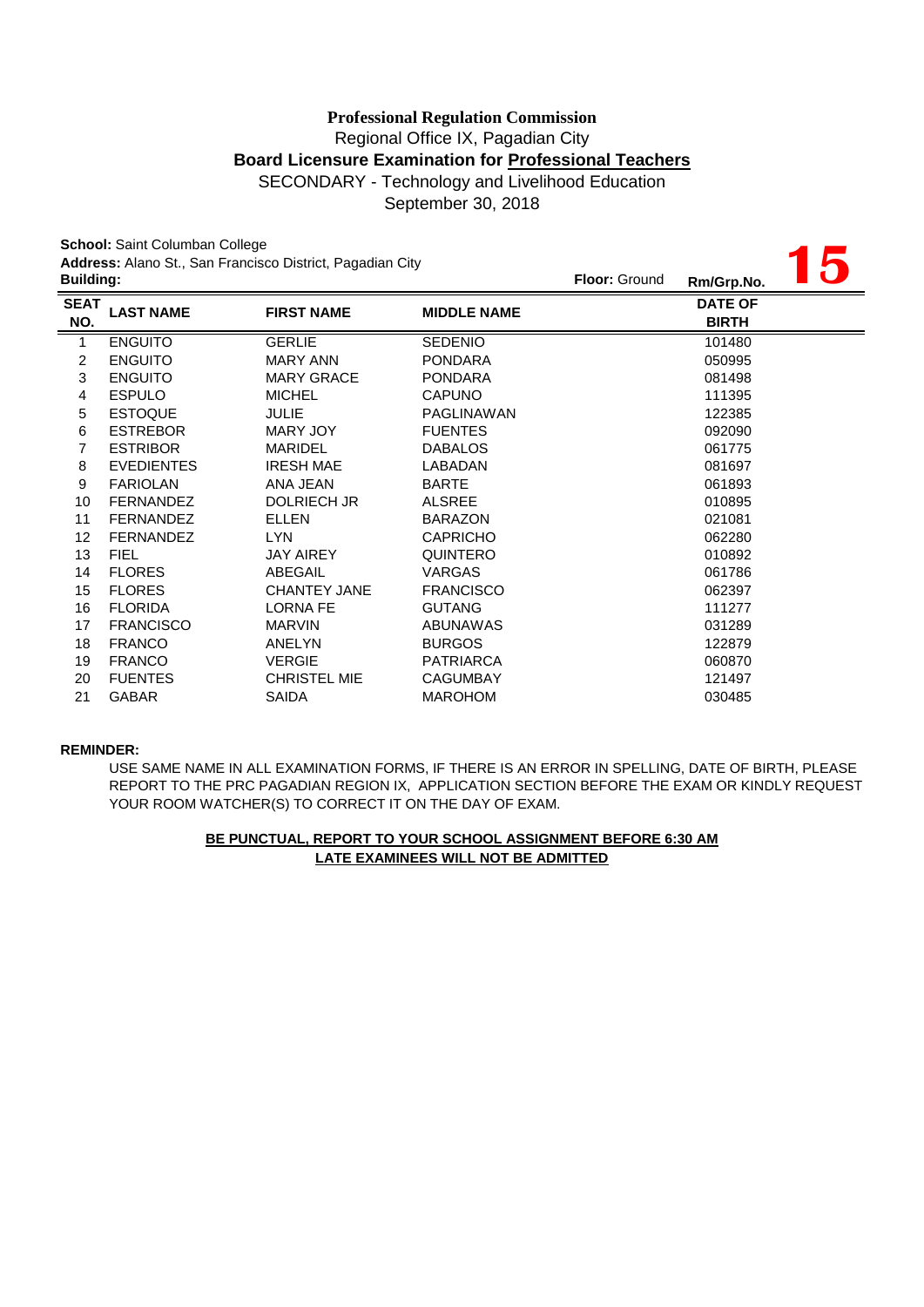September 30, 2018

**16**

**School:** Saint Columban College **Address:** Alano St., San Francisco District, Pagadian City

| <b>Building:</b>   |                  |                       |                    | <b>Floor: Ground</b> | Rm/Grp.No.                     | W |
|--------------------|------------------|-----------------------|--------------------|----------------------|--------------------------------|---|
| <b>SEAT</b><br>NO. | <b>LAST NAME</b> | <b>FIRST NAME</b>     | <b>MIDDLE NAME</b> |                      | <b>DATE OF</b><br><b>BIRTH</b> |   |
| $\overline{1}$     | <b>GABUNILAS</b> | <b>ARNEL</b>          | <b>ETANG</b>       |                      | 043089                         |   |
| $\overline{c}$     | <b>GAHOC</b>     | SHEENA MAE            | <b>BULLECER</b>    |                      | 051194                         |   |
| 3                  | <b>GALGO</b>     | ALVIN                 | <b>PALMA</b>       |                      | 010797                         |   |
| 4                  | <b>GALLEPOSO</b> | <b>REYNALDO</b>       | <b>TOME</b>        |                      | 123062                         |   |
| 5                  | <b>GALLONIGA</b> | ARIEL                 | <b>DEMETITA</b>    |                      | 112197                         |   |
| 6                  | <b>GAMIT</b>     | <b>JUVY ANN</b>       | <b>LALISON</b>     |                      | 032798                         |   |
| 7                  | <b>GAMPONG</b>   | <b>RASMIA</b>         | <b>KAMID</b>       |                      | 051493                         |   |
| 8                  | <b>GAMULO</b>    | <b>RICKY</b>          | YRAG               |                      | 041373                         |   |
| 9                  | <b>GANZON</b>    | <b>GILLY</b>          | <b>BAJA</b>        |                      | 120796                         |   |
| 10                 | <b>GARAY</b>     | <b>OCTOBER</b>        | <b>CEBALLOS</b>    |                      | 100387                         |   |
| 11                 | <b>GATO</b>      | <b>MARICRIS</b>       | <b>CAGAT</b>       |                      | 021991                         |   |
| 12                 | <b>GAUDIA</b>    | <b>FELICISIMO JR</b>  | <b>OCAMPO</b>      |                      | 031377                         |   |
| 13                 | <b>GERANGAYA</b> | <b>BRENDO</b>         | <b>MANINGO</b>     |                      | 111090                         |   |
| 14                 | <b>GERSALINO</b> | <b>CRISTINA</b>       | <b>MOBENITO</b>    |                      | 060987                         |   |
| 15                 | <b>GOMEZ</b>     | <b>CHERRYMAE</b>      | <b>REDOCTO</b>     |                      | 022397                         |   |
| 16                 | <b>GOTE</b>      | ASLIAH                | <b>MANDA</b>       |                      | 080676                         |   |
| 17                 | <b>GRACIADAS</b> | <b>ROSHEN</b>         | <b>ITALIA</b>      |                      | 042794                         |   |
| 18                 | <b>GUINEA</b>    | <b>RUSSELL</b>        | <b>SIXTUAL</b>     |                      | 020797                         |   |
| 19                 | <b>GULMATICO</b> | <b>JULIET ANNROSE</b> | <b>ATACA</b>       |                      | 050695                         |   |
| 20                 | <b>GUMANTA</b>   | <b>JAY ANNE</b>       | <b>SERENCIO</b>    |                      | 010396                         |   |
| 21                 | <b>GUMATA</b>    | <b>HENRY</b>          | <b>GARCIA</b>      |                      | 101675                         |   |

#### **REMINDER:**

USE SAME NAME IN ALL EXAMINATION FORMS, IF THERE IS AN ERROR IN SPELLING, DATE OF BIRTH, PLEASE REPORT TO THE PRC PAGADIAN REGION IX, APPLICATION SECTION BEFORE THE EXAM OR KINDLY REQUEST YOUR ROOM WATCHER(S) TO CORRECT IT ON THE DAY OF EXAM.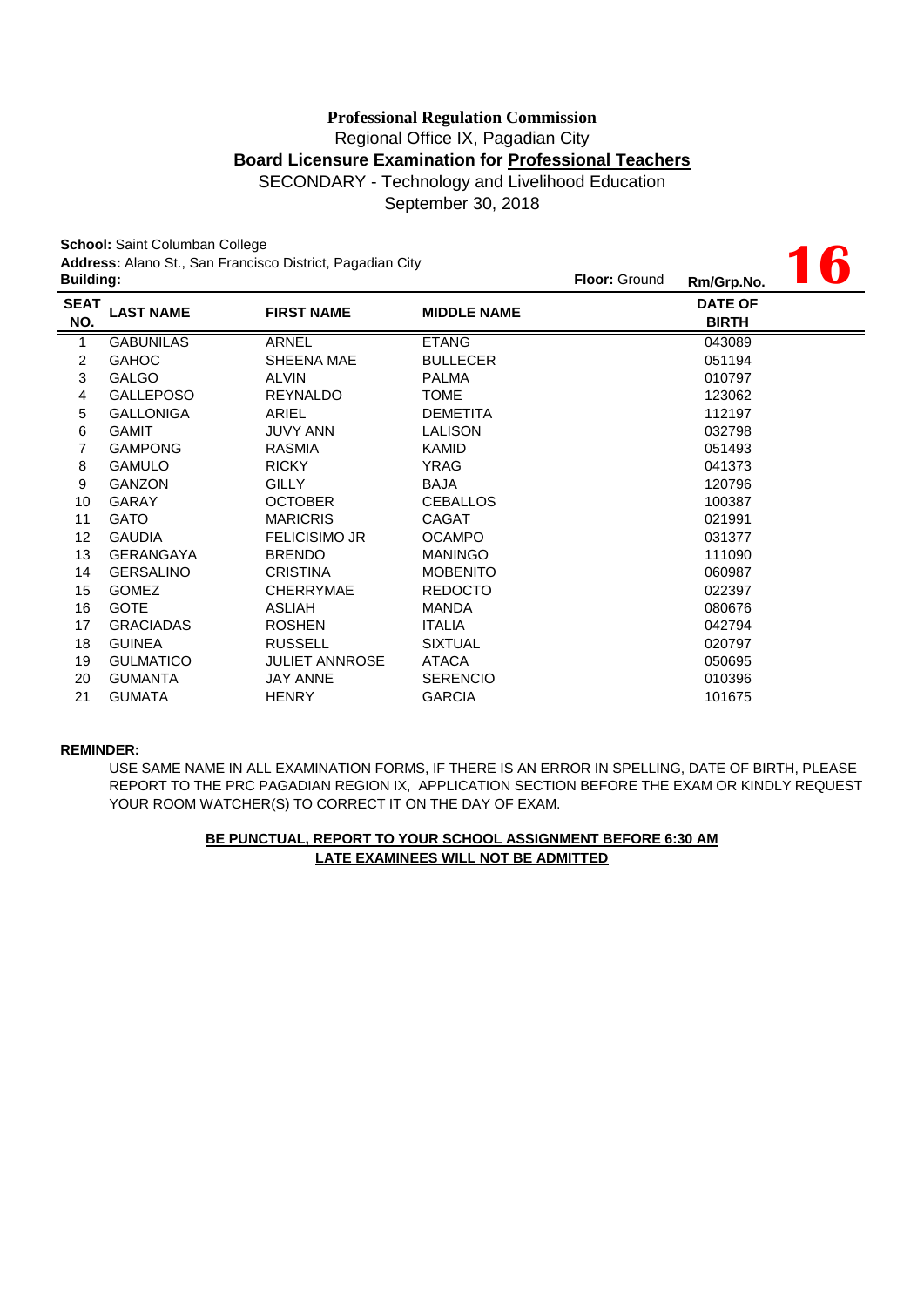September 30, 2018

**17**

**School:** Saint Columban College **Address:** Alano St., San Francisco District, Pagadian City

| <b>Building:</b>   |                      |                     |                    | <b>Floor: Ground</b> | Rm/Grp.No.                     |  |
|--------------------|----------------------|---------------------|--------------------|----------------------|--------------------------------|--|
| <b>SEAT</b><br>NO. | <b>LAST NAME</b>     | <b>FIRST NAME</b>   | <b>MIDDLE NAME</b> |                      | <b>DATE OF</b><br><b>BIRTH</b> |  |
| 1                  | <b>GUMATA</b>        | <b>JULITO</b>       | <b>ONTOLAN</b>     |                      | 072879                         |  |
| $\overline{c}$     | <b>GUMOLON</b>       | <b>JANICE</b>       | <b>COMELING</b>    |                      | 062297                         |  |
| 3                  | <b>GUTUAL</b>        | DARYL JIE           | <b>GANTALAO</b>    |                      | 100697                         |  |
| 4                  | <b>HADJI MOTALIB</b> | <b>SOHAILA</b>      | TOMAS              |                      | 122795                         |  |
| 5                  | <b>HADJI RASUL</b>   | <b>HAFIDA</b>       | <b>GANDAMASIR</b>  |                      | 091294                         |  |
| 6                  | <b>HAICTIN</b>       | ANAROSE             | <b>BALAMBAO</b>    |                      | 021895                         |  |
| 7                  | <b>HAMID</b>         | <b>NURHAN</b>       | <b>AQUILAN</b>     |                      | 021892                         |  |
| 8                  | <b>HANDUGAN</b>      | <b>LOWELL</b>       | <b>LAGUE</b>       |                      | 041486                         |  |
| 9                  | <b>HARAYO</b>        | <b>MARCELO</b>      | <b>SECOSANA</b>    |                      | 112373                         |  |
| 10                 | <b>HEYRANA</b>       | <b>ADNEL</b>        | TABURADA           |                      | 061477                         |  |
| 11                 | <b>HIMPAYAN</b>      | ANGEL               | <b>BARANGGAN</b>   |                      | 041894                         |  |
| 12                 | <b>HINAUT</b>        | <b>KEMVERLY-ANN</b> | <b>SUCUANO</b>     |                      | 032984                         |  |
| 13                 | <b>HITONES</b>       | ARGGIE              | RAAGAS             |                      | 110682                         |  |
| 14                 | <b>HONI</b>          | ARYZABEL            | <b>ECONG</b>       |                      | 012083                         |  |
| 15                 | <b>IBBA</b>          | <b>ASIYA</b>        | <b>CAMSALI</b>     |                      | 100295                         |  |
| 16                 | <b>IBBA</b>          | <b>NERFHA</b>       | <b>CAMSALI</b>     |                      | 050694                         |  |
| 17                 | <b>IBRAHIM</b>       | <b>HANNAN</b>       | <b>BACSAL</b>      |                      | 070497                         |  |
| 18                 | <b>IBRAHIM</b>       | <b>RAZUL</b>        | <b>SILONGAN</b>    |                      | 041592                         |  |
| 19                 | <b>IBRAHIM</b>       | <b>TAHIR</b>        | <b>SILONGAN</b>    |                      | 051987                         |  |
| 20                 | <b>IGLESIAS</b>      | <b>MA PERPETUA</b>  | <b>GALSIM</b>      |                      | 102981                         |  |
| 21                 | <b>IMLAN</b>         | <b>ELHAM</b>        | <b>KUSAIN</b>      |                      | 112990                         |  |
|                    |                      |                     |                    |                      |                                |  |

#### **REMINDER:**

USE SAME NAME IN ALL EXAMINATION FORMS, IF THERE IS AN ERROR IN SPELLING, DATE OF BIRTH, PLEASE REPORT TO THE PRC PAGADIAN REGION IX, APPLICATION SECTION BEFORE THE EXAM OR KINDLY REQUEST YOUR ROOM WATCHER(S) TO CORRECT IT ON THE DAY OF EXAM.

## **LATE EXAMINEES WILL NOT BE ADMITTED BE PUNCTUAL, REPORT TO YOUR SCHOOL ASSIGNMENT BEFORE 6:30 AM**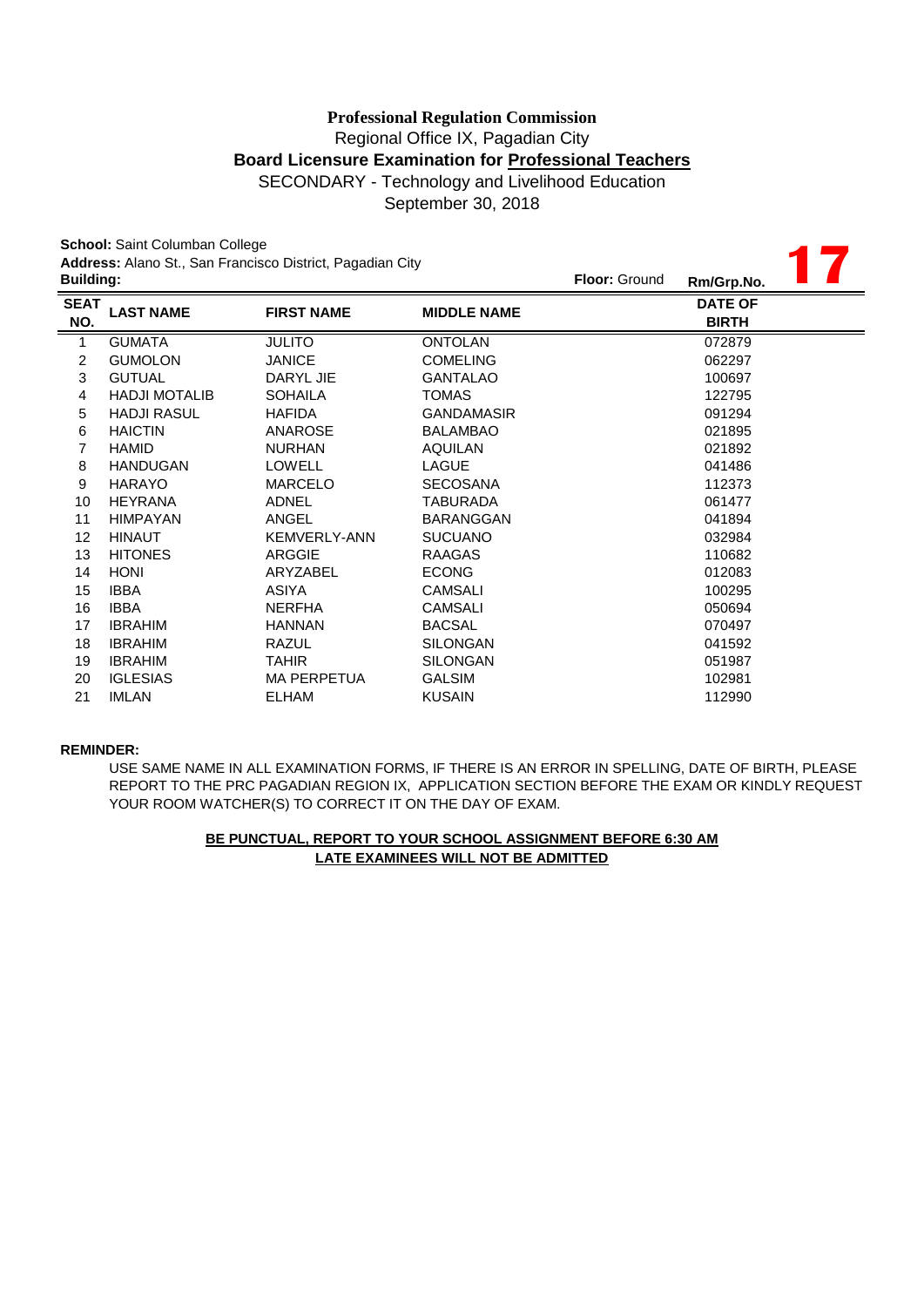**18**

September 30, 2018

**School:** Saint Columban College **Address:** Alano St., San Francisco District, Pagadian City

| <b>Building:</b>   |                   |                          |                    | <b>Floor: Ground</b> | Rm/Grp.No.                     | $\overline{\phantom{a}}$ |
|--------------------|-------------------|--------------------------|--------------------|----------------------|--------------------------------|--------------------------|
| <b>SEAT</b><br>NO. | <b>LAST NAME</b>  | <b>FIRST NAME</b>        | <b>MIDDLE NAME</b> |                      | <b>DATE OF</b><br><b>BIRTH</b> |                          |
| $\mathbf{1}$       | <b>INDINO</b>     | SHEILA MAE               | <b>DINGDING</b>    |                      | 100596                         |                          |
| $\overline{c}$     | <b>INDONTO</b>    | <b>ROSALIE</b>           | <b>GALLER</b>      |                      | 111896                         |                          |
| 3                  | <b>IPLA</b>       | <b>SALOMA</b>            | <b>AMBUTONG</b>    |                      | 060269                         |                          |
| 4                  | <b>ISMANI</b>     | <b>MUKTAR</b>            | <b>MUSAD</b>       |                      | 072689                         |                          |
| 5                  | <b>JABILLO</b>    | <b>JEROME</b>            | <b>DOÑA</b>        |                      | 101696                         |                          |
| 6                  | <b>JAINUDDIN</b>  | <b>FAIJA</b>             | AUD.               |                      | 022896                         |                          |
| 7                  | <b>JARIJOLNE</b>  | <b>CELESTINO JR</b>      | <b>AURE</b>        |                      | 071490                         |                          |
| 8                  | <b>JARIJOLNE</b>  | <b>JEANELYN</b>          | <b>AURE</b>        |                      | 061181                         |                          |
| 9                  | <b>JARILLA</b>    | JAY MARK                 | <b>CARBAJOSA</b>   |                      | 110193                         |                          |
| 10                 | <b>JAVELLANA</b>  | <b>CAMILLE</b>           | <b>ESCONDE</b>     |                      | 051495                         |                          |
| 11                 | <b>JIMENEZ</b>    | <b>ESTELLA</b>           | <b>ORTIZ</b>       |                      | 122895                         |                          |
| 12                 | <b>JIMOYA</b>     | WYNNE JAMES LEWIS TEJADA |                    |                      | 081392                         |                          |
| 13                 | <b>JOSON</b>      | <b>RIENA GRACE</b>       | <b>GAMIL</b>       |                      | 080696                         |                          |
| 14                 | <b>JUMUAD</b>     | <b>REY MARK</b>          | <b>TOME</b>        |                      | 042894                         |                          |
| 15                 | <b>KABUNTALAN</b> | <b>SAMIRA</b>            | ABDUL              |                      | 101789                         |                          |
| 16                 | KAMBAL            | <b>BAI AMPIE</b>         | <b>DATUKON</b>     |                      | 012279                         |                          |
| 17                 | <b>KARIM</b>      | <b>SHIEMA</b>            | <b>SARAJI</b>      |                      | 122394                         |                          |
| 18                 | KARIM             | <b>SURAYA</b>            | SARAJI             |                      | 092893                         |                          |
| 19                 | <b>KUSAIN</b>     | AMIRA                    | <b>AROBINTO</b>    |                      | 071092                         |                          |
| 20                 | LACAYA            | <b>JEANE LOU</b>         | <b>TADAY</b>       |                      | 050386                         |                          |
| 21                 | <b>LACSON</b>     | LEAH                     | <b>FRANCO</b>      |                      | 052879                         |                          |

#### **REMINDER:**

USE SAME NAME IN ALL EXAMINATION FORMS, IF THERE IS AN ERROR IN SPELLING, DATE OF BIRTH, PLEASE REPORT TO THE PRC PAGADIAN REGION IX, APPLICATION SECTION BEFORE THE EXAM OR KINDLY REQUEST YOUR ROOM WATCHER(S) TO CORRECT IT ON THE DAY OF EXAM.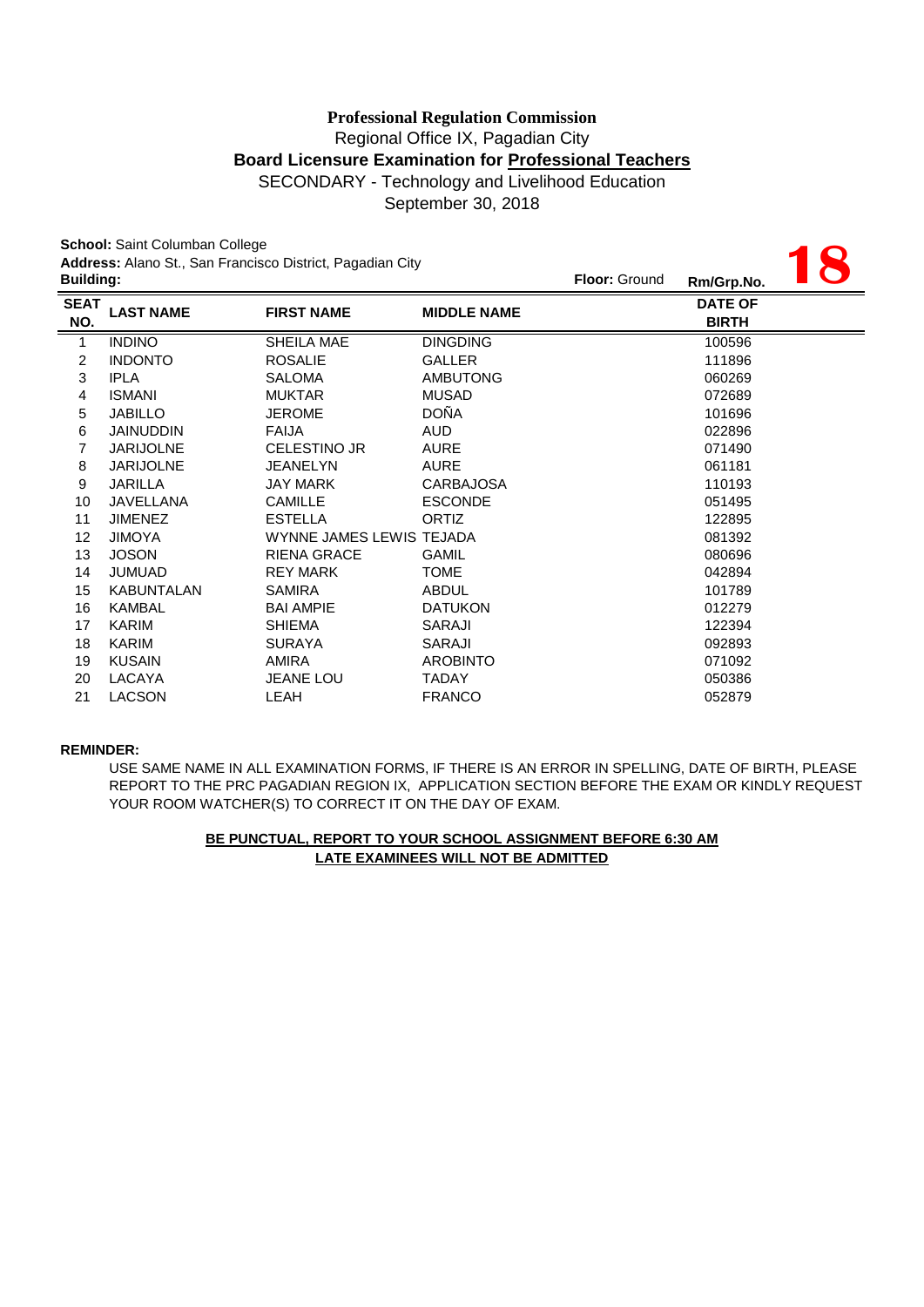September 30, 2018

**19**

**School:** Saint Columban College **Address:** Alano St., San Francisco District, Pagadian City

| <b>Building:</b>   |                  |                     |                    | <b>Floor: Ground</b> | Rm/Grp.No.                     | HI UZ |
|--------------------|------------------|---------------------|--------------------|----------------------|--------------------------------|-------|
| <b>SEAT</b><br>NO. | <b>LAST NAME</b> | <b>FIRST NAME</b>   | <b>MIDDLE NAME</b> |                      | <b>DATE OF</b><br><b>BIRTH</b> |       |
| $\overline{1}$     | <b>LAGAS</b>     | <b>JOVIEL GRACE</b> | <b>PADULLON</b>    |                      | 112995                         |       |
| $\overline{c}$     | LAGATA           | <b>RIZA PEARL</b>   | <b>EMBANG</b>      |                      | 091497                         |       |
| 3                  | LAGURA           | <b>REGINE</b>       | <b>PARCUTILO</b>   |                      | 072295                         |       |
| $\overline{4}$     | LALA             | <b>NORLINDA</b>     | <b>BANGBANG</b>    |                      | 031272                         |       |
| 5                  | <b>LAMORIN</b>   | <b>NECAH LEA</b>    | LAMPARAS           |                      | 052497                         |       |
| 6                  | <b>LANDONG</b>   | <b>SUSANA</b>       | <b>BUNTALAN</b>    |                      | 022197                         |       |
| 7                  | <b>LANITON</b>   | LIZA                | <b>MACAHIDHID</b>  |                      | 120695                         |       |
| 8                  | LANSADERAS       | RODRIGO JR          | <b>QUIROS</b>      |                      | 101390                         |       |
| 9                  | <b>LAPUT</b>     | <b>FREINA MAY</b>   | <b>PAYPA</b>       |                      | 052390                         |       |
| 10                 | LARANJO          | <b>RODEL</b>        | SANTA-ANA          |                      | 120894                         |       |
| 11                 | LARIOSA          | CONRADO JR          | <b>BARANGGAN</b>   |                      | 061192                         |       |
| 12                 | <b>LASTIMOSO</b> | <b>MARIVIC</b>      | <b>GICO</b>        |                      | 120785                         |       |
| 13                 | LAWA             | <b>BAIMASLA</b>     | <b>MOKAMAD</b>     |                      | 040370                         |       |
| 14                 | LAZO             | <b>JHOAN</b>        | ALVARADO           |                      | 092285                         |       |
| 15                 | <b>LEMOSNERO</b> | <b>KANNY SHEIN</b>  | <b>DALURA</b>      |                      | 100197                         |       |
| 16                 | <b>LEONES</b>    | <b>RICKY</b>        | <b>BONGCAWIL</b>   |                      | 082579                         |       |
| 17                 | <b>LEOPOLDO</b>  | <b>SHERRYL</b>      | <b>PADOGDOG</b>    |                      | 011882                         |       |
| 18                 | <b>LERIOS</b>    | <b>BERNADETH</b>    | <b>USOG</b>        |                      | 031873                         |       |
| 19                 | <b>LIBAO</b>     | ANDREW              | <b>MAGLANGIT</b>   |                      | 031485                         |       |
| 20                 | <b>LICANDA</b>   | <b>JESON</b>        | MANUEL             |                      | 120696                         |       |
| 21                 | <b>LICERA</b>    | <b>LOVEKISS</b>     | <b>BACOR</b>       |                      | 120295                         |       |

#### **REMINDER:**

USE SAME NAME IN ALL EXAMINATION FORMS, IF THERE IS AN ERROR IN SPELLING, DATE OF BIRTH, PLEASE REPORT TO THE PRC PAGADIAN REGION IX, APPLICATION SECTION BEFORE THE EXAM OR KINDLY REQUEST YOUR ROOM WATCHER(S) TO CORRECT IT ON THE DAY OF EXAM.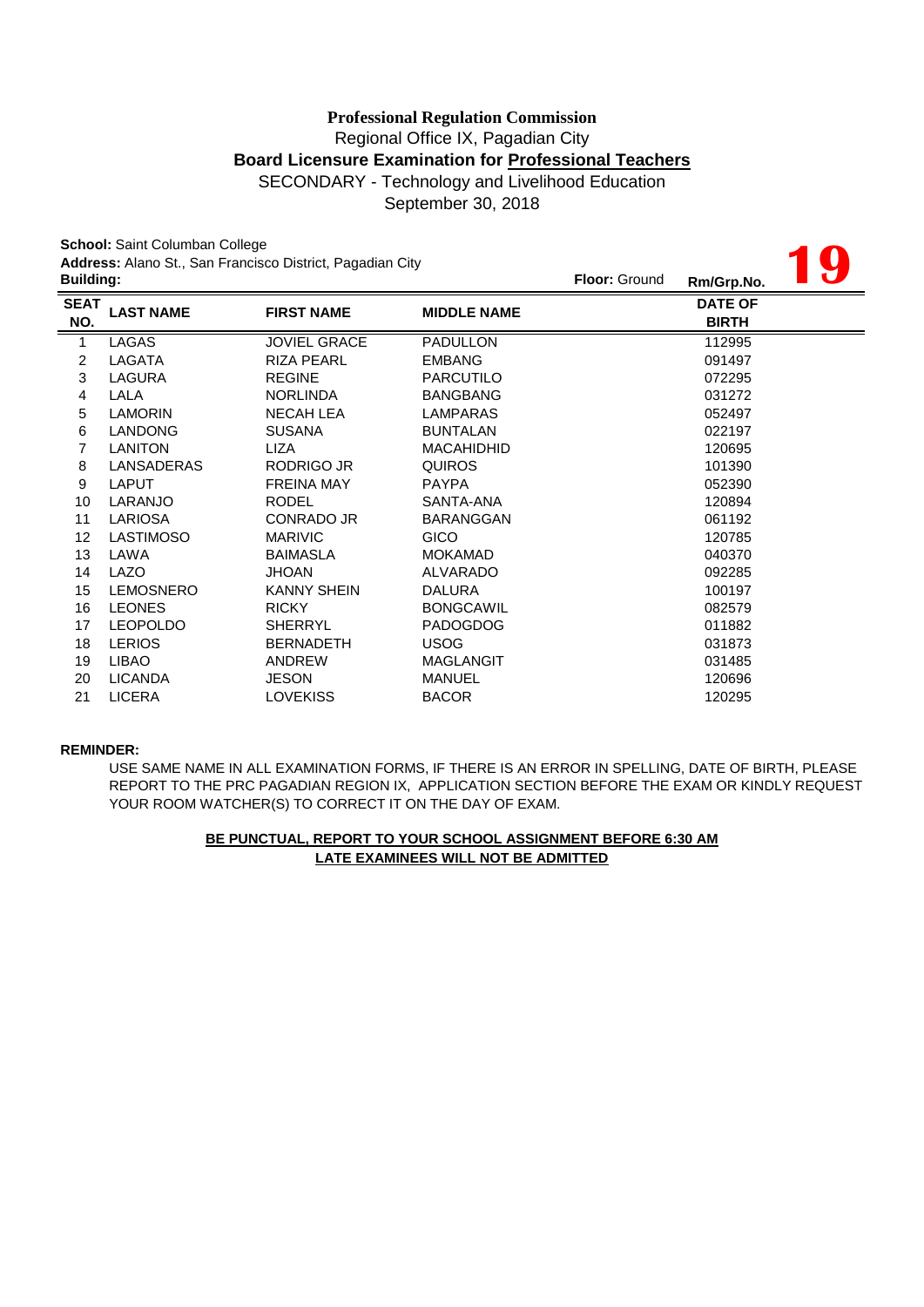# Regional Office IX, Pagadian City **Board Licensure Examination for Professional Teachers** SECONDARY - Technology and Livelihood Education **Professional Regulation Commission**

**20**

September 30, 2018

**School:** Saint Columban College **Address:** Alano St., San Francisco District, Pagadian City

|                    | Address: Alano St., San Francisco District, Pagadian City<br><b>Building:</b> |                      |                    |  | Rm/Grp.No.                     |  |
|--------------------|-------------------------------------------------------------------------------|----------------------|--------------------|--|--------------------------------|--|
| <b>SEAT</b><br>NO. | <b>LAST NAME</b>                                                              | <b>FIRST NAME</b>    | <b>MIDDLE NAME</b> |  | <b>DATE OF</b><br><b>BIRTH</b> |  |
| 1                  | <b>LIGUTOM</b>                                                                | <b>HAZEL MAY</b>     | <b>FIEL</b>        |  | 051897                         |  |
| 2                  | <b>LIMETARES</b>                                                              | <b>MAY ANTONETTE</b> | <b>LAGAMON</b>     |  | 042697                         |  |
| 3                  | <b>LIMPANG</b>                                                                | <b>ESTRELLA</b>      | <b>GUMIPAT</b>     |  | 070690                         |  |
| 4                  | <b>LLAMOREN</b>                                                               | <b>MERASOL</b>       | <b>CALISO</b>      |  | 091478                         |  |
| 5                  | <b>LOBERANES</b>                                                              | <b>CHERY MAE</b>     | <b>ESPARAGUERA</b> |  | 051097                         |  |
| 6                  | <b>LOPERA</b>                                                                 | <b>DAISY</b>         | <b>PEPITO</b>      |  | 071997                         |  |
| 7                  | <b>LORA</b>                                                                   | <b>JEANETTE</b>      | <b>INDONTO</b>     |  | 102295                         |  |
| 8                  | <b>LUCMAN</b>                                                                 | PRINCESS ALMERAH     | <b>DIANALAN</b>    |  | 011979                         |  |
| 9                  | <b>LUCRESIA</b>                                                               | <b>ANA LOVELLE</b>   | <b>BARAZON</b>     |  | 021989                         |  |
| 10                 | <b>LUMAYOT</b>                                                                | <b>ARLYNE</b>        | CARILLO            |  | 012091                         |  |
| 11                 | LUMINGO                                                                       | <b>JEANIE LOU</b>    | <b>CAMBAL</b>      |  | 012095                         |  |
| 12                 | <b>LUZON</b>                                                                  | <b>NORALIN</b>       | LABADAN            |  | 112278                         |  |
| 13                 | <b>MABINI</b>                                                                 | <b>DANTE</b>         | DELA PEÑA          |  | 012394                         |  |
| 14                 | <b>MABUGNON</b>                                                               | <b>REALLY ANN</b>    | <b>EPANAG</b>      |  | 022598                         |  |
| 15                 | <b>MACAAMBAC</b>                                                              | <b>DARWIN</b>        | <b>ALIPAR</b>      |  | 050576                         |  |
| 16                 | <b>MACADATU</b>                                                               | <b>BAINORA</b>       | <b>GUIAMALON</b>   |  | 022395                         |  |
| 17                 | <b>MACADINE</b>                                                               | <b>NOVELYN</b>       | <b>DIVINO</b>      |  | 111792                         |  |
| 18                 | <b>MACADUPANG</b>                                                             | <b>SAIMA</b>         | <b>SARIP</b>       |  | 030782                         |  |
| 19                 | MACAGA-AN                                                                     | ASMIAH               | <b>PUNDA</b>       |  | 061578                         |  |
| 20                 | <b>MACATINDOG</b>                                                             | <b>MARLYN</b>        | <b>BULURON</b>     |  | 010885                         |  |
| 21                 | <b>MACUD</b>                                                                  | <b>FARIDAH</b>       | <b>MACABANGAS</b>  |  | 122569                         |  |
|                    |                                                                               |                      |                    |  |                                |  |

#### **REMINDER:**

USE SAME NAME IN ALL EXAMINATION FORMS, IF THERE IS AN ERROR IN SPELLING, DATE OF BIRTH, PLEASE REPORT TO THE PRC PAGADIAN REGION IX, APPLICATION SECTION BEFORE THE EXAM OR KINDLY REQUEST YOUR ROOM WATCHER(S) TO CORRECT IT ON THE DAY OF EXAM.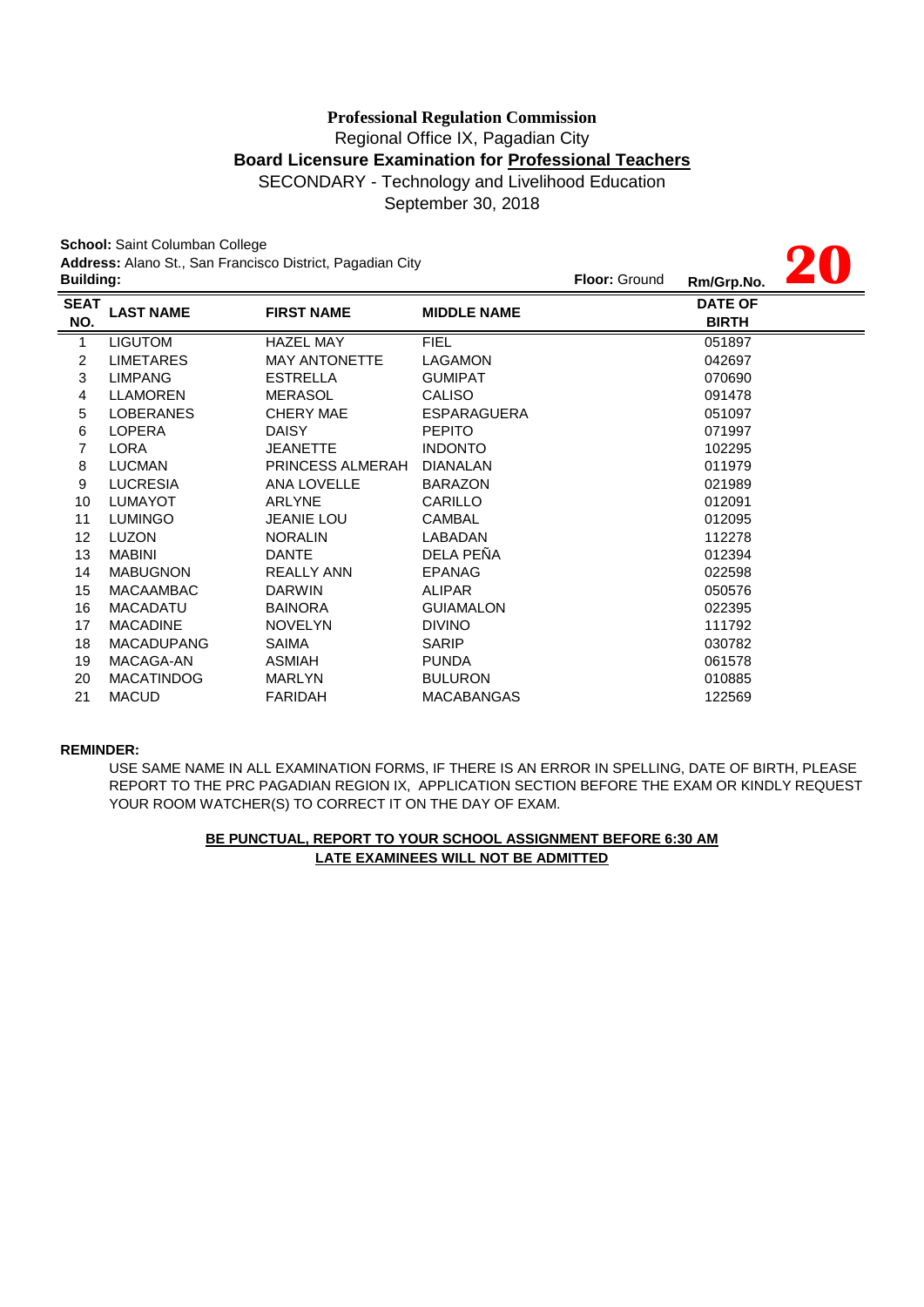# **Board Licensure Examination for Professional Teachers** SECONDARY - Technology and Livelihood Education **Professional Regulation Commission** Regional Office IX, Pagadian City

September 30, 2018

**21**

**School:** Saint Columban College **Address:** Alano St., San Francisco District, Pagadian City

| <b>Building:</b>   |                    |                     |                    | <b>Floor: Ground</b> | Rm/Grp.No.                     |  |
|--------------------|--------------------|---------------------|--------------------|----------------------|--------------------------------|--|
| <b>SEAT</b><br>NO. | <b>LAST NAME</b>   | <b>FIRST NAME</b>   | <b>MIDDLE NAME</b> |                      | <b>DATE OF</b><br><b>BIRTH</b> |  |
| $\mathbf{1}$       | <b>MADDA</b>       | JAIME               | <b>NURILLA</b>     |                      | 100886                         |  |
| $\overline{c}$     | <b>MAGADAN</b>     | <b>JOY CAROLINE</b> | <b>VAPOR</b>       |                      | 092497                         |  |
| 3                  | <b>MAGALLANES</b>  | <b>DAPHNE</b>       | <b>JAPSON</b>      |                      | 042976                         |  |
| 4                  | <b>MAGHINAY</b>    | <b>JELLOU</b>       | VILLANUEVA         |                      | 102697                         |  |
| 5                  | <b>MAGNAONG</b>    | <b>MITZI</b>        | <b>AMORES</b>      |                      | 111797                         |  |
| 6                  | <b>MAGNO</b>       | <b>PATERNO JR</b>   | <b>AMAR</b>        |                      | 072686                         |  |
| 7                  | <b>MAGSAYO</b>     | MELFA               | <b>MALIMA</b>      |                      | 031895                         |  |
| 8                  | <b>MAGSAYO</b>     | <b>ROWENA</b>       | <b>VINCE</b>       |                      | 011980                         |  |
| 9                  | <b>MAGULTA</b>     | <b>AMORITA</b>      | <b>LUAB</b>        |                      | 031168                         |  |
| 10                 | <b>MAHILAC</b>     | <b>RONNA</b>        | <b>CUARTO CRUZ</b> |                      | 011991                         |  |
| 11                 | MAISA              | <b>LOVELY MAE</b>   | AKIATAN            |                      | 112793                         |  |
| 12                 | <b>MAJID</b>       | <b>LILET</b>        | <b>BALAN</b>       |                      | 072794                         |  |
| 13                 | <b>MAJID</b>       | <b>MARY RUTH</b>    | <b>BALAN</b>       |                      | 122190                         |  |
| 14                 | <b>MAKIG-ANGAY</b> | <b>JOSE</b>         | <b>SUMALPONG</b>   |                      | 031983                         |  |
| 15                 | <b>MALANG</b>      | <b>EJAY</b>         |                    |                      | 121093                         |  |
| 16                 | <b>MALINAO</b>     | <b>MANILYN</b>      | <b>PANUNCIAR</b>   |                      | 033196                         |  |
| 17                 | <b>MALONES</b>     | <b>MARIE GLADYS</b> | LARCEÑA            |                      | 111697                         |  |
| 18                 | <b>MANABILANG</b>  | <b>SANIA</b>        | <b>MACAPANTON</b>  |                      | 111377                         |  |
| 19                 | <b>MANALAO</b>     | RAISAH              | <b>ALIMAN</b>      |                      | 062179                         |  |
| 20                 | <b>MANAN</b>       | <b>FATIMA</b>       | <b>DADOS</b>       |                      | 051584                         |  |
| 21                 | <b>MANDAO</b>      | <b>MARY ANN</b>     | <b>QUIMNO</b>      |                      | 122597                         |  |
|                    |                    |                     |                    |                      |                                |  |

#### **REMINDER:**

USE SAME NAME IN ALL EXAMINATION FORMS, IF THERE IS AN ERROR IN SPELLING, DATE OF BIRTH, PLEASE REPORT TO THE PRC PAGADIAN REGION IX, APPLICATION SECTION BEFORE THE EXAM OR KINDLY REQUEST YOUR ROOM WATCHER(S) TO CORRECT IT ON THE DAY OF EXAM.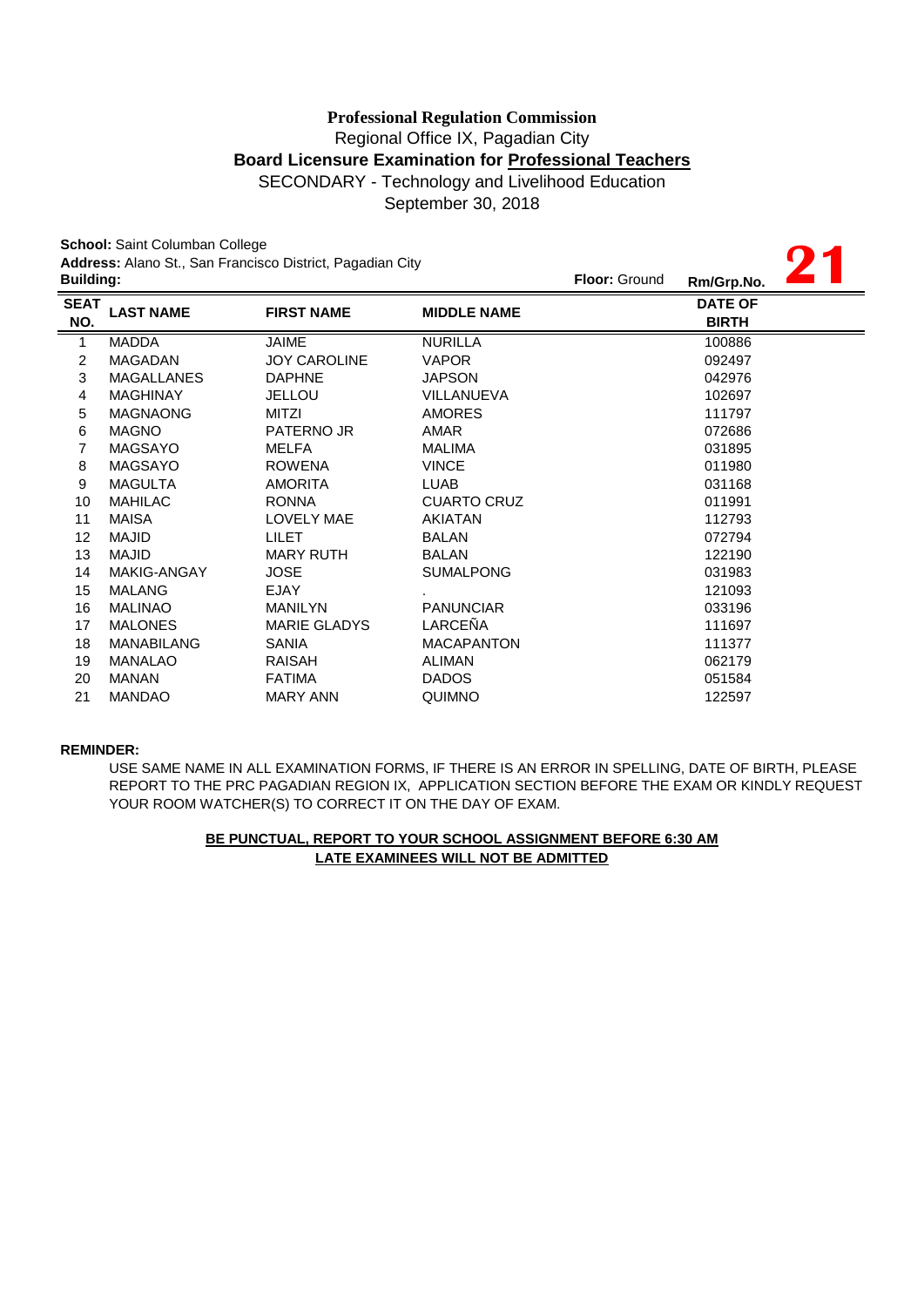# SECONDARY - Technology and Livelihood Education **Professional Regulation Commission** Regional Office IX, Pagadian City **Board Licensure Examination for Professional Teachers**

September 30, 2018

**22**

**School:** Saint Columban College **Address:** Alano St., San Francisco District, Pagadian City

| <b>Building:</b>   |                     |                    |                    | <b>Floor: Ground</b> | Rm/Grp.No.                     |  |
|--------------------|---------------------|--------------------|--------------------|----------------------|--------------------------------|--|
| <b>SEAT</b><br>NO. | <b>LAST NAME</b>    | <b>FIRST NAME</b>  | <b>MIDDLE NAME</b> |                      | <b>DATE OF</b><br><b>BIRTH</b> |  |
| 1                  | <b>MANDE</b>        | <b>REIN MAE</b>    | <b>SALAPAYNE</b>   |                      | 122397                         |  |
| 2                  | <b>MANDING</b>      | <b>NAIDAH</b>      | ARIYA              |                      | 022878                         |  |
| 3                  | <b>MANGANGOT</b>    | <b>VICKELYN</b>    | <b>BAMBALAN</b>    |                      | 062573                         |  |
| 4                  | <b>MANGAYAO</b>     | <b>DIOBEN</b>      | <b>REGANAN</b>     |                      | 062884                         |  |
| 5                  | <b>MANGAYAO</b>     | <b>GENO</b>        | TACQUEL            |                      | 100890                         |  |
| 6                  | <b>MANICO</b>       | <b>JEROME</b>      | <b>PARTOSA</b>     |                      | 061672                         |  |
| 7                  | <b>MANILLA</b>      | <b>MARYANN</b>     | CASTILLON          |                      | 120781                         |  |
| 8                  | <b>MANINGO</b>      | <b>LEONA</b>       | ROA                |                      | 011076                         |  |
| 9                  | <b>MANLARAN</b>     | <b>GLORIENE</b>    | <b>INABANGAN</b>   |                      | 050882                         |  |
| 10                 | <b>MANLAWE</b>      | <b>ALVIN</b>       | <b>LAPE</b>        |                      | 060294                         |  |
| 11                 | <b>MARANIE</b>      | <b>NEADZ</b>       | IBRAHIM            |                      | 080697                         |  |
| 12                 | <b>MARASCAL</b>     | <b>ACMALI</b>      | <b>MAMASAROGAN</b> |                      | 071581                         |  |
| 13                 | <b>MARCIAL</b>      | <b>CARLYN</b>      | <b>LAGULOS</b>     |                      | 121785                         |  |
| 14                 | <b>MARFIL</b>       | <b>EDDIE</b>       | <b>ESCANER</b>     |                      | 090976                         |  |
| 15                 | <b>MARIANAS</b>     | ANNABEL            | <b>VIOS</b>        |                      | 112984                         |  |
| 16                 | <b>MARIANO</b>      | ALLAN              | <b>PAALA</b>       |                      | 101082                         |  |
| 17                 | <b>MARIGA</b>       | <b>BAI SAMERAH</b> | <b>ESMAEL</b>      |                      | 111695                         |  |
| 18                 | <b>MARIMON</b>      | <b>JEBRES MAE</b>  | <b>OBUGA</b>       |                      | 110197                         |  |
| 19                 | <b>MARINDIG</b>     | <b>MA IMANA</b>    | <b>H.ESMAIL</b>    |                      | 032590                         |  |
| 20                 | <b>MARTEL</b>       | <b>JEAN MAE</b>    | <b>SARONA</b>      |                      | 032998                         |  |
| 21                 | <b>MARUHOMSALIC</b> | <b>HANIDAH</b>     | <b>MANIRI</b>      |                      | 072590                         |  |

#### **REMINDER:**

USE SAME NAME IN ALL EXAMINATION FORMS, IF THERE IS AN ERROR IN SPELLING, DATE OF BIRTH, PLEASE REPORT TO THE PRC PAGADIAN REGION IX, APPLICATION SECTION BEFORE THE EXAM OR KINDLY REQUEST YOUR ROOM WATCHER(S) TO CORRECT IT ON THE DAY OF EXAM.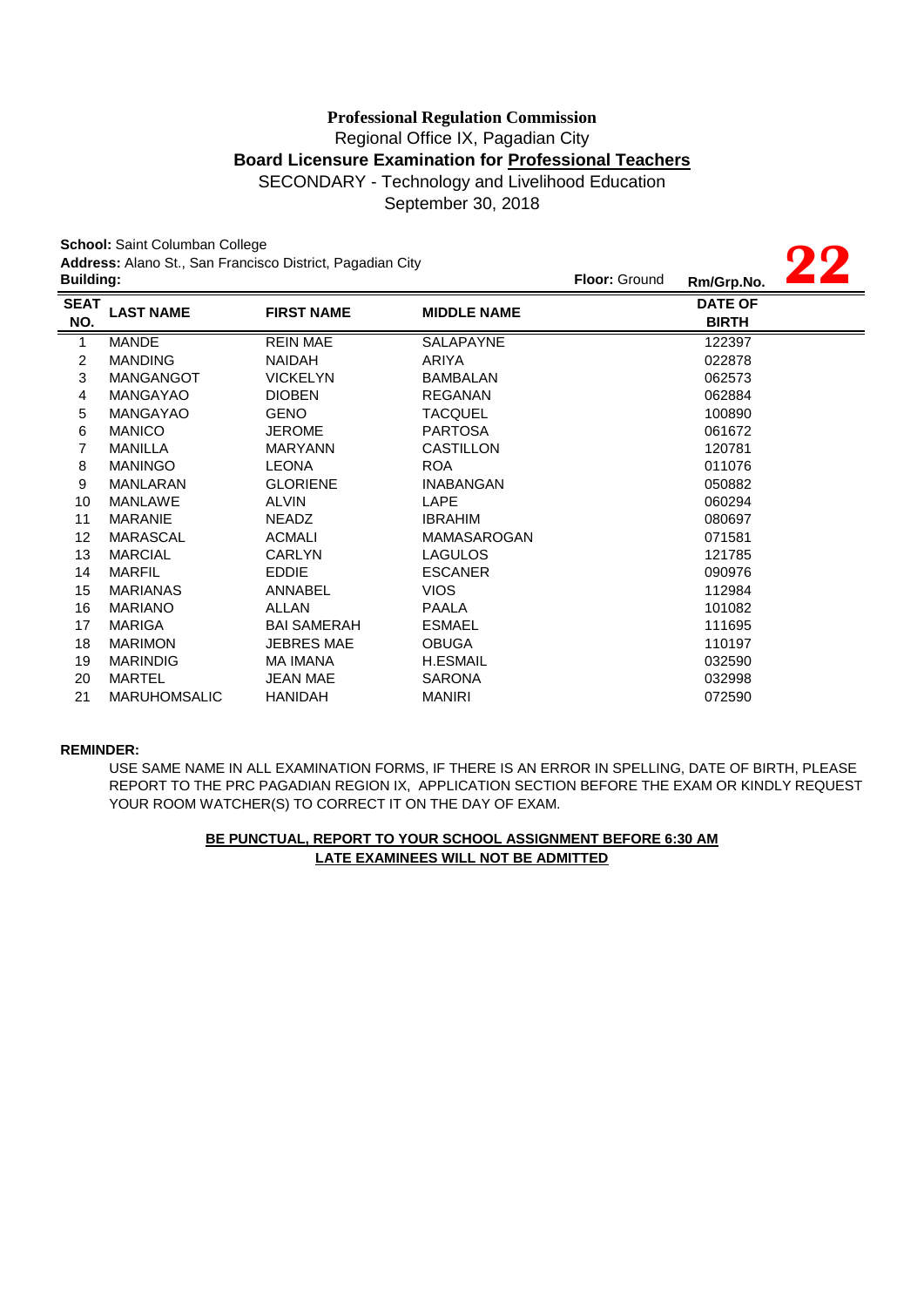September 30, 2018

**23**

**School:** Saint Columban College **Address:** Alano St., San Francisco District, Pagadian City

|                    | <b>Address.</b> Alano Ot., Oan't fancisco District, Fagadian Olty<br><b>Building:</b> |                      |                     |  | 40<br>Rm/Grp.No.               |
|--------------------|---------------------------------------------------------------------------------------|----------------------|---------------------|--|--------------------------------|
| <b>SEAT</b><br>NO. | <b>LAST NAME</b>                                                                      | <b>FIRST NAME</b>    | <b>MIDDLE NAME</b>  |  | <b>DATE OF</b><br><b>BIRTH</b> |
| 1                  | <b>MASANGCAY</b>                                                                      | <b>NELSON</b>        | <b>EMPERIO</b>      |  | 072461                         |
| $\overline{c}$     | MASBAÑO                                                                               | <b>LYKA</b>          | <b>DESOY</b>        |  | 072499                         |
| 3                  | <b>MATUSALEM</b>                                                                      | <b>CEASAR</b>        | <b>DELA CRUZ</b>    |  | 011698                         |
| 4                  | <b>MAURAN</b>                                                                         | <b>MICHAEL</b>       | ORCULLO             |  | 010586                         |
| 5                  | <b>MAYORMITA</b>                                                                      | <b>FLORECITA</b>     | <b>ORTEZ</b>        |  | 082178                         |
| 6                  | <b>MEDIJA</b>                                                                         | <b>RYAN</b>          | <b>ECHAVEZ</b>      |  | 101080                         |
| 7                  | <b>MEDILO</b>                                                                         | ANILOU               | <b>MAGCOSTA</b>     |  | 021989                         |
| 8                  | <b>MEGRENIO</b>                                                                       | <b>RAFFY</b>         | <b>BOGO</b>         |  | 032198                         |
| 9                  | <b>MELITANTE</b>                                                                      | <b>SHIEZA GRACE</b>  | <b>RIVERA</b>       |  | 121888                         |
| 10                 | <b>MENDOZA</b>                                                                        | <b>ELVISA</b>        | <b>RUIZ</b>         |  | 102372                         |
| 11                 | <b>MENDOZA</b>                                                                        | <b>ERNESTO</b>       | <b>DELA CRUZ</b>    |  | 122683                         |
| 12                 | <b>MENDOZA</b>                                                                        | <b>PILITA</b>        | <b>SULA-SULA</b>    |  | 040780                         |
| 13                 | <b>MIANO</b>                                                                          | <b>ELSIE</b>         | <b>SARENO</b>       |  | 121787                         |
| 14                 | <b>MIER</b>                                                                           | <b>ROSEMARIE</b>     | <b>HINOGUIN</b>     |  | 010198                         |
| 15                 | <b>MIRA</b>                                                                           | <b>JERLYN</b>        | <b>DINGCONG</b>     |  | 022895                         |
| 16                 | <b>MODESTO</b>                                                                        | MARFEL               | <b>MOINGGIT</b>     |  | 052891                         |
| 17                 | <b>MOISES</b>                                                                         | <b>LEZIEL</b>        | ANGHAG              |  | 033097                         |
| 18                 | <b>MOJICA</b>                                                                         | <b>ANTONETTE</b>     | <b>DUHAYLUNGSOD</b> |  | 052896                         |
| 19                 | <b>MOLI</b>                                                                           | <b>FRENCEL</b>       | <b>DUHAYLUNGSOD</b> |  | 083192                         |
| 20                 | <b>MOLINA</b>                                                                         | KIARA KAYE           | <b>ROMERO</b>       |  | 060192                         |
| 21                 | <b>MONDALO</b>                                                                        | <b>KATHLEEN ANNE</b> | <b>RIO</b>          |  | 032295                         |

#### **REMINDER:**

USE SAME NAME IN ALL EXAMINATION FORMS, IF THERE IS AN ERROR IN SPELLING, DATE OF BIRTH, PLEASE REPORT TO THE PRC PAGADIAN REGION IX, APPLICATION SECTION BEFORE THE EXAM OR KINDLY REQUEST YOUR ROOM WATCHER(S) TO CORRECT IT ON THE DAY OF EXAM.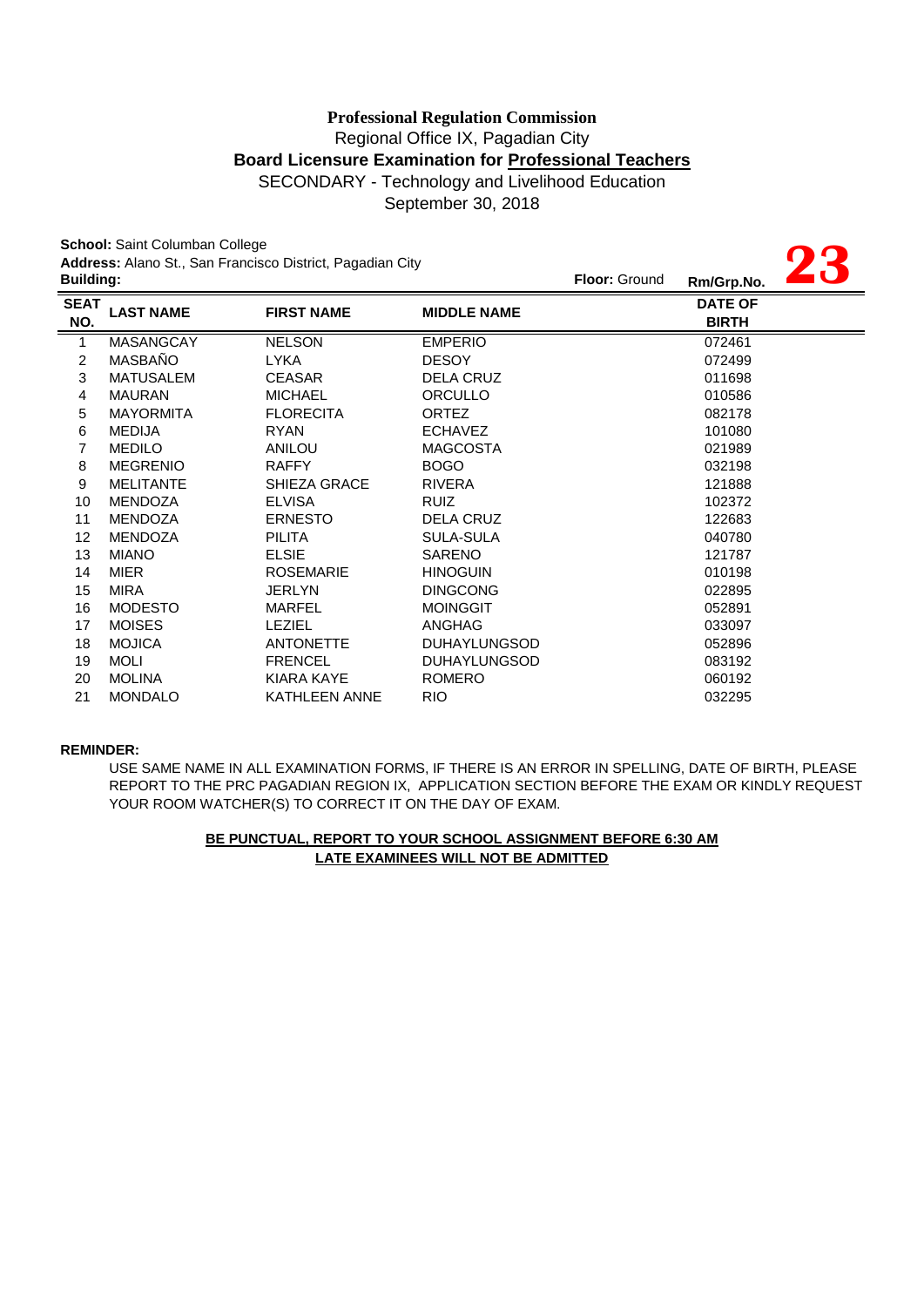September 30, 2018

**24**

**School:** Saint Columban College **Address:** Alano St., San Francisco District, Pagadian City

|                  |                  | <b>Address:</b> Alano St., San Francisco District, Pagadian City |                    |                      |                |  |
|------------------|------------------|------------------------------------------------------------------|--------------------|----------------------|----------------|--|
| <b>Building:</b> |                  |                                                                  |                    | <b>Floor: Ground</b> | Rm/Grp.No.     |  |
| <b>SEAT</b>      | <b>LAST NAME</b> | <b>FIRST NAME</b>                                                | <b>MIDDLE NAME</b> |                      | <b>DATE OF</b> |  |
| NO.              |                  |                                                                  |                    |                      | <b>BIRTH</b>   |  |
| $\mathbf{1}$     | <b>MONERA</b>    | <b>ANGELIE</b>                                                   | <b>YORONG</b>      |                      | 062096         |  |
| 2                | <b>MONTAñER</b>  | <b>JAVIER</b>                                                    | <b>KENSUAN</b>     |                      | 060979         |  |
| 3                | <b>MONTEALTO</b> | <b>GIE MARIE</b>                                                 | <b>HANDUMON</b>    |                      | 010697         |  |
| 4                | <b>MONTEJO</b>   | <b>JINKY GLEN</b>                                                | BOBO               |                      | 010396         |  |
| 5                | <b>MONTERNEL</b> | <b>ZARLEN ROSE</b>                                               | <b>CAPISTRANO</b>  |                      | 031397         |  |
| 6                | <b>MORALES</b>   | <b>GEVELYN</b>                                                   | <b>CASTILLO</b>    |                      | 062494         |  |
| 7                | <b>MORALES</b>   | JESSA                                                            | <b>DIANON</b>      |                      | 081892         |  |
| 8                | <b>MORALES</b>   | LARRIE                                                           | <b>BERDON</b>      |                      | 102893         |  |
| 9                | <b>MORENO</b>    | <b>CAROL ANN</b>                                                 | <b>ACOSTA</b>      |                      | 122090         |  |
| 10               | <b>MUGAT</b>     | <b>CHERRY MAY</b>                                                | <b>PATRIBO</b>     |                      | 102184         |  |
| 11               | MUIT             | <b>MAURO</b>                                                     | <b>SUMIPAT</b>     |                      | 092279         |  |
| 12               | <b>MUSIN</b>     | <b>NORMINA</b>                                                   | <b>KIKAY</b>       |                      | 032395         |  |
| 13               | <b>MUSLIM</b>    | <b>MOOMINAH</b>                                                  | LAO                |                      | 120482         |  |
| 14               | <b>MUTIA</b>     | <b>RENALYN</b>                                                   | <b>FEROSA</b>      |                      | 121997         |  |
| 15               | <b>NARCISO</b>   | <b>AIREN</b>                                                     | <b>PERCOHELIS</b>  |                      | 071692         |  |
| 16               | <b>NAVARRO</b>   | ARGILYN                                                          | <b>COLUMBRES</b>   |                      | 112791         |  |
| 17               | <b>NAZARENO</b>  | KATHLEEN MARGARET CELERINOS                                      |                    |                      | 013197         |  |
| 18               | <b>NERICUA</b>   | <b>ROSEMIE</b>                                                   | <b>BANGHAL</b>     |                      | 111296         |  |
| 19               | <b>NOFUENTE</b>  | <b>DELFRANZ</b>                                                  | <b>DATOON</b>      |                      | 072194         |  |
| 20               | <b>NOJO</b>      | <b>NENITA</b>                                                    | <b>ANDIG</b>       |                      | 060783         |  |
| 21               | <b>NONAY</b>     | VANEZA                                                           | LU                 |                      | 100285         |  |
|                  |                  |                                                                  |                    |                      |                |  |

#### **REMINDER:**

USE SAME NAME IN ALL EXAMINATION FORMS, IF THERE IS AN ERROR IN SPELLING, DATE OF BIRTH, PLEASE REPORT TO THE PRC PAGADIAN REGION IX, APPLICATION SECTION BEFORE THE EXAM OR KINDLY REQUEST YOUR ROOM WATCHER(S) TO CORRECT IT ON THE DAY OF EXAM.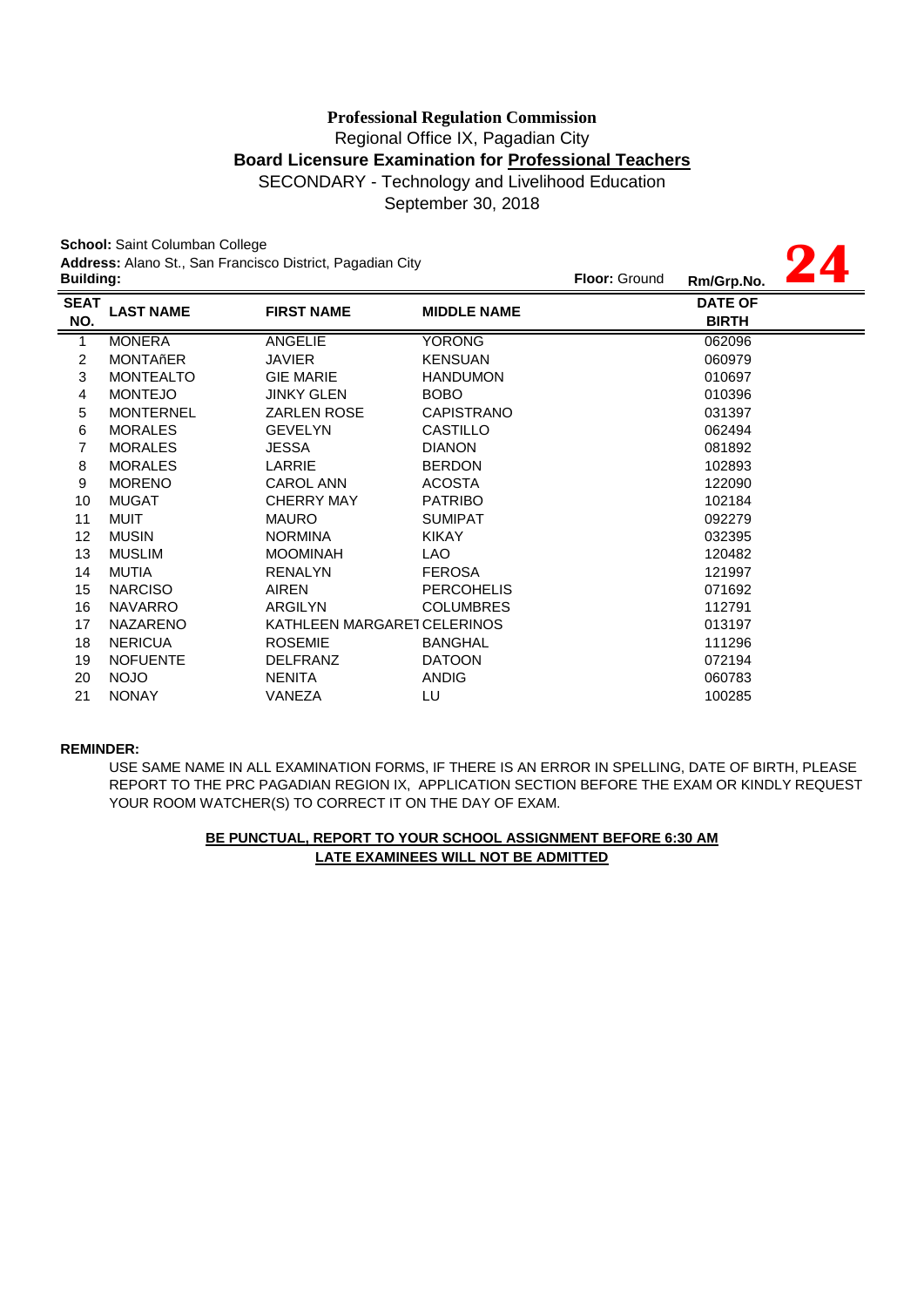September 30, 2018

**25**

**School:** Saint Columban College **Address:** Alano St., San Francisco District, Pagadian City

|                    | Address. Alaho St., San Francisco District, Fagaulan City<br><b>Building:</b> |                      |                    | <b>Floor: Ground</b> | Rm/Grp.No.                     | 40 |
|--------------------|-------------------------------------------------------------------------------|----------------------|--------------------|----------------------|--------------------------------|----|
| <b>SEAT</b><br>NO. | <b>LAST NAME</b>                                                              | <b>FIRST NAME</b>    | <b>MIDDLE NAME</b> |                      | <b>DATE OF</b><br><b>BIRTH</b> |    |
| 1                  | <b>NONGKA</b>                                                                 | <b>MOHAERA</b>       | <b>GANI</b>        |                      | 070396                         |    |
| 2                  | <b>NUEZCA</b>                                                                 | <b>ANNIE ROSE</b>    | <b>TACPAN</b>      |                      | 083193                         |    |
| 3                  | <b>NUNTING</b>                                                                | <b>SAINJIALI</b>     | <b>MANABILANG</b>  |                      | 031293                         |    |
| 4                  | <b>OBEDENCIA</b>                                                              | <b>ALJOFEBES</b>     | <b>CENIZA</b>      |                      | 022195                         |    |
| 5                  | <b>OBIANO</b>                                                                 | <b>SUNSHINE</b>      | <b>CARLEM</b>      |                      | 062697                         |    |
| 6                  | <b>OBLENDA</b>                                                                | <b>LESLIE</b>        | ABILAY             |                      | 110690                         |    |
| 7                  | <b>OCHATE</b>                                                                 | <b>BUENAFE</b>       | ARTESANO           |                      | 011071                         |    |
| 8                  | <b>OLARTE</b>                                                                 | <b>ELAINNE APPLE</b> | PADAHAG            |                      | 021798                         |    |
| 9                  | <b>OMPOC</b>                                                                  | ARDELYN              | SAMBALAN           |                      | 092696                         |    |
| 10                 | <b>ORDOYO</b>                                                                 | <b>EMERGYN</b>       | PIN                |                      | 021596                         |    |
| 11                 | <b>ORIT</b>                                                                   | <b>FRENZY KENYA</b>  | <b>ORIG</b>        |                      | 111896                         |    |
| 12                 | <b>OSANO</b>                                                                  | <b>FEAH GRACE</b>    | <b>CESPON</b>      |                      | 041197                         |    |
| 13                 | <b>OTOM</b>                                                                   | <b>JENNIFER</b>      | ATAM               |                      | 040879                         |    |
| 14                 | <b>OTONG</b>                                                                  | <b>MERIAN FAITH</b>  | <b>DIONALDO</b>    |                      | 062996                         |    |
| 15                 | <b>PABUA</b>                                                                  | <b>MELCHOR</b>       | <b>VEGA</b>        |                      | 010493                         |    |
| 16                 | <b>PACAÑA</b>                                                                 | <b>ELMER</b>         | <b>APOG</b>        |                      | 021479                         |    |
| 17                 | <b>PACARRO</b>                                                                | <b>JONALOU</b>       | <b>GUTIERREZ</b>   |                      | 012698                         |    |
| 18                 | <b>PACOL</b>                                                                  | <b>SONAIDA</b>       | <b>OBINAY</b>      |                      | 030784                         |    |
| 19                 | <b>PADRON</b>                                                                 | <b>ROSALIE</b>       | <b>ALBIOS</b>      |                      | 030994                         |    |
| 20                 | PAGLINAWAN                                                                    | <b>JELLIE</b>        | <b>DEL PILAR</b>   |                      | 101696                         |    |
| 21                 | <b>PAGOBO</b>                                                                 | ALMARIE              | <b>MONDAYA</b>     |                      | 030797                         |    |

#### **REMINDER:**

USE SAME NAME IN ALL EXAMINATION FORMS, IF THERE IS AN ERROR IN SPELLING, DATE OF BIRTH, PLEASE REPORT TO THE PRC PAGADIAN REGION IX, APPLICATION SECTION BEFORE THE EXAM OR KINDLY REQUEST YOUR ROOM WATCHER(S) TO CORRECT IT ON THE DAY OF EXAM.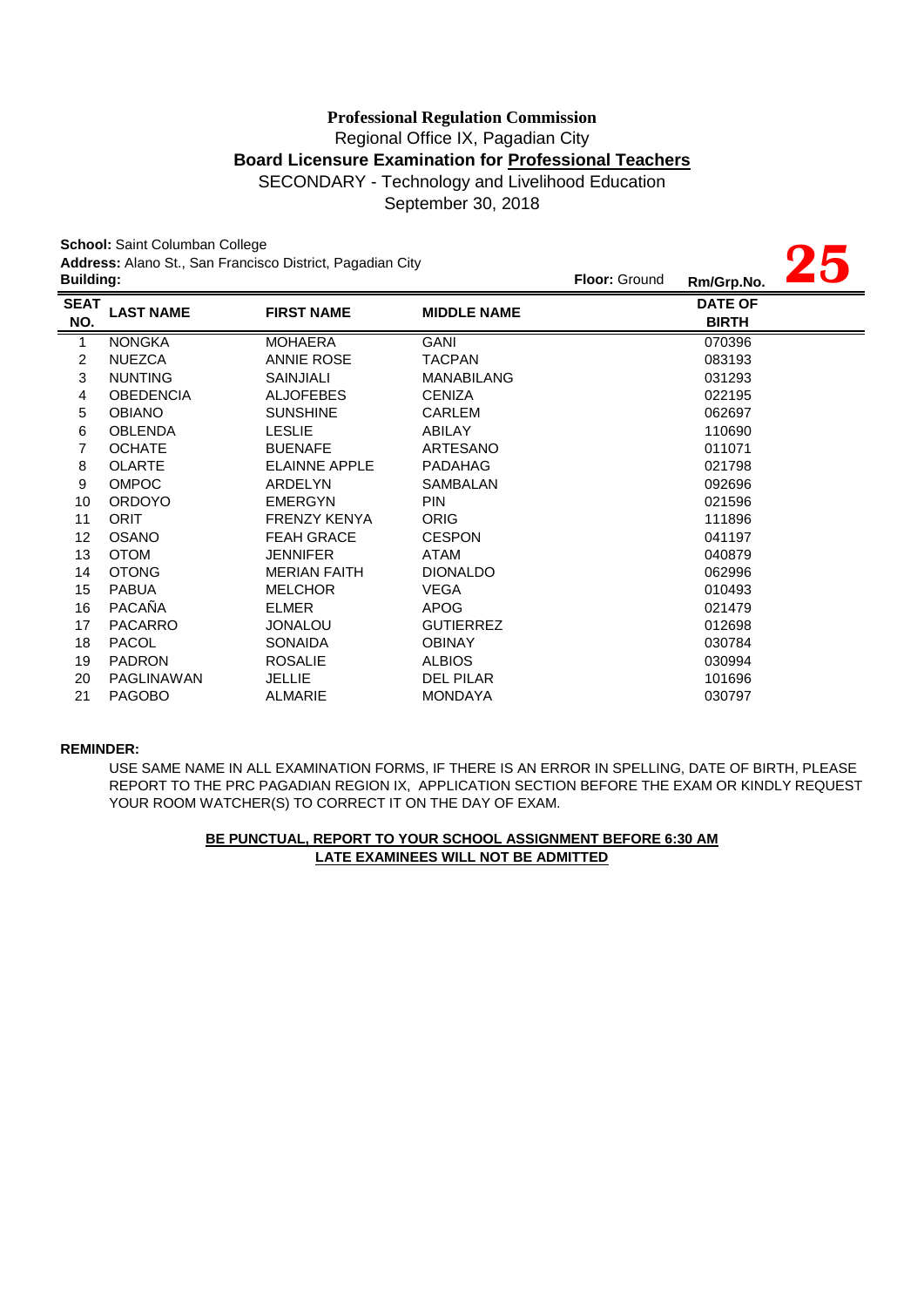September 30, 2018

**26**

**School:** Saint Columban College **Address:** Alano St., San Francisco District, Pagadian City

| <b>Building:</b>   |                   |                   |                     | <b>Floor: Ground</b> | Rm/Grp.No.                     | I W |
|--------------------|-------------------|-------------------|---------------------|----------------------|--------------------------------|-----|
| <b>SEAT</b><br>NO. | <b>LAST NAME</b>  | <b>FIRST NAME</b> | <b>MIDDLE NAME</b>  |                      | <b>DATE OF</b><br><b>BIRTH</b> |     |
| $\mathbf{1}$       | <b>PAGUNTALAN</b> | <b>IRENE</b>      | <b>ORCIA</b>        |                      | 012685                         |     |
| $\overline{c}$     | <b>PAITAN</b>     | <b>RICKY</b>      | <b>CLARABAL</b>     |                      | 041081                         |     |
| 3                  | PAJE              | <b>HOLY FERN</b>  | <b>PALISBO</b>      |                      | 070195                         |     |
| 4                  | <b>PALLAR</b>     | <b>RICA</b>       | CAGAMCAM            |                      | 070198                         |     |
| 5                  | <b>PALOMO</b>     | <b>JUDY ANN</b>   | LARAWAN             |                      | 032397                         |     |
| 6                  | <b>PAMATIN</b>    | <b>MARYJOY</b>    | <b>DELA CALSADA</b> |                      | 061097                         |     |
| $\overline{7}$     | <b>PANDALAT</b>   | <b>SONAIRA</b>    | <b>CAMPONG</b>      |                      | 110197                         |     |
| 8                  | <b>PANDI</b>      | <b>LEA</b>        | <b>BATION</b>       |                      | 102592                         |     |
| 9                  | <b>PANDI</b>      | <b>SALMA</b>      | <b>BACUNTOL</b>     |                      | 072788                         |     |
| 10                 | PANGASIAN         | <b>JOHN NEIL</b>  | <b>TAJOS</b>        |                      | 081397                         |     |
| 11                 | PANGCATAN         | JAMALIA           | <b>DALIE</b>        |                      | 072481                         |     |
| 12                 | <b>PANIGAS</b>    | <b>ALAMIN</b>     | AMELIL              |                      | 040976                         |     |
| 13                 | PANIZA            | <b>MARIBETH</b>   | <b>BUHAYAN</b>      |                      | 122588                         |     |
| 14                 | <b>PANTOC</b>     | <b>ADELFA</b>     | <b>OLIMPIO</b>      |                      | 040681                         |     |
| 15                 | <b>PARAN</b>      | <b>ELIFY</b>      | <b>MONG</b>         |                      | 121693                         |     |
| 16                 | <b>PAREÑO</b>     | <b>JONATHAN</b>   | <b>OGOC</b>         |                      | 051482                         |     |
| 17                 | <b>PARNAN</b>     | <b>SAHADA</b>     | AGASOR              |                      | 021479                         |     |
| 18                 | <b>PASAYLO</b>    | CATALINO JR       | <b>SALVADOR</b>     |                      | 092870                         |     |
| 19                 | <b>PASIGAN</b>    | <b>ROWAIDA</b>    | KANAPIA             |                      | 091591                         |     |
| 20                 | <b>PASNAN</b>     | <b>KIMBERLY</b>   | ALUM                |                      | 092096                         |     |
| 21                 | <b>PASUMALA</b>   | <b>MARICEL</b>    | <b>PABLEO</b>       |                      | 110984                         |     |
|                    |                   |                   |                     |                      |                                |     |

#### **REMINDER:**

REPORT TO THE PRC PAGADIAN REGION IX, APPLICATION SECTION BEFORE THE EXAM OR KINDLY REQUEST YOUR ROOM WATCHER(S) TO CORRECT IT ON THE DAY OF EXAM. USE SAME NAME IN ALL EXAMINATION FORMS, IF THERE IS AN ERROR IN SPELLING, DATE OF BIRTH, PLEASE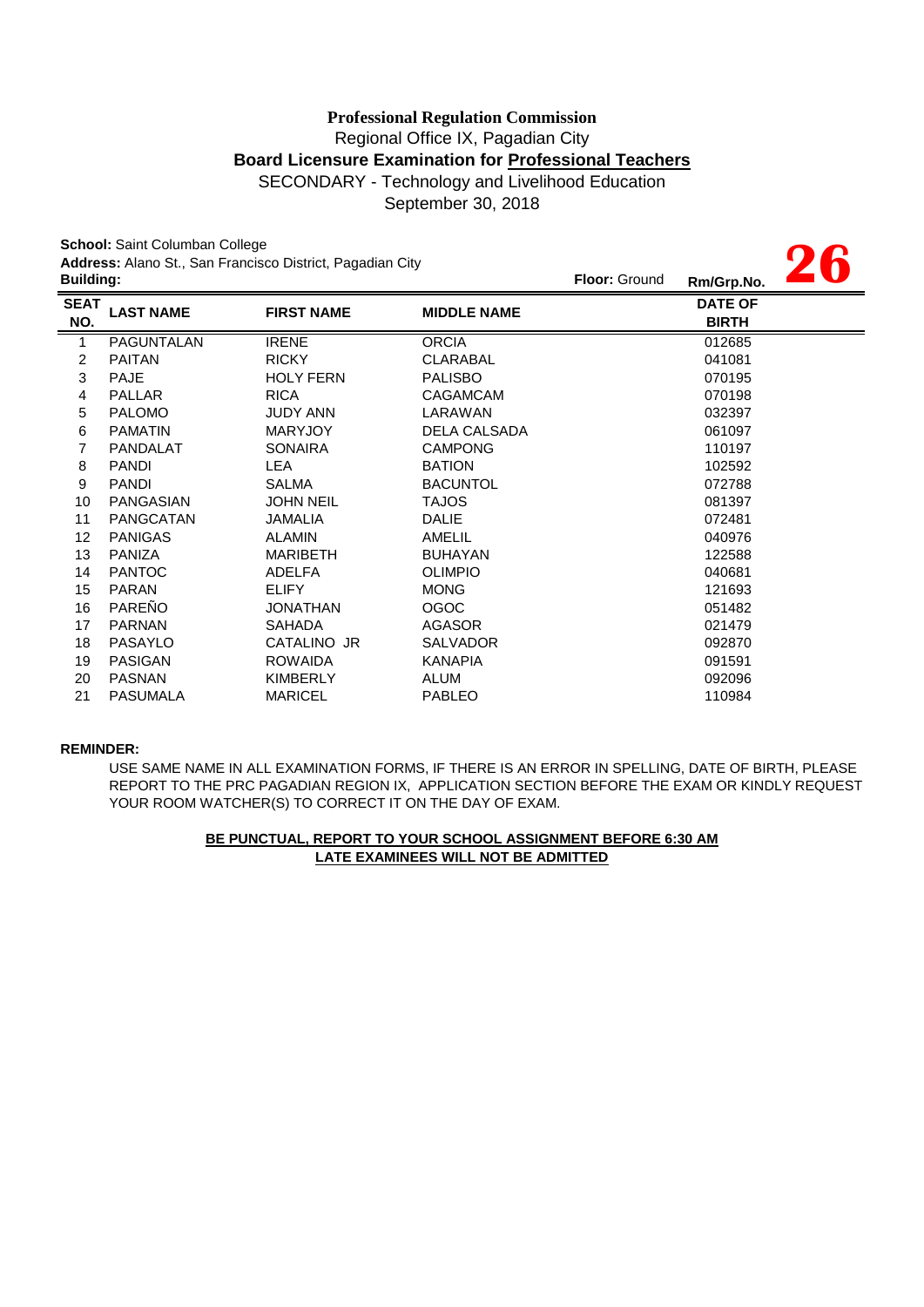September 30, 2018

**27**

**School:** Saint Columban College **Address:** Alano St., San Francisco District, Pagadian City

|                    | <b>Address:</b> Alano St., San Francisco District, Pagadian City<br><b>Building:</b> |                             |                    | <b>Floor: Ground</b> | Rm/Grp.No.                     |  |
|--------------------|--------------------------------------------------------------------------------------|-----------------------------|--------------------|----------------------|--------------------------------|--|
| <b>SEAT</b><br>NO. | <b>LAST NAME</b>                                                                     | <b>FIRST NAME</b>           | <b>MIDDLE NAME</b> |                      | <b>DATE OF</b><br><b>BIRTH</b> |  |
| 1                  | <b>PATAGOC</b>                                                                       | <b>ARNOLD</b>               | LAGARE             |                      | 100878                         |  |
| $\overline{c}$     | <b>PATRIA</b>                                                                        | <b>GRACELA</b>              | <b>SUAN</b>        |                      | 111971                         |  |
| 3                  | <b>PATRIA</b>                                                                        | <b>MARIA ROSELLE</b>        | <b>ELTANAL</b>     |                      | 081973                         |  |
| 4                  | <b>PEDREGOSA</b>                                                                     | <b>VEBILITA</b>             | <b>CUBIO</b>       |                      | 091172                         |  |
| 5                  | PEÑALOSA                                                                             | <b>ELVIRA</b>               | <b>DEPOSITARIO</b> |                      | 011579                         |  |
| 6                  | <b>PEÑAS</b>                                                                         | <b>APPLE MAE</b>            | ALBARRACIN         |                      | 051792                         |  |
| 7                  | PEPAÑA                                                                               | <b>ROSEVIE</b>              | <b>PLACENCIA</b>   |                      | 092297                         |  |
| 8                  | <b>PEPINO</b>                                                                        | <b>JOEMAR</b>               | SALAZAR            |                      | 123087                         |  |
| 9                  | <b>PEPITO</b>                                                                        | LANI JEAN                   | RABE               |                      | 062294                         |  |
| 10                 | <b>PEREGRINO</b>                                                                     | <b>RYAN</b>                 | <b>BEATINGO</b>    |                      | 012289                         |  |
| 11                 | <b>PEROCHO</b>                                                                       | <b>JESSA MIA</b>            | <b>REPOLE</b>      |                      | 101696                         |  |
| 12                 | <b>PERONG</b>                                                                        | SHEILA MAE                  | <b>DITAN</b>       |                      | 082091                         |  |
| 13                 | <b>PIALA</b>                                                                         | SALEM MESIYA HADED CASIPONG |                    |                      | 080895                         |  |
| 14                 | <b>PIEGA</b>                                                                         | <b>ROLLY</b>                | <b>CAMPOMANES</b>  |                      | 102186                         |  |
| 15                 | <b>PIOCO</b>                                                                         | LEO JR                      | CAPADNGAN          |                      | 011890                         |  |
| 16                 | <b>PISARAS</b>                                                                       | <b>AUGANESA</b>             | <b>CORDA</b>       |                      | 080297                         |  |
| 17                 | <b>PITOS</b>                                                                         | ARCHIEVAL                   | <b>FUENTES</b>     |                      | 031494                         |  |
| 18                 | <b>PLATA</b>                                                                         | <b>JESSELOR</b>             | <b>GUARNES</b>     |                      | 013079                         |  |
| 19                 | <b>POLAOS</b>                                                                        | <b>MICHELLE</b>             | <b>MONTOMO</b>     |                      | 111078                         |  |
| 20                 | <b>POLUTAN</b>                                                                       | <b>ESVIMEN</b>              | <b>PABINGWIT</b>   |                      | 032594                         |  |
| 21                 | <b>POMEKCHA</b>                                                                      | <b>JOSIE JANE</b>           | <b>SIPE</b>        |                      | 121394                         |  |

#### **REMINDER:**

YOUR ROOM WATCHER(S) TO CORRECT IT ON THE DAY OF EXAM. USE SAME NAME IN ALL EXAMINATION FORMS, IF THERE IS AN ERROR IN SPELLING, DATE OF BIRTH, PLEASE REPORT TO THE PRC PAGADIAN REGION IX, APPLICATION SECTION BEFORE THE EXAM OR KINDLY REQUEST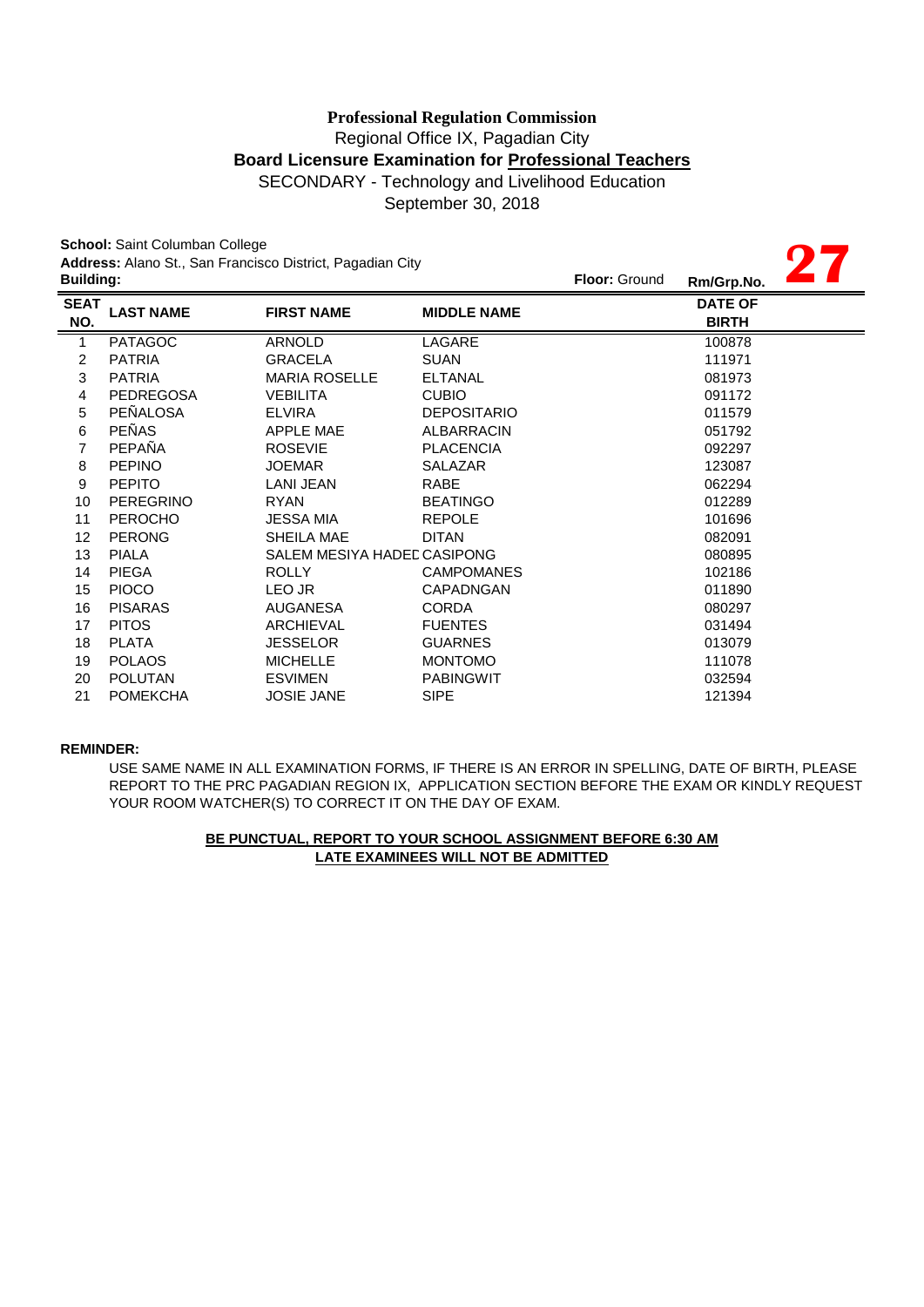September 30, 2018

|                  | School: Saint Columban College |                                                           |                    |               |                |  |
|------------------|--------------------------------|-----------------------------------------------------------|--------------------|---------------|----------------|--|
|                  |                                | Address: Alano St., San Francisco District, Pagadian City |                    |               |                |  |
| <b>Building:</b> |                                |                                                           |                    | Floor: Ground | Rm/Grp.No.     |  |
| <b>SEAT</b>      | <b>LAST NAME</b>               | <b>FIRST NAME</b>                                         | <b>MIDDLE NAME</b> |               | <b>DATE OF</b> |  |
| NO.              |                                |                                                           |                    |               | <b>BIRTH</b>   |  |
| $\mathbf{1}$     | <b>PORRAS</b>                  | <b>MARIDEL</b>                                            | <b>SALINDING</b>   |               | 092795         |  |
| 2                | <b>PORTALLO</b>                | <b>ORLANDO</b>                                            | <b>SABARES</b>     |               | 100968         |  |
| 3                | <b>PORTUGAL</b>                | <b>EMMANUEL</b>                                           | <b>MONDEJAR</b>    |               | 080885         |  |
| 4                | <b>POTAWAN</b>                 | <b>SOHRA</b>                                              | <b>SALISIP</b>     |               | 111575         |  |
| 5                | <b>POTUTAN</b>                 | <b>LEDA</b>                                               | <b>TOLEDO</b>      |               | 052287         |  |
| 6                | <b>POTUTAN</b>                 | WIGEL CLYDE                                               | <b>MATUTES</b>     |               | 112795         |  |
| $\overline{7}$   | <b>PUNO</b>                    | <b>LOVELY</b>                                             | <b>TRABANCA</b>    |               | 061095         |  |
| 8                | PUNZALAN                       | <b>JEAN</b>                                               | <b>ARCO</b>        |               | 120596         |  |
| 9                | <b>PUSTA</b>                   | <b>LLOYD</b>                                              | <b>SEBIAL</b>      |               | 111280         |  |
| 10               | <b>PUTIS</b>                   | <b>ARNIE GAY</b>                                          | <b>LANGUIDO</b>    |               | 120992         |  |
| 11               | <b>PUTIS</b>                   | <b>ROMNIC</b>                                             | <b>MOSQUEDA</b>    |               | 071890         |  |
| 12               | QUILAB                         | <b>JUN RICKY</b>                                          | <b>LAGUMBAY</b>    |               | 060279         |  |
| 13               | <b>QUIMOD</b>                  | <b>DENIZA</b>                                             | <b>GOMERA</b>      |               | 081490         |  |
| 14               | <b>QUITAYEN</b>                | <b>JAPHET</b>                                             | <b>BABOR</b>       |               | 062275         |  |
| 15               | <b>RAMBO</b>                   | <b>GERLYN</b>                                             | <b>ALBARICO</b>    |               | 092188         |  |
| 16               | RAMISO                         | <b>LELIE</b>                                              | <b>EPANTO</b>      |               | 122875         |  |
| 17               | <b>REALIZA</b>                 | <b>CHARINA</b>                                            | <b>PIALAGO</b>     |               | 102669         |  |
| 18               | <b>REALIZA</b>                 | <b>RESA</b>                                               | <b>SALDARIEGA</b>  |               | 040484         |  |
| 19               | REBLEZA                        | <b>CLAIRE</b>                                             | <b>LANGUIDO</b>    |               | 071397         |  |
| 20               | <b>REGANIAN</b>                | <b>CATHERINE</b>                                          | <b>MALINAO</b>     |               | 061797         |  |
| 21               | <b>REMOTIN</b>                 | <b>JOHN STEPHEN REY</b>                                   | QUINALAGAN         |               | 071696         |  |

#### **REMINDER:**

USE SAME NAME IN ALL EXAMINATION FORMS, IF THERE IS AN ERROR IN SPELLING, DATE OF BIRTH, PLEASE REPORT TO THE PRC PAGADIAN REGION IX, APPLICATION SECTION BEFORE THE EXAM OR KINDLY REQUEST YOUR ROOM WATCHER(S) TO CORRECT IT ON THE DAY OF EXAM.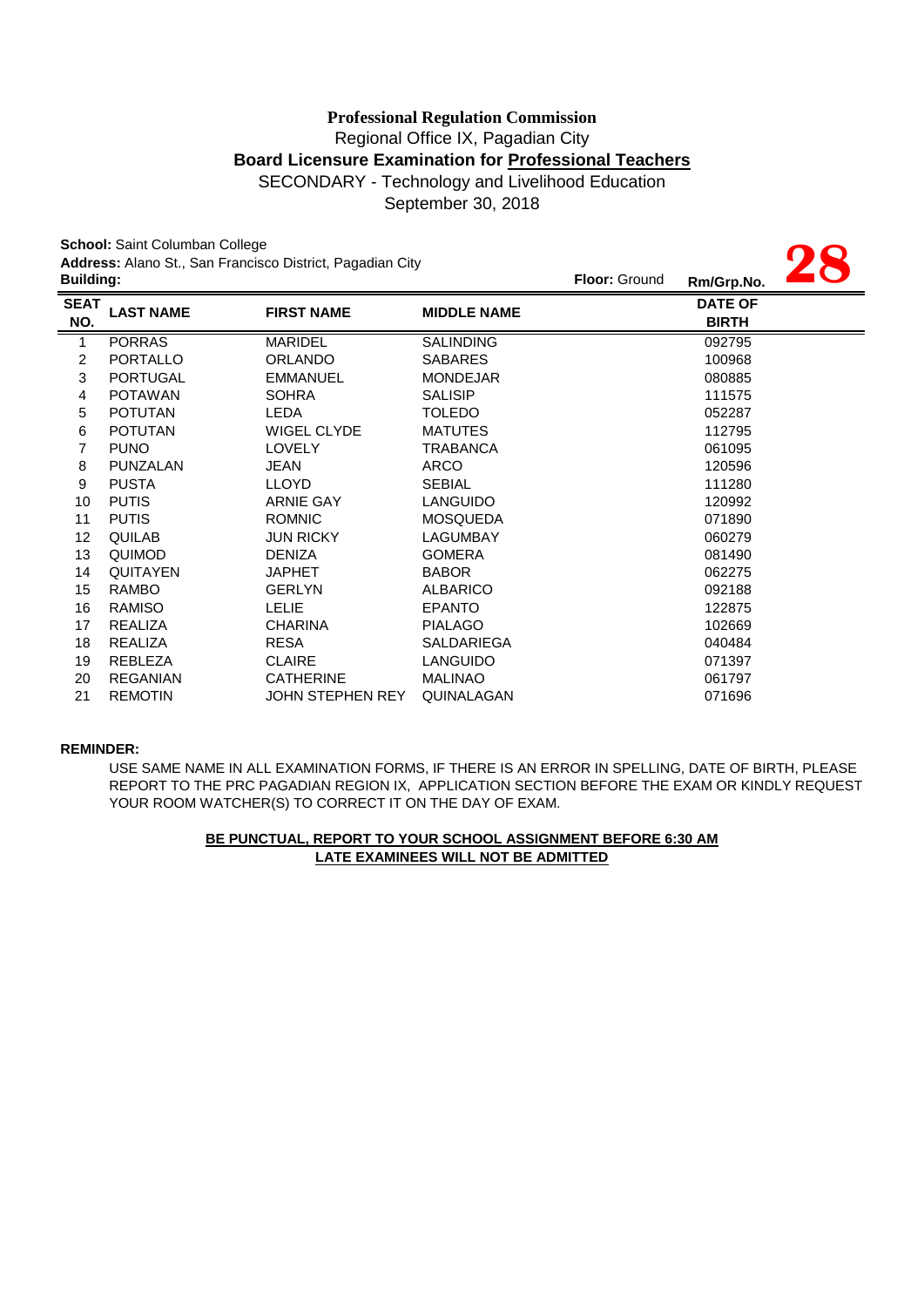September 30, 2018

**29**

**School:** Saint Columban College **Address:** Alano St., San Francisco District, Pagadian City

|                    | <b>Building:</b>  |                     |                    | <b>Floor: Ground</b> | Rm/Grp.No.                     | $\blacksquare$ |
|--------------------|-------------------|---------------------|--------------------|----------------------|--------------------------------|----------------|
| <b>SEAT</b><br>NO. | <b>LAST NAME</b>  | <b>FIRST NAME</b>   | <b>MIDDLE NAME</b> |                      | <b>DATE OF</b><br><b>BIRTH</b> |                |
| 1                  | <b>REQUITILLO</b> | <b>CHOLLEY</b>      | LAHOY LAHOY        |                      | 092590                         |                |
| $\overline{c}$     | <b>REVILLEZA</b>  | <b>DICK VAN</b>     | <b>STA RITA</b>    |                      | 032389                         |                |
| 3                  | <b>RIGA</b>       | <b>NORMINAH</b>     | <b>GURO</b>        |                      | 081978                         |                |
| 4                  | <b>ROBLE</b>      | <b>JESSIE</b>       | <b>COLLAMAT</b>    |                      | 021493                         |                |
| 5                  | <b>ROJAS</b>      | <b>MARJUN</b>       | <b>CALAGO</b>      |                      | 011188                         |                |
| 6                  | <b>ROJO</b>       | <b>RIZALYN</b>      | <b>GIAN</b>        |                      | 122191                         |                |
| 7                  | <b>ROMUAR</b>     | <b>JESILYN</b>      | <b>VILUAN</b>      |                      | 031198                         |                |
| 8                  | <b>RUBIA</b>      | <b>GERALDINE</b>    | LAO                |                      | 111887                         |                |
| 9                  | <b>RUBIA</b>      | <b>MERCY JOY</b>    | <b>RIVAS</b>       |                      | 022284                         |                |
| 10                 | <b>RUIZ</b>       | <b>AILLEEN</b>      | <b>ALEGARBES</b>   |                      | 101292                         |                |
| 11                 | <b>RUIZ</b>       | <b>RITCHEL</b>      | <b>MODAL</b>       |                      | 031891                         |                |
| 12                 | <b>SABADO</b>     | <b>STEVE BHEN</b>   | <b>CALE</b>        |                      | 080797                         |                |
| 13                 | <b>SABALLA</b>    | <b>MELVIN</b>       | <b>LOZANO</b>      |                      | 050597                         |                |
| 14                 | SABELLA           | MIE.                | <b>OMAPAS</b>      |                      | 102989                         |                |
| 15                 | SACANDAL          | ARIEDA              | <b>MADKAY</b>      |                      | 112093                         |                |
| 16                 | <b>SACOP</b>      | <b>BAIMANOT</b>     | <b>GUIADZALI</b>   |                      | 062695                         |                |
| 17                 | <b>SAGARIO</b>    | <b>MARIA ISABEL</b> | <b>BANTOG</b>      |                      | 040396                         |                |
| 18                 | <b>SAGLIBA</b>    | JAY BIE JOY         | ATES               |                      | 122096                         |                |
| 19                 | <b>SAGUINO</b>    | <b>JOSEPH</b>       | <b>ORTEGA</b>      |                      | 032079                         |                |
| 20                 | <b>SAJULGA</b>    | <b>WINSTON</b>      | <b>TADO</b>        |                      | 092687                         |                |
| 21                 | <b>SALAJOG</b>    | <b>FRANCIS</b>      | <b>UTOD</b>        |                      | 052093                         |                |

#### **REMINDER:**

USE SAME NAME IN ALL EXAMINATION FORMS, IF THERE IS AN ERROR IN SPELLING, DATE OF BIRTH, PLEASE REPORT TO THE PRC PAGADIAN REGION IX, APPLICATION SECTION BEFORE THE EXAM OR KINDLY REQUEST YOUR ROOM WATCHER(S) TO CORRECT IT ON THE DAY OF EXAM.

## **LATE EXAMINEES WILL NOT BE ADMITTED BE PUNCTUAL, REPORT TO YOUR SCHOOL ASSIGNMENT BEFORE 6:30 AM**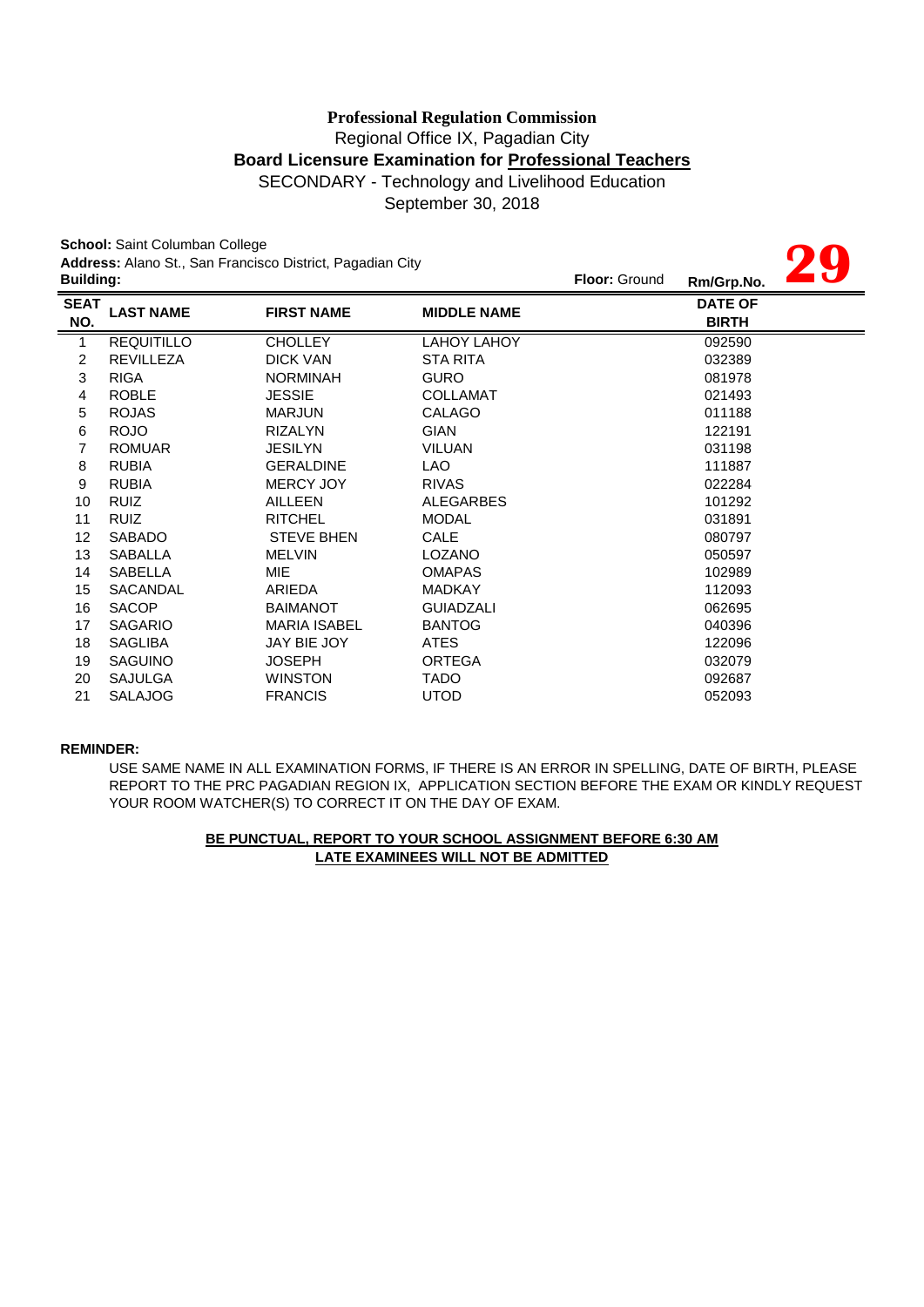September 30, 2018

**School:** Saint Columban College-High School

|                  | School: Saint Columban College-High School |                                                          |                    |                      |                |  |
|------------------|--------------------------------------------|----------------------------------------------------------|--------------------|----------------------|----------------|--|
|                  |                                            | Address: R.T. Lim St., Sto. Niňo District, Pagadian City |                    | <b>Floor: Ground</b> |                |  |
| <b>Building:</b> |                                            |                                                          |                    |                      | Rm/Grp.No.     |  |
| <b>SEAT</b>      | <b>LAST NAME</b>                           | <b>FIRST NAME</b>                                        | <b>MIDDLE NAME</b> |                      | <b>DATE OF</b> |  |
| NO.              |                                            |                                                          |                    |                      | <b>BIRTH</b>   |  |
| 1                | SALI                                       | <b>NURIANIE</b>                                          | ARASID             |                      | 021379         |  |
| 2                | <b>SALIC</b>                               | <b>JOHAIRAH</b>                                          | <b>DIMARONDAO</b>  |                      | 032793         |  |
| 3                | <b>SALIG</b>                               | DARLEEN JANE                                             | <b>UMBAN</b>       |                      | 111195         |  |
| 4                | <b>SALUSOD</b>                             | <b>JELMAR</b>                                            | DAGANGAN           |                      | 051990         |  |
| 5                | <b>SALVILLA</b>                            | RODRIGO JR                                               | <b>PASTERA</b>     |                      | 031283         |  |
| 6                | <b>SAMBAAN</b>                             | <b>APRIL KYLA</b>                                        | <b>PAHAMTANG</b>   |                      | 041996         |  |
| 7                | SAMBOANG                                   | <b>JOHANAH</b>                                           | <b>NOVERAS</b>     |                      | 061696         |  |
| 8                | <b>SAMINISTRADO</b>                        | <b>EVERETTE</b>                                          | JALBUNA            |                      | 111271         |  |
| 9                | <b>SAMRANO</b>                             | <b>LUNEL</b>                                             | <b>SAGUSAY</b>     |                      | 090596         |  |
| 10               | <b>SAMSON</b>                              | <b>ANGELO</b>                                            | <b>TABANAO</b>     |                      | 082191         |  |
| 11               | <b>SAMSUDIN</b>                            | <b>BAIDIDO</b>                                           | <b>SALINDAB</b>    |                      | 032595         |  |
| 12               | <b>SANICO</b>                              | MARY JEAN                                                | <b>CABUROG</b>     |                      | 091293         |  |
| 13               | <b>SANQUINA</b>                            | <b>HANNAH</b>                                            | <b>UNTE</b>        |                      | 101994         |  |
| 14               | <b>SAPANTA</b>                             | <b>MARILYN</b>                                           | <b>MANCERA</b>     |                      | 102587         |  |
| 15               | <b>SAQUIN</b>                              | LIZA JEAN                                                | <b>GUILINGAN</b>   |                      | 050581         |  |
| 16               | <b>SARABIA</b>                             | <b>ALFREDO</b>                                           | <b>BARRIOGA</b>    |                      | 071876         |  |
| 17               | <b>SARABIA</b>                             | <b>ARNEL</b>                                             | <b>BARRIOGA</b>    |                      | 021476         |  |
| 18               | <b>SARIP</b>                               | <b>HANIFAH</b>                                           | <b>MACAINDIG</b>   |                      | 110890         |  |
| 19               | <b>SARIP</b>                               | <b>SAMANODIN</b>                                         | <b>IMAM</b>        |                      | 122392         |  |
| 20               | SAWAL                                      | ROSE-NIA                                                 | <b>MACABALANG</b>  |                      | 020997         |  |

#### **REMINDER:**

USE SAME NAME IN ALL EXAMINATION FORMS, IF THERE IS AN ERROR IN SPELLING, DATE OF BIRTH, PLEASE REPORT TO THE PRC PAGADIAN REGION IX, APPLICATION SECTION BEFORE THE EXAM OR KINDLY REQUEST YOUR ROOM WATCHER(S) TO CORRECT IT ON THE DAY OF EXAM.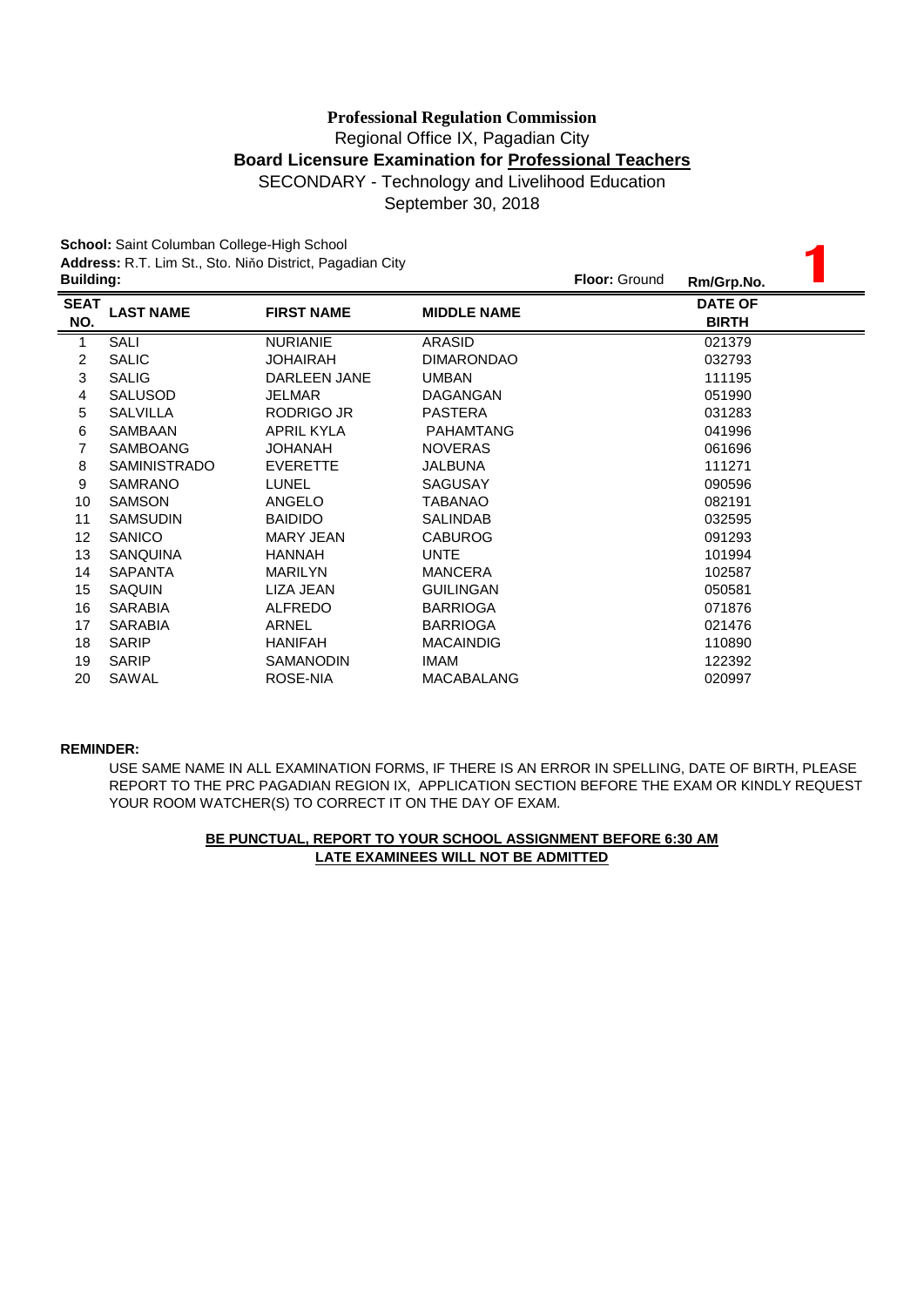September 30, 2018

**2**

**School:** Saint Columban College-High School

**Address:** R.T. Lim St., Sto. Niňo District, Pagadian City

| <b>Building:</b>   |                    |                        |                    | <b>Floor: Ground</b> | Rm/Grp.No.                     |  |
|--------------------|--------------------|------------------------|--------------------|----------------------|--------------------------------|--|
| <b>SEAT</b><br>NO. | <b>LAST NAME</b>   | <b>FIRST NAME</b>      | <b>MIDDLE NAME</b> |                      | <b>DATE OF</b><br><b>BIRTH</b> |  |
| 1                  | SAYRE              | DAISY JEAN             | <b>KIAMCO</b>      |                      | 080297                         |  |
| $\overline{c}$     | <b>SAYSON</b>      | <b>SHALLIMAR BLESS</b> | <b>ESTAVAS</b>     |                      | 122796                         |  |
| $\mathbf{3}$       | <b>SEBIO</b>       | <b>ROXAN</b>           | <b>RABAGO</b>      |                      | 113096                         |  |
| 4                  | <b>SECUYA</b>      | <b>EDGAR MARK</b>      | <b>CABILI</b>      |                      | 100292                         |  |
| 5                  | <b>SEDIC</b>       | <b>OMNIA</b>           | <b>MAROHOM</b>     |                      | 110193                         |  |
| 6                  | <b>SEDIC</b>       | <b>SALIHA</b>          | <b>GAMPONG</b>     |                      | 092785                         |  |
| 7                  | <b>SEGUNLA</b>     | <b>JOMARIE</b>         | <b>BACUS</b>       |                      | 102480                         |  |
| 8                  | <b>SENCIL</b>      | <b>RERALAY</b>         | <b>BUTALID</b>     |                      | 060280                         |  |
| 9                  | <b>SENDIL</b>      | <b>EHLAMER</b>         | <b>ANDUS</b>       |                      | 040684                         |  |
| 10                 | <b>SENTILLAS</b>   | <b>DENNIS</b>          | <b>BOLONOS</b>     |                      | 042397                         |  |
| 11                 | <b>SEPULBEDA</b>   | <b>JOYCE ANN</b>       | <b>ANTOJADO</b>    |                      | 022488                         |  |
| 12                 | <b>SERENUELA</b>   | <b>EVAGEN</b>          | <b>TRAZONA</b>     |                      | 050278                         |  |
| 13                 | <b>SIGNAR</b>      | <b>EBINEZER</b>        | <b>BATOY</b>       |                      | 100288                         |  |
| 14                 | <b>SILLANA</b>     | <b>RONALD</b>          | <b>VILLA</b>       |                      | 082397                         |  |
| 15                 | <b>SIMBAJON</b>    | ROSE DELYN             | <b>NALAM</b>       |                      | 051197                         |  |
| 16                 | <b>SINCONIEGUE</b> | <b>STEWARD</b>         | <b>PEPANIA</b>     |                      | 091896                         |  |
| 17                 | <b>SOLAIMAN</b>    | ARGELIE                | <b>PELENIO</b>     |                      | 082483                         |  |
| 18                 | <b>SOMBRIO</b>     | <b>CRIS DIANNE</b>     | <b>JAMBO</b>       |                      | 012198                         |  |
| 19                 | <b>SOPINO</b>      | <b>RENEL</b>           | <b>GALLARDO</b>    |                      | 092691                         |  |
| 20                 | <b>SORIANO</b>     | RHEA JANE              | <b>ALTAMERA</b>    |                      | 042997                         |  |

#### **REMINDER:**

USE SAME NAME IN ALL EXAMINATION FORMS, IF THERE IS AN ERROR IN SPELLING, DATE OF BIRTH, PLEASE REPORT TO THE PRC PAGADIAN REGION IX, APPLICATION SECTION BEFORE THE EXAM OR KINDLY REQUEST YOUR ROOM WATCHER(S) TO CORRECT IT ON THE DAY OF EXAM.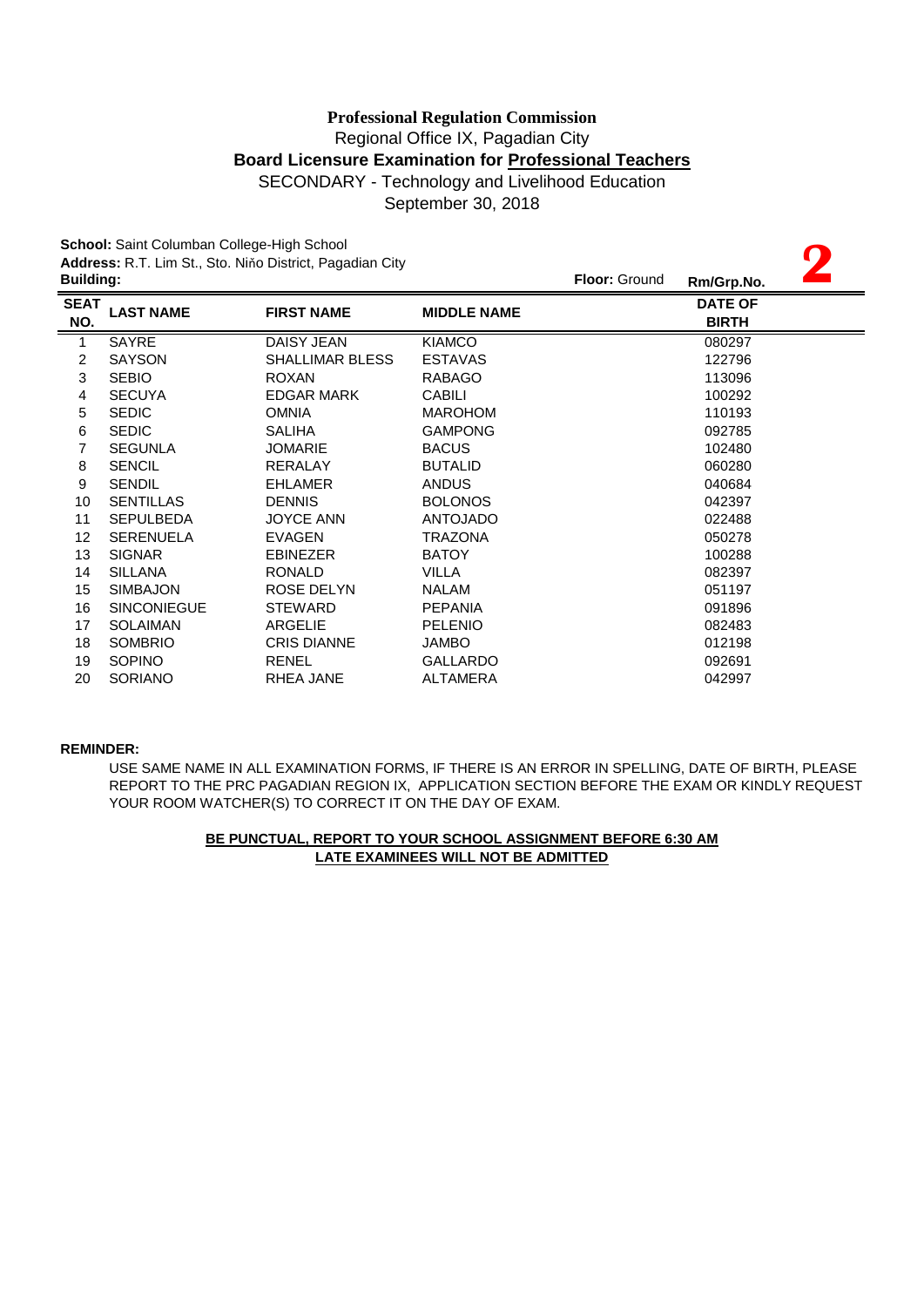# Regional Office IX, Pagadian City **Board Licensure Examination for Professional Teachers** SECONDARY - Technology and Livelihood Education **Professional Regulation Commission**

September 30, 2018

**School:** Saint Columban College-High School

| School: Saint Columban College-High School |                   |                                                          |                    |                      |                |  |
|--------------------------------------------|-------------------|----------------------------------------------------------|--------------------|----------------------|----------------|--|
| <b>Building:</b>                           |                   | Address: R.T. Lim St., Sto. Niňo District, Pagadian City |                    | <b>Floor: Ground</b> |                |  |
|                                            |                   |                                                          |                    |                      | Rm/Grp.No.     |  |
| <b>SEAT</b>                                | <b>LAST NAME</b>  | <b>FIRST NAME</b>                                        | <b>MIDDLE NAME</b> |                      | <b>DATE OF</b> |  |
| NO.                                        |                   |                                                          |                    |                      | <b>BIRTH</b>   |  |
|                                            | <b>SUAZOLA</b>    | <b>MENJIE</b>                                            | <b>ANTOLIJAO</b>   |                      | 082476         |  |
| 2                                          | <b>SUGALAM</b>    | SHELLA MAE                                               | <b>MONTEALTO</b>   |                      | 060698         |  |
| 3                                          | <b>SUGANOB</b>    | <b>MAICOR</b>                                            | <b>BAES</b>        |                      | 030797         |  |
| 4                                          | <b>SULAYMAN</b>   | <b>LOIDA</b>                                             | <b>ALEJANDRO</b>   |                      | 011076         |  |
| 5                                          | <b>SUMAIL</b>     | <b>NORHAINE</b>                                          | <b>PASCUAL</b>     |                      | 102793         |  |
| 6                                          | <b>SUMALPONG</b>  | <b>ERMIE</b>                                             | <b>NAPARAN</b>     |                      | 083195         |  |
|                                            | <b>SUMANDURAN</b> | <b>KEM</b>                                               | <b>JOGUILON</b>    |                      | 071797         |  |
| 8                                          | <b>SUMBE</b>      | <b>CAESAR IAN</b>                                        | <b>BACUS</b>       |                      | 082989         |  |
| 9                                          | <b>SUMILE</b>     | <b>CHARISH JANE</b>                                      |                    |                      | 061498         |  |
| 10                                         | <b>SUPE</b>       | <b>RENEE</b>                                             | <b>AMANTE</b>      |                      | 011167         |  |
| 11                                         | <b>SUSON</b>      | LADY MAE                                                 | <b>PERIWPERIW</b>  |                      | 052395         |  |
| 12                                         | TABANGAN          | <b>LEOCHAL MAE</b>                                       | S                  |                      | 040297         |  |
| 13                                         | <b>TACAL</b>      | PAMELA KRISTINA                                          | <b>BERNIDO</b>     |                      | 033095         |  |
| 14                                         | TAC-AN            | <b>JOVELITO</b>                                          | <b>ARADO</b>       |                      | 030698         |  |
| 15                                         | <b>TACANG</b>     | ERICA MAE                                                | <b>ALQUIZAR</b>    |                      | 073197         |  |
| 16                                         | <b>TALINDAG</b>   | <b>MERCEDES</b>                                          | <b>MUNDO</b>       |                      | 090570         |  |
| 17                                         | <b>TALIQUIG</b>   | SHIELLY JEAN                                             | <b>BANDOLA</b>     |                      | 062494         |  |
| 18                                         | <b>TALUMPA</b>    | <b>HASNA</b>                                             | <b>NAVALES</b>     |                      | 032198         |  |
| 19                                         | <b>TAMAYO</b>     | <b>RICOR</b>                                             | PACULANANG         |                      | 050392         |  |
| 20                                         | <b>TAMPUS</b>     | <b>CATHYLYN</b>                                          | <b>OCAY</b>        |                      | 030587         |  |

#### **REMINDER:**

USE SAME NAME IN ALL EXAMINATION FORMS, IF THERE IS AN ERROR IN SPELLING, DATE OF BIRTH, PLEASE REPORT TO THE PRC PAGADIAN REGION IX, APPLICATION SECTION BEFORE THE EXAM OR KINDLY REQUEST YOUR ROOM WATCHER(S) TO CORRECT IT ON THE DAY OF EXAM.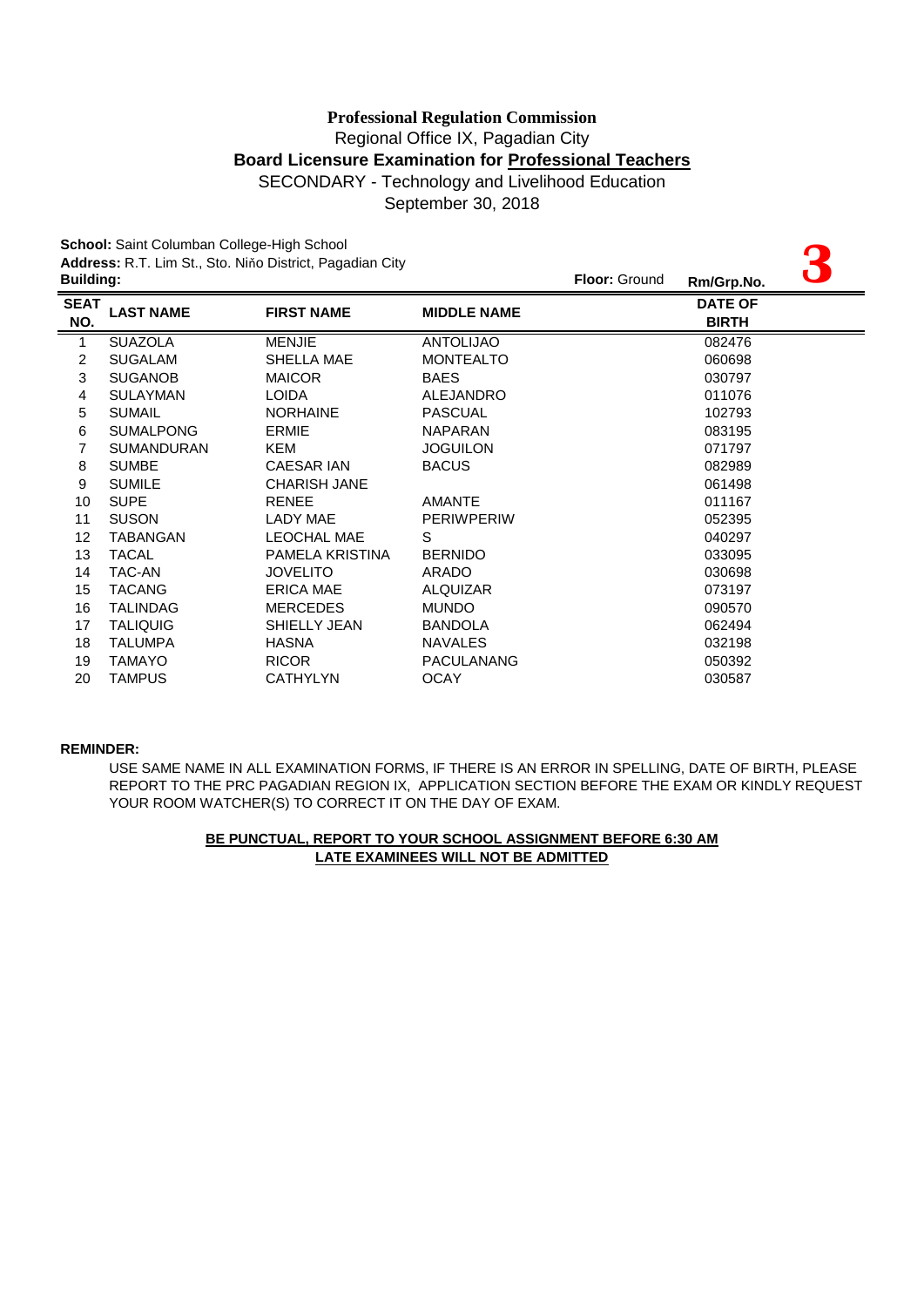# **Board Licensure Examination for Professional Teachers** SECONDARY - Technology and Livelihood Education **Professional Regulation Commission** Regional Office IX, Pagadian City

September 30, 2018

**4**

**School:** Saint Columban College-High School

**Address:** R.T. Lim St., Sto. Niňo District, Pagadian City

| <b>Building:</b>   |                  |                       |                    | <b>Floor: Ground</b> | Rm/Grp.No.                     |  |
|--------------------|------------------|-----------------------|--------------------|----------------------|--------------------------------|--|
| <b>SEAT</b><br>NO. | <b>LAST NAME</b> | <b>FIRST NAME</b>     | <b>MIDDLE NAME</b> |                      | <b>DATE OF</b><br><b>BIRTH</b> |  |
| 1                  | <b>TAMULA</b>    | <b>LEOFEL ROY</b>     | <b>IMPIL</b>       |                      | 012081                         |  |
| $\overline{2}$     | TANASALUN        | <b>SATTRA</b>         | <b>OGGOL</b>       |                      | 090878                         |  |
| 3                  | <b>TANCOGO</b>   | <b>LUTCHIE</b>        | <b>LUBAY</b>       |                      | 042692                         |  |
| $\overline{4}$     | <b>TANGUAMOS</b> | <b>MAITA MAE</b>      | <b>BUCTOT</b>      |                      | 050492                         |  |
| 5                  | <b>TARROZA</b>   | <b>FAITH</b>          | <b>GABITO</b>      |                      | 022789                         |  |
| 6                  | <b>TATAS</b>     | <b>WINA</b>           | <b>GAGAP</b>       |                      | 111195                         |  |
| 7                  | <b>TAUG</b>      | <b>MYRNA</b>          | <b>ALTIA</b>       |                      | 041792                         |  |
| 8                  | <b>TAUTO-AN</b>  | <b>FAJREL VINCENT</b> | <b>CENIZA</b>      |                      | 102990                         |  |
| 9                  | <b>TAYONE</b>    | <b>BERNADITH</b>      | <b>CAJITA</b>      |                      | 111592                         |  |
| 10                 | <b>TEJADA</b>    | <b>OLGA</b>           | <b>BARRIENTOS</b>  |                      | 122677                         |  |
| 11                 | <b>TEJANO</b>    | <b>JOCIELJEAN</b>     | <b>DORING</b>      |                      | 083097                         |  |
| 12                 | <b>TEMBLOR</b>   | JIMAR                 | <b>BALAMBAO</b>    |                      | 090495                         |  |
| 13                 | <b>TENGA</b>     | <b>FARISA</b>         | <b>MONIB</b>       |                      | 031695                         |  |
| 14                 | <b>TEREZ</b>     | <b>JOHN MARK</b>      | <b>EDEROSAS</b>    |                      | 121295                         |  |
| 15                 | <b>TERO</b>      | <b>EVELYN</b>         | DELA PEÑA          |                      | 050886                         |  |
| 16                 | <b>TIBOR</b>     | <b>JUDLY</b>          | <b>EDEM</b>        |                      | 033185                         |  |
| 17                 | <b>TIGAS</b>     | JAY-AR                | <b>LUMASAG</b>     |                      | 030297                         |  |
| 18                 | <b>TIOZON</b>    | <b>FLOREMAE-ANN</b>   | <b>LEDESMA</b>     |                      | 120692                         |  |
| 19                 | <b>TOLEDO</b>    | <b>CHRISTIAN</b>      | <b>MANSING</b>     |                      | 080279                         |  |
| 20                 | <b>TOLEDO</b>    | <b>MARK KEVIN</b>     | <b>OMPOC</b>       |                      | 082896                         |  |
|                    |                  |                       |                    |                      |                                |  |

#### **REMINDER:**

USE SAME NAME IN ALL EXAMINATION FORMS, IF THERE IS AN ERROR IN SPELLING, DATE OF BIRTH, PLEASE REPORT TO THE PRC PAGADIAN REGION IX, APPLICATION SECTION BEFORE THE EXAM OR KINDLY REQUEST YOUR ROOM WATCHER(S) TO CORRECT IT ON THE DAY OF EXAM.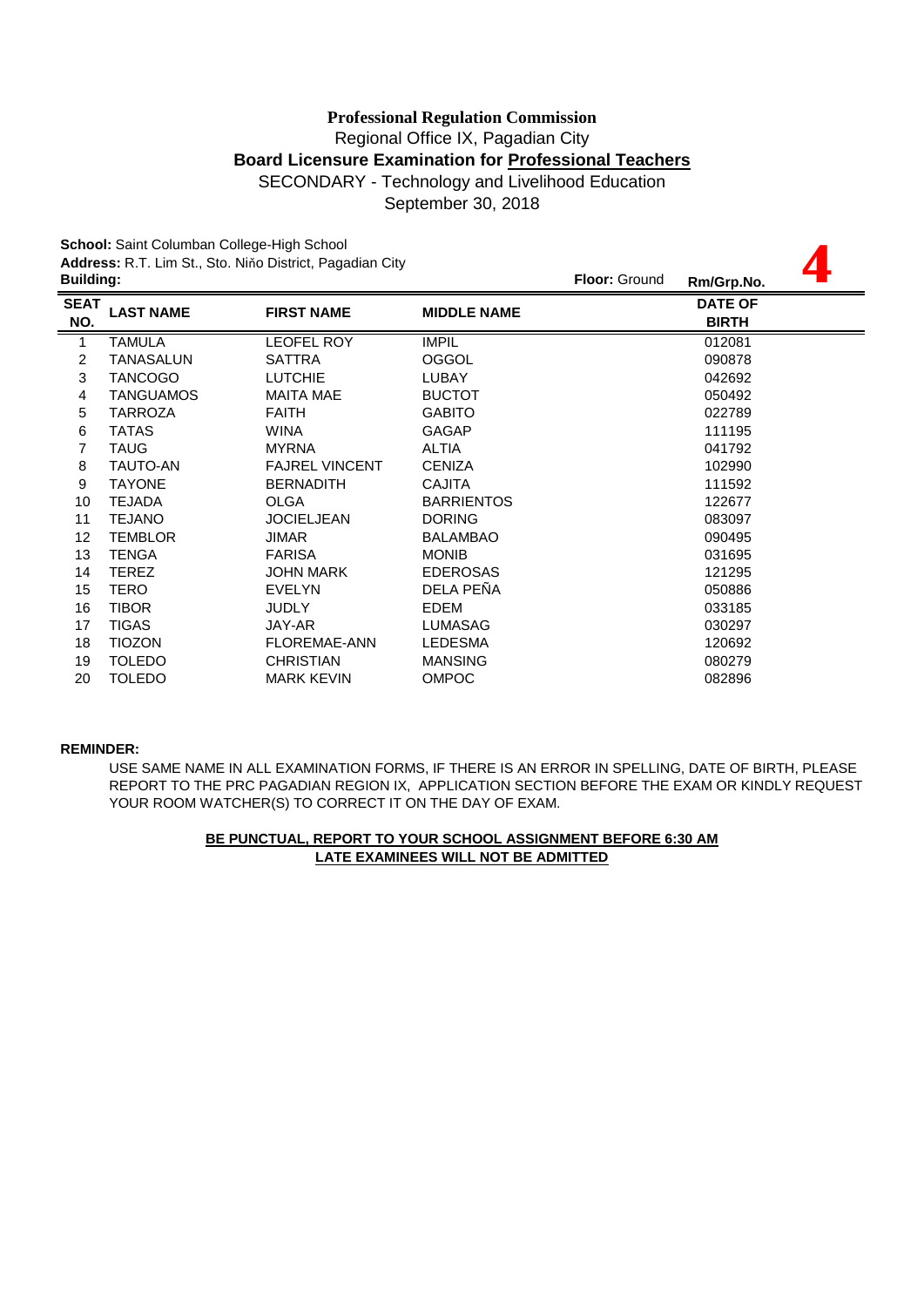# SECONDARY - Technology and Livelihood Education **Professional Regulation Commission** Regional Office IX, Pagadian City **Board Licensure Examination for Professional Teachers**

September 30, 2018

**School:** Saint Columban College-High School

|                  | School: Saint Columban College-High School |                                                          |                    |               |                |  |  |
|------------------|--------------------------------------------|----------------------------------------------------------|--------------------|---------------|----------------|--|--|
|                  |                                            | Address: R.T. Lim St., Sto. Niňo District, Pagadian City |                    |               |                |  |  |
| <b>Building:</b> |                                            |                                                          |                    | Floor: Ground | Rm/Grp.No.     |  |  |
| <b>SEAT</b>      | <b>LAST NAME</b>                           | <b>FIRST NAME</b>                                        | <b>MIDDLE NAME</b> |               | <b>DATE OF</b> |  |  |
| NO.              |                                            |                                                          |                    |               | <b>BIRTH</b>   |  |  |
| $\mathbf{1}$     | <b>TOMA</b>                                | <b>HAIRONISA</b>                                         | <b>AMIE</b>        |               | 041179         |  |  |
| 2                | <b>TORRES</b>                              | JESSA                                                    | <b>BRIGOLE</b>     |               | 012198         |  |  |
| 3                | <b>TUAL</b>                                | <b>MA ROSA</b>                                           | <b>VILLAVER</b>    |               | 122872         |  |  |
| 4                | <b>TUAZON</b>                              | <b>NELLY CHERYL</b>                                      | <b>PANGASIAN</b>   |               | 112394         |  |  |
| 5                | <b>TUKAS</b>                               | <b>RAHIMA</b>                                            | LA                 |               | 070882         |  |  |
| 6                | <b>TUMAGAD</b>                             | <b>JEAN</b>                                              | <b>BAGUIO</b>      |               | 010698         |  |  |
| 7                | <b>TUMIMBANG</b>                           | <b>MARCELITA</b>                                         | <b>AMANTE</b>      |               | 092181         |  |  |
| 8                | <b>TUMONG</b>                              | ALBERTO JR                                               | <b>REMETIRA</b>    |               | 051484         |  |  |
| 9                | <b>TURTOGO</b>                             | <b>GRACE</b>                                             | <b>SALAPAYNE</b>   |               | 092596         |  |  |
| 10               | <b>TUTU-AN</b>                             | LERA MAE                                                 | CAPALAC            |               | 021498         |  |  |
| 11               | <b>UBA</b>                                 | APPLE MAE                                                | <b>BURLAYAN</b>    |               | 041094         |  |  |
| 12               | <b>UBA</b>                                 | <b>KAREN JOY</b>                                         | <b>SULAY</b>       |               | 062595         |  |  |
| 13               | <b>UKA</b>                                 | SITTIE ASSYA                                             | <b>GRIÑO</b>       |               | 050794         |  |  |
| 14               | <b>ULOGAN</b>                              | <b>NORHATTA</b>                                          | <b>BAGO</b>        |               | 091789         |  |  |
| 15               | <b>UNDALOC</b>                             | <b>RIDENTNA</b>                                          | <b>ACAIN</b>       |               | 051896         |  |  |
| 16               | <b>UNGANG</b>                              | DARYL ABIGAIL                                            | <b>LUMILIS</b>     |               | 012398         |  |  |
| 17               | <b>UNTAY</b>                               | FE.                                                      | <b>PASCO</b>       |               | 011080         |  |  |
| 18               | <b>URBANO</b>                              | <b>MARJORIE JOY</b>                                      | <b>MAGLANGIT</b>   |               | 060893         |  |  |
| 19               | <b>USMAN</b>                               | <b>ALMISRA</b>                                           | <b>IBAY</b>        |               | 110695         |  |  |
| 20               | <b>USOP</b>                                | ANSARIE                                                  | <b>PALOT</b>       |               | 091269         |  |  |
| 21               | <b>UTAH</b>                                | <b>NORGELIAN LUZ</b>                                     | <b>SIANGCO</b>     |               | 062697         |  |  |

#### **REMINDER:**

USE SAME NAME IN ALL EXAMINATION FORMS, IF THERE IS AN ERROR IN SPELLING, DATE OF BIRTH, PLEASE REPORT TO THE PRC PAGADIAN REGION IX, APPLICATION SECTION BEFORE THE EXAM OR KINDLY REQUEST YOUR ROOM WATCHER(S) TO CORRECT IT ON THE DAY OF EXAM.